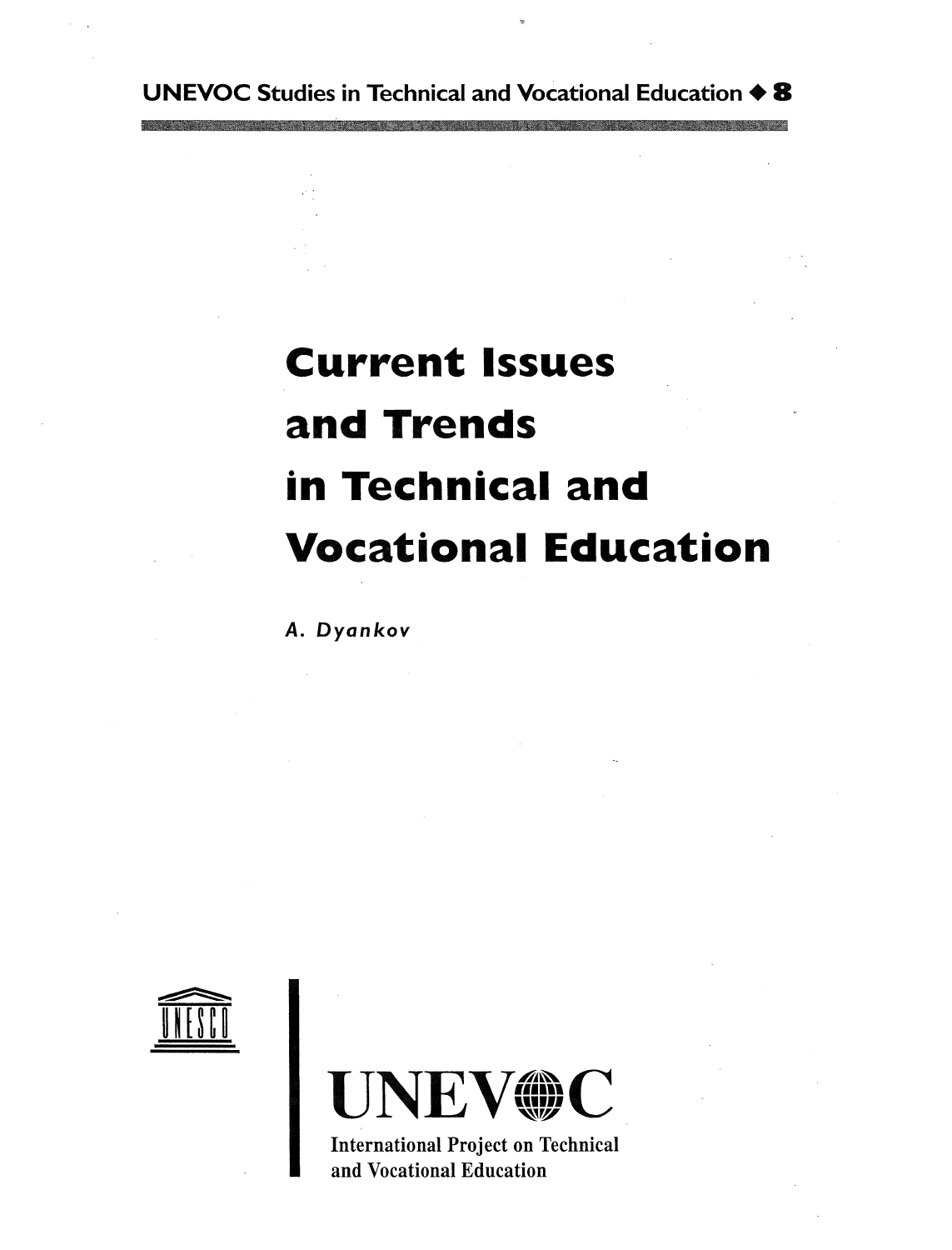Section for Technical and Vocational Education UNESCO, Paris April 1996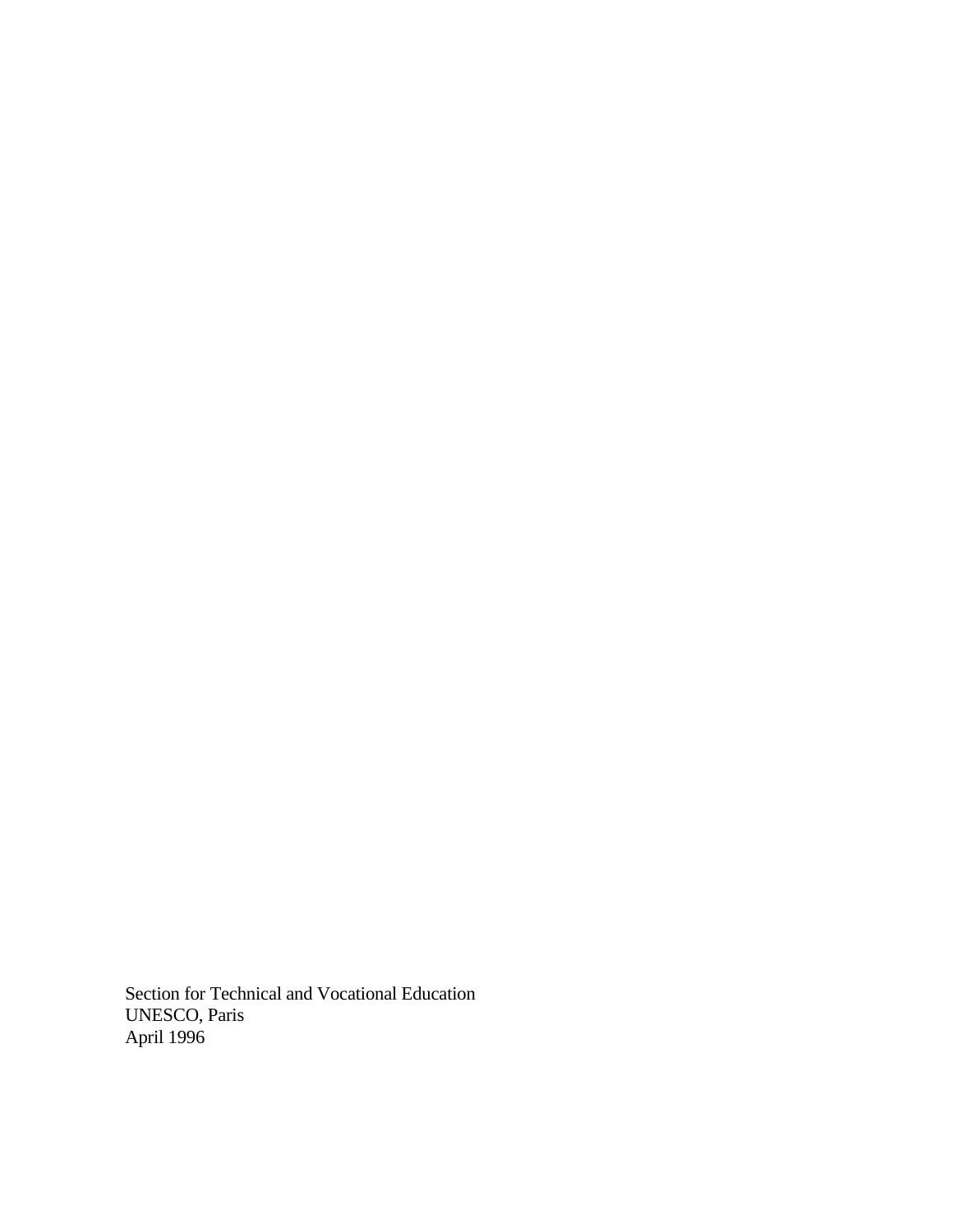### **PREFACE**

This publication is the eighth in the series entitled "Studies in Technical and Vocational Education" distributed by the Section for Technical and Vocational Education, UNESCO within the framework of UNEVOC Project. UNEVOC is the acronym of UNESCO's International Project on Technical and Vocational Education, which was launched in 1992. This project focuses primarily on the exchange of information, networking and other methods of international co-operation between specialists in technical and vocational education.

This publication is based on the countries' replies to the Second Consultation with the Member States regarding the implementation of the Revised Recommendation concerning Technical and Vocational Education, reported to the General Conference at its twenty seventh session in 1993 and is supplemented by some more recent information from various supporting documents, conference papers, and studies recently contracted within the framework of the International Project for Technical and Vocational Education (UNEVOC).

The contents of the publication, as well as the findings and conclusions made by the author, do not necessarily represent the official view of UNESCO or the experiences quoted by the Governments and their respective institutions.

The designations employed and the presentation of the materials in this publication do not imply the expression of any opinion whatsoever on the part of UNESCO concerning the legal status of any country, territory, city, or area or of its authorities, or concerning the delimitation of its frontiers or boundaries.

Contributions to this document were from many sources as listed in Annex 1. Our grateful thanks is offered to all those who have contributed in one way or another to this work.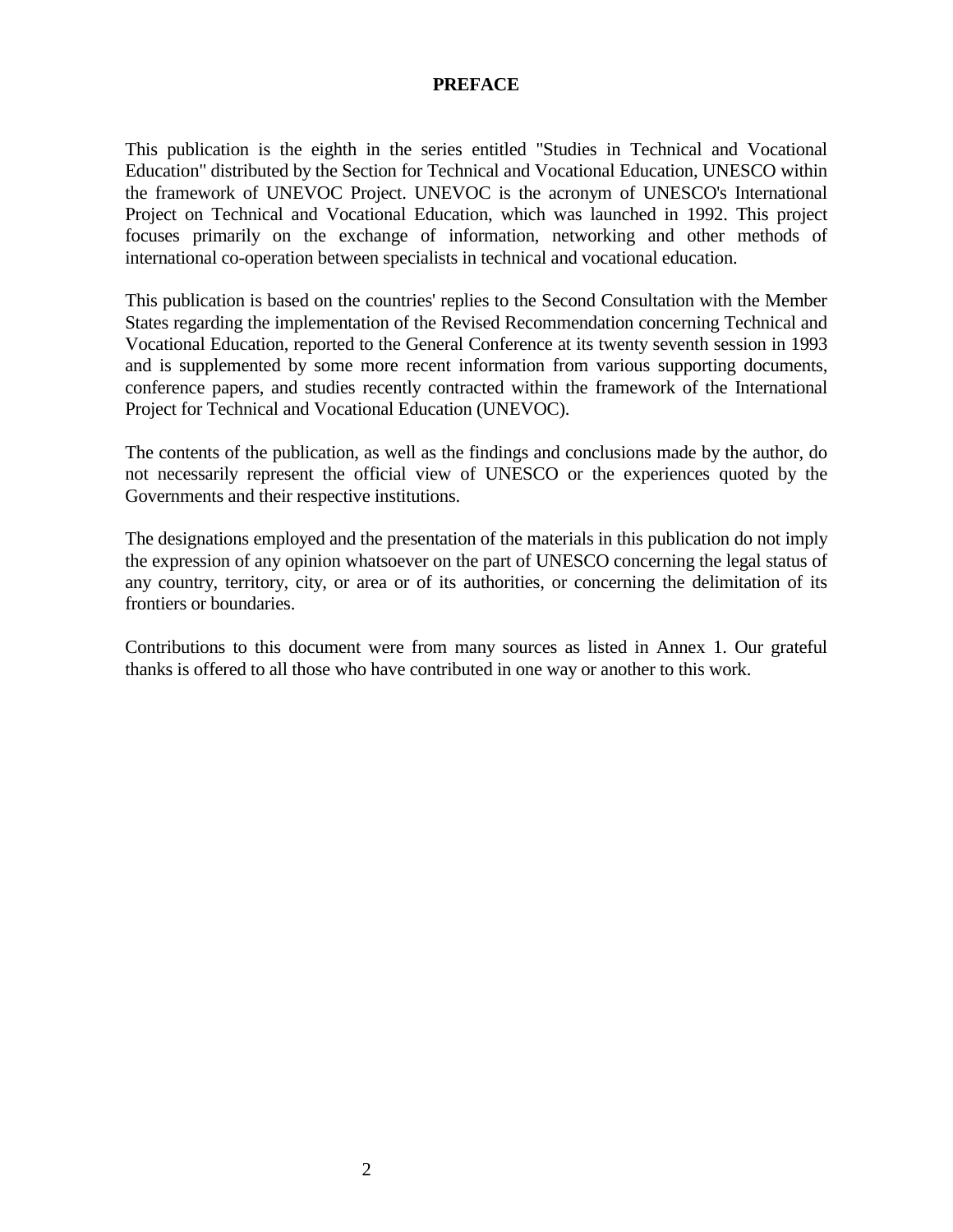### **TABLE OF CONTENTS**

| MAJOR ISSUES AND TRENDS:<br>VOCATIONAL GUIDANCE AND COUNSELLING                                                                                    | 2        |
|----------------------------------------------------------------------------------------------------------------------------------------------------|----------|
| PROMOTING THE ACCESS OF GIRLS AND WOMEN TO TECHNICAL<br>AND VOCATIONAL EDUCATION                                                                   | 11       |
| THE ROLE OF TECHNICAL AND VOCATIONAL EDUCATION FOR<br>ENHANCING RURAL DEVELOPMENT                                                                  | 18       |
| COOPERATION BETWEEN TECHNICAL AND VOCATIONAL EDUCATION<br>INSTITUTIONS AND THE WORLD OF WORK<br>PROFESSIONAL PREPARATION OF TEACHERS FOR TECHNICAL | 2.1      |
| AND VOCATIONAL EDUCATION<br>INTERNATIONAL COOPERATION IN THE FIELD OF TECHNICAL                                                                    | 31       |
| AND VOCATIONAL EDUCATION                                                                                                                           | 39<br>44 |
| Annex 1<br>REFERENCES                                                                                                                              | 47       |

|  | Annex 2 List of the Member States which delivered reports on<br>the additional measures taken in the implementation |
|--|---------------------------------------------------------------------------------------------------------------------|
|  | of the Revised Recommendation concerning Technical<br>and Vocational Education - in response to the second          |
|  |                                                                                                                     |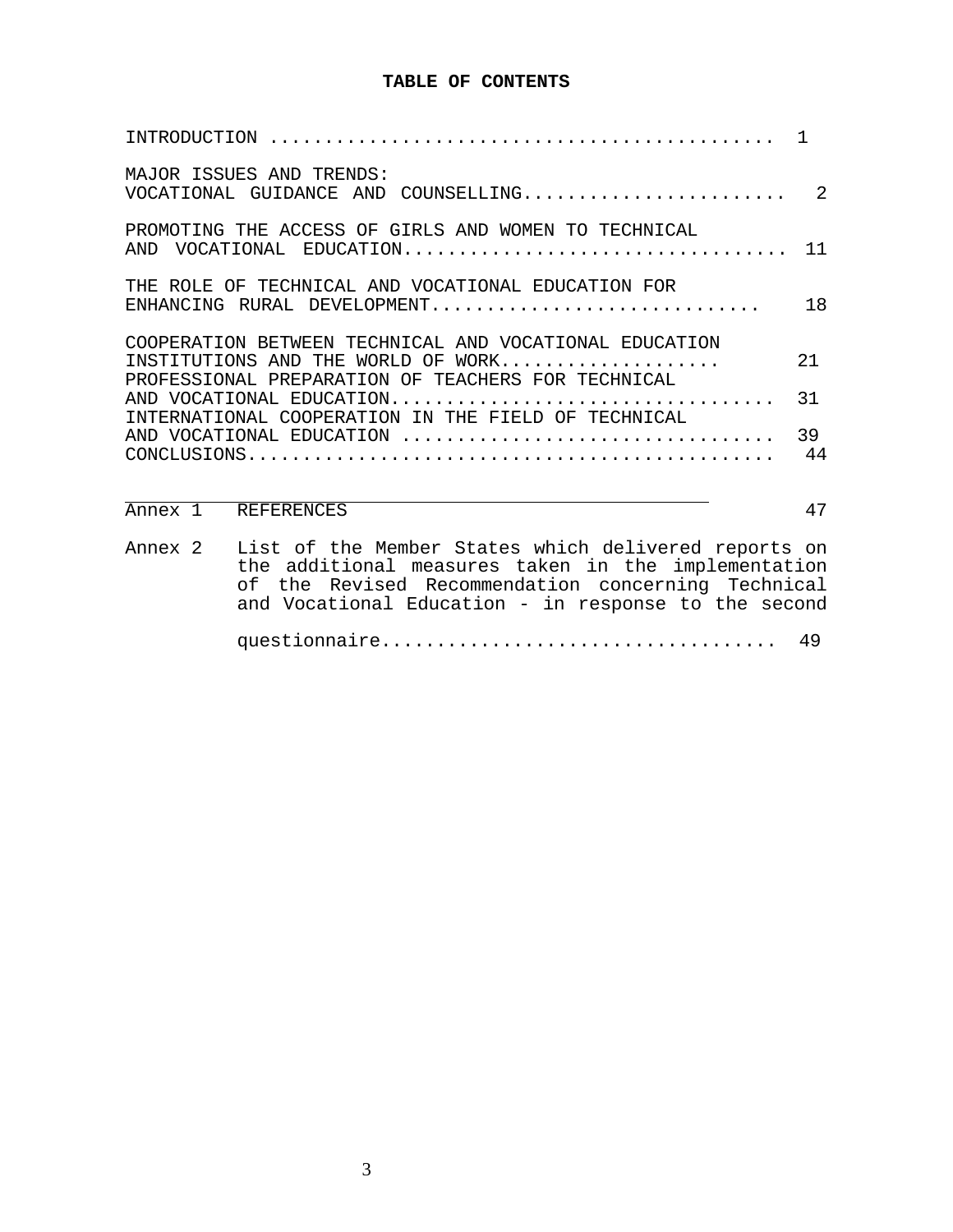### **INTRODUCTION**

The Revised Recommendation concerning Technical and Vocational Education, adopted at the eighteen session of the UNESCO General Conference in 1974, became the basic normative instrument for setting standards, for the development and further improvement of training of skilled and competent technical manpower, in accordance with the countries' plans for human resources development, corresponding to their needs.

Continuous monitoring of the implementation of the Revised Recommendation through periodic consultations with the Member States allows the UNESCO secretariat to identify some common issues, trends and growth points, as well as particular countries' problems and constraints in the development of technical and vocational education. These consultations are carried out through special questionnaires, sent periodically to all countries. In order to achieve a more in-depth analysis of the situation in each country, these questionnaires concentrated on a few most essential issues that are common in the majority of the countries.

In 1985 UNESCO distributed its first questionnaire, which yielded responses from 44 Member States, concentrating on the following nine major issues:

- Technical and vocational education in relation to the educational process;
- Policy, Planning and Administration of technical and vocational education;
- Technical and vocational aspects of general education;
- Technical and vocational education as preparation for an occupational field;
- Technical and vocational education as continuing education;
- Educational and vocational guidance;
- The teaching and learning process: methods and materials;
- Staff; and
- International co-operation.

The second UNESCO questionnaire, distributed in 1992, has been designed more selectively, focussing on the following six major areas of concern:

- Vocational guidance and counselling;
- Promoting the access of girls and women to Technical and vocational education;
- The role of technical and vocational education for enhancing rural development;
- Promotion of co-operation between technical/vocational education institutions and industrial enterprises;
- Professional preparation of teachers for technical and vocational education; and
- Strengthening of international co-operation in the field of technical and vocational education.

This publication is partly based on the responses of the Member states to the second consultation, which have been reported at the twenty-seventh session of the UNESCO General Conference in 1993, enhanced by additional information from recently conducted studies and the reports of conferences and meetings, organized under the International Project for Technical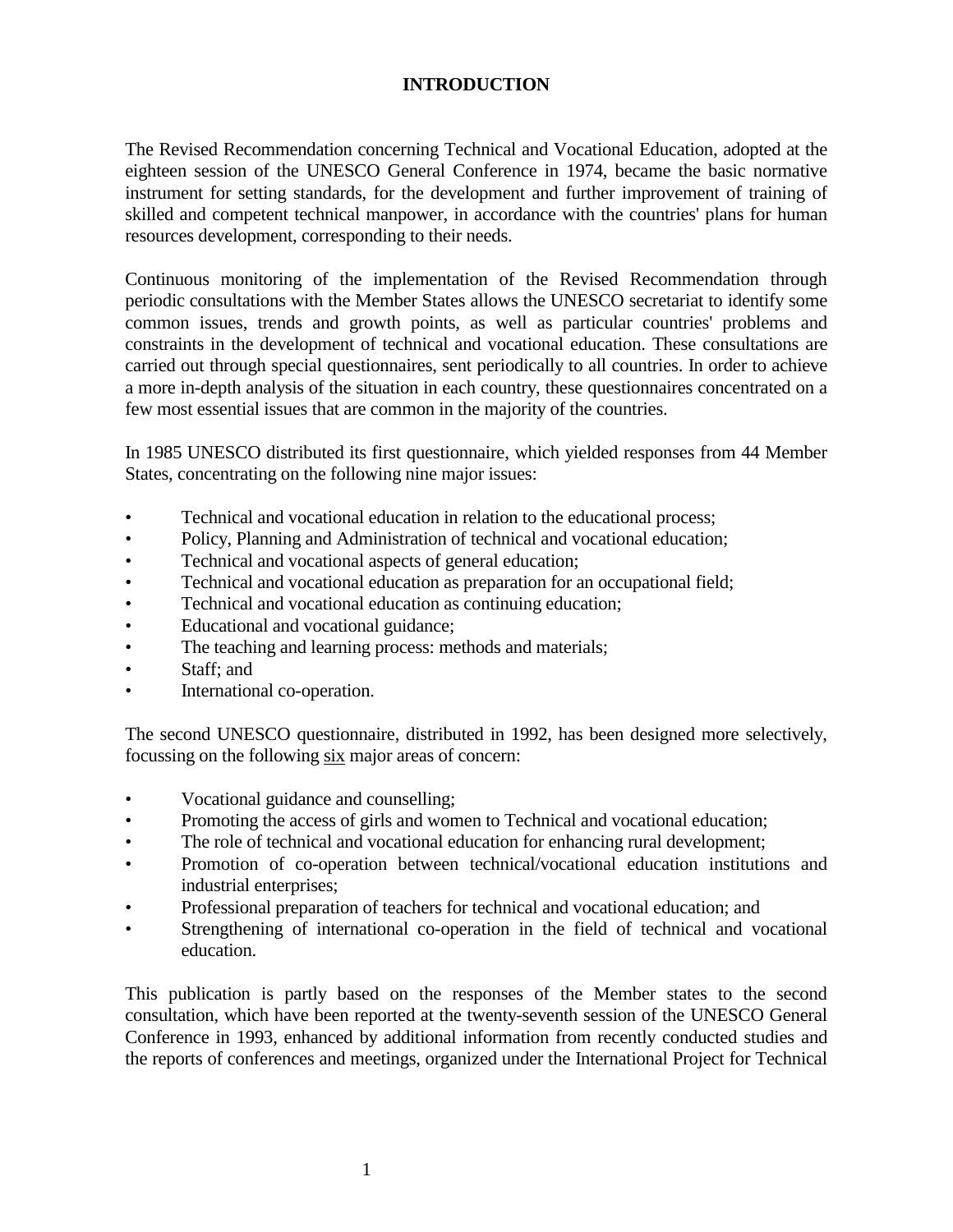and Vocational Education UNEVOC. Each chapter of the present document is preceded by the quotation of the exact text of the relevant question, for the facility of reference. A total of 55 countries responded to the second questionnaire. A list of the Member States who sent their reports, presented in alphabetical order, is shown in Annex 2.

### **MAJOR ISSUES AND TRENDS IDENTIFIED IN THE REPLIES RECEIVED FROM MEMBER STATES, ENHANCED BY ADDITIONAL SUPPORTIVE DOCUMENTS**

### **A**. **Vocational Guidance and Counselling**

The first group of questions inquired about the countries' Measures to provide vocational guidance, which is considered to be a very important prerequisite for developing the necessary skills and competencies in technical and vocational education. Until the recent past, educational and vocational guidance was perceived simply as the process of giving students some information about their abilities and the needs of the labour markets, so as to enable them to make appropriate decisions and occupational choices. Nowadays, as the reports of many countries show, the emphasis has shifted towards providing students with generic development competencies to cope more effectively with their continuing development as students, workers and citizens.

While most of the countries responses revealed a certain uniformity in the definition of the basic concept and general objectives of vocational guidance, in some Member States vocational guidance is still considered merely as a system whereby candidates are selected for various occupations. In many countries the vocational guidance covers a wide range of activities designed to help students while attending school to make a vocational choice, and furthermore to assist adults in seeking employment, career development and their further education and training. Throughout the countries, the nature of guidance services is more or less universal, however, the methods differ from level to level and the age groups involved. At lower secondary level, the vocational guidance is usually integrated into subjects such as polytechnical studies or general technical studies or technical orientation, practical arts, initiation to technology, etc. At the upper secondary level it exists as a separate subject with visits to industries, career planning, etc. At both levels this is supported by mass media and concentrates not only on students, but includes parents as well - because of the decisive role they play in the decision of their children. In a number of countries, there is a growing trend to provide educational and vocational counselling and guidance aimed at directing students to appropriate learning opportunities within such flexible systems as bridging courses, modularization and self-study, and the students counselling continues throughout the programme of study. Further advice is offered on career opportunities, retraining necessitated by emerging new technological changes in particular enterprises, and career changes related to community or family requirements.

The second questionnaire on the additional measures taken to implement the Revised Recommendation concerning Technical and Vocational Education contained the following questions relating to this issue: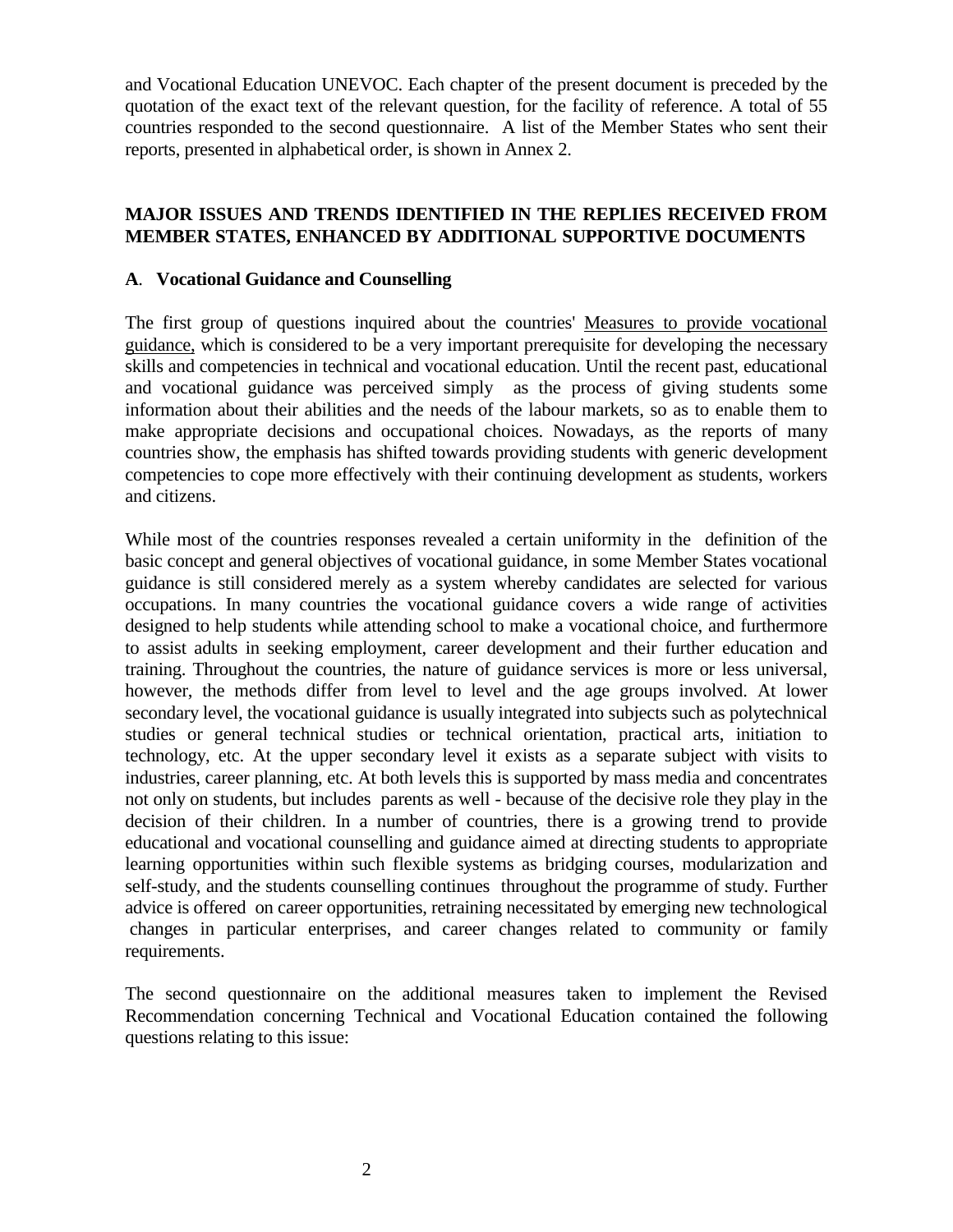### **Question A (1):** Please describe briefly the vocational guidance systems and services in your country.

Most of the countries' reports recognize the importance of vocational guidance to provide human resources development. The vocational guidance plays a significant role in the orientation of individuals towards acquisition of practical skills and constructive attitudes towards the world of work, enabling them to pursue specific occupations in various fields. In a number of countries there is a strongly felt need to keep pace with the newly emerging technologies, by providing vocational orientation towards these new technologies; and subsequently -the necessary training and re-training in this area. Several industrialized countries utilize a dual system of guidance, the one operating under the aegis of educational authorities and the other - under labour authorities. In some countries, however, there is no system of guidance at all. Usually, guidance systems are organized at national, regional and institutional level, offering mostly educational and vocational guidance services.

In some countries, almost every secondary school provides access for the students to guidance officers or teacher-counsellors. Their function is to offer advice and assist students in career planning, in the selection of secondary studies appropriate to the vocational goal, providing also educational and occupational information and assessment of potential vocational interests. Emphasis has been placed on the provision of relevant and accurate information to the students , enabling them to make informed and appropriate choices of studies to suit both their vocational needs and their abilities to succeed in the fields of their choice. The provisions include preenrollment counselling, vocational and career counselling, educational counselling and educational assessment.

### A comprehensive system of vocational guidance has been established in *Austria, Finland, Germany, Poland, and the Ukraine.*

In *Austria*, both educational and vocational guidance take the following form: oral information and discussion between a class and the competent officer; distribution of pamphlets; individual counselling at the school or centre; meeting with parents.

In *Argentina*, groups of technical teachers frequently have dialogue with the final year students of primary schools to interest them in technical education. In *Cuba* legislation was introduced in 1981, establishing a national guidance system under the Ministry of Education.

In *Belgium*, vocational guidance centres offer information regarding different professions and job opportunities in the labour market, they also gather some data from various companies; and counsel students on how to select certain occupational fields according to their personal aptitudes, interests and abilities.

In *Botswana*, educational and vocational guidance is provided in the form of standard courses. The Ministry of Education has a vocational guidance section, which provides career guidance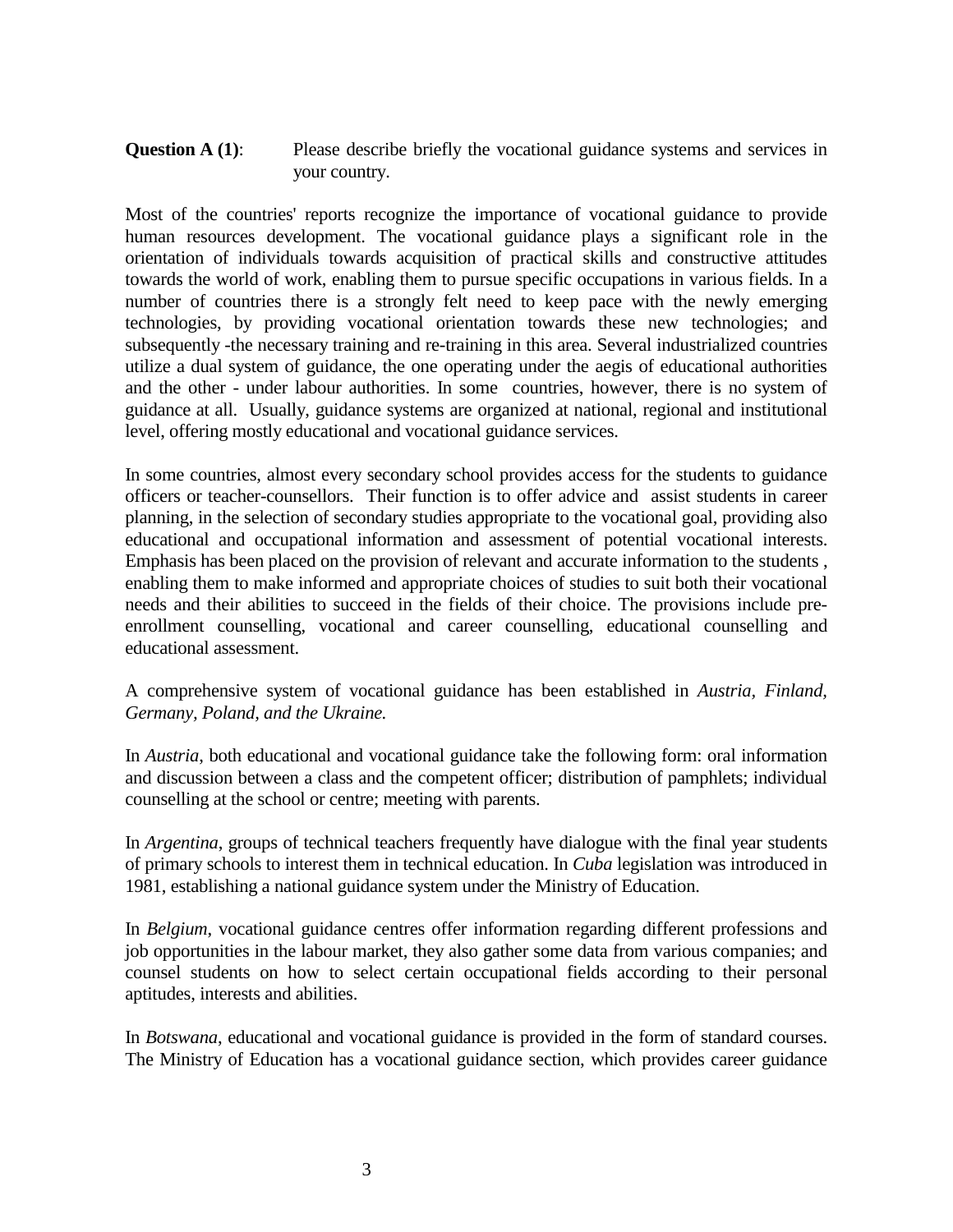and organizes at the end of each academic year a "meet employers session" at the polytechnic, to enable graduate students to meet prospective employers.

In *Chile*, the vocational guidance, provided by the Ministry of Education, is based on feedback information from the students, which is analysed in order to introduce some changes in the curriculum. The educational system in Chile allows shifting of the students among general education, science and technology education, and vocational training streams. This provides a flexibility in choosing a professional field that could lead to employment.

In *China*, Vocational orientation is considered as an integral part of the schooling system in China. Vocational guidance services are decentralized at provincial level taking into account the socio-economic needs of local communities. The curriculum contents in general education, promotes linking education to the world of work, by inculcating proper work habits and attitudes. The technical and vocational education system is coordinating narrowly training of skilled manpower with the economic planning which leads to fast transition from training to employment.

In *Colombia*, the General Education curricula prepares all pupils for active life in the world of work, inculcating the development of proper attitudes, work habits and skills. Training of technical manpower in Colombia is provided by three sub-systems:

- **Vocational Training**;
- Public Technical Education: and
- Private Technical Education.

In *Finland*, student counselling in general education is integrated into various subjects at the lower levels of comprehensive schools. In the middle and upper secondary schools, student counselling is provided in specific lessons included in the curriculum; in personal and small group counselling; by extensive information programmes and job-visiting, as well as by arranging and following up the students' applications for further education. The experimental activities of the secondary education reform include the so-called work-orientation project, which aims at finding out whether work-orientation and career preparation activities can be developed by more efficient student counselling, taking into consideration in its planning and implementation questions of vocational education, career counselling, and student and working life counselling.

In *Italy*, following decentralization, guidance services are provided under the Ministries of Education, Labour, Industry and Agriculture. Guidance services for schools are organized at the regional level and information guides are available for both educational and vocational purposes.

In *the Republic of Korea* there is no separate subject on career guidance, but some elements of vocational guidance are included in such subjects as practical arts, home making, industrial technology. One of the objectives of these subjects is to enable students to choose a career.

In *Kuwait*, at the national level, audiovisual media along with various country-wide societies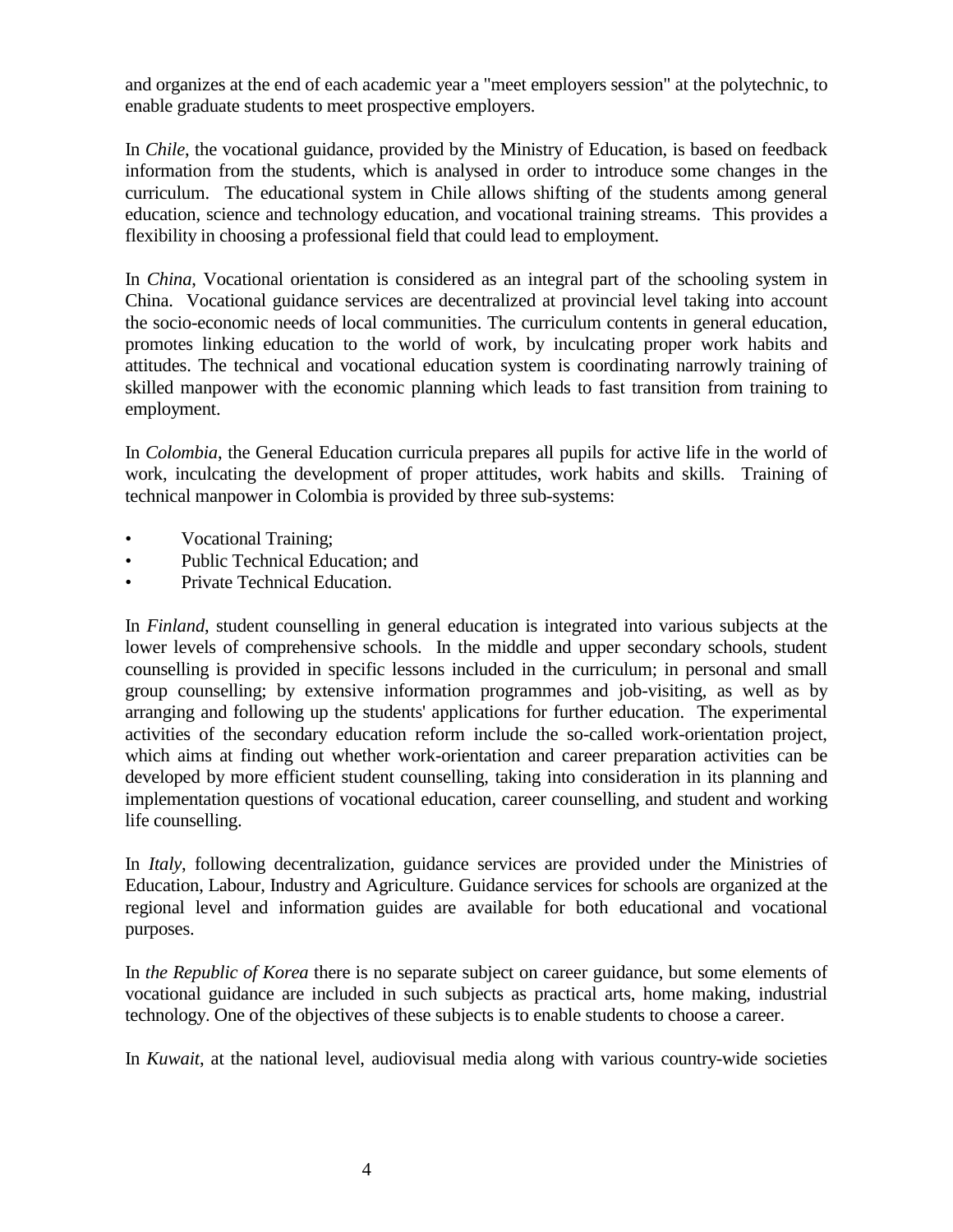and organizations play a pioneering role in providing vocational guidance. Serious efforts are made at the national and institutional levels to induce more positive attitudes towards vocational and manual practice among those inclined to pursue university education.

In *New Zealand*, guidance services rely heavily on information, provided by the Department of Labour. Secondary school inspectors in each region are responsible for reviewing and assessing the work guidance counsellors and career advisers.

In *Nicaragua*, vocational guidance is an integral part of the vocational training programme of the Ministry of Education.

In *Norway*, at the upper secondary schools, one teaching period has to be allocated to guidance and advice and in some vocational lines students are placed in special workshops to get practical contacts with the world of work.

In Norway, at the upper secondary schools, one teaching period is allocated for guidance and advice and in some vocational areas students are placed in special workshops to get some practical contact with the world of work.

In *Poland*, vocational guidance is coordinated at national level by the Central Committee of Vocational Guidance. At local level, employment and social welfare bureaux and school superintendents' offices maintain vocational guidance services.

In *Portugal*, the Ministry of Education provides professional orientation to secondary school pupils - on the basis of psychological tests, conducted by educational counsellors.

There are also some private vocational counsellors in Portugal. While the Ministry of Education promotes linkage of education with the world of work, the transition from school to work is also facilitated by the Ministry of Employment, based on the availability of vacant jobs in the labour market. Vocational guidance services are also extended to adult employees and unemployed - for re-training in various occupational fields.

The guidance services in *Spain* are based on the principle of individual approach; taking account of the personal abilities, interests and aptitudes of the students aiming to prepare each person for the working life. An experimental programme for vocational guidance and counselling, introduced in 1987, was implemented in all primary and secondary schools throughout the country. This programme includes: Tutorial guidance; Educational guidance extended to schools and school community; Interdisciplinary between school and social environment.

### **Question A (2).** How do guidance services at national, local and institutional level ensure close co-ordination between training, employment and placement services?

Throughout the countries, usually the technical and vocational education institutions have the advantage of securing jobs for their students. Employers often seek out graduates of these institutions, because of their occupatio n al training. On the other hand, technical and vocational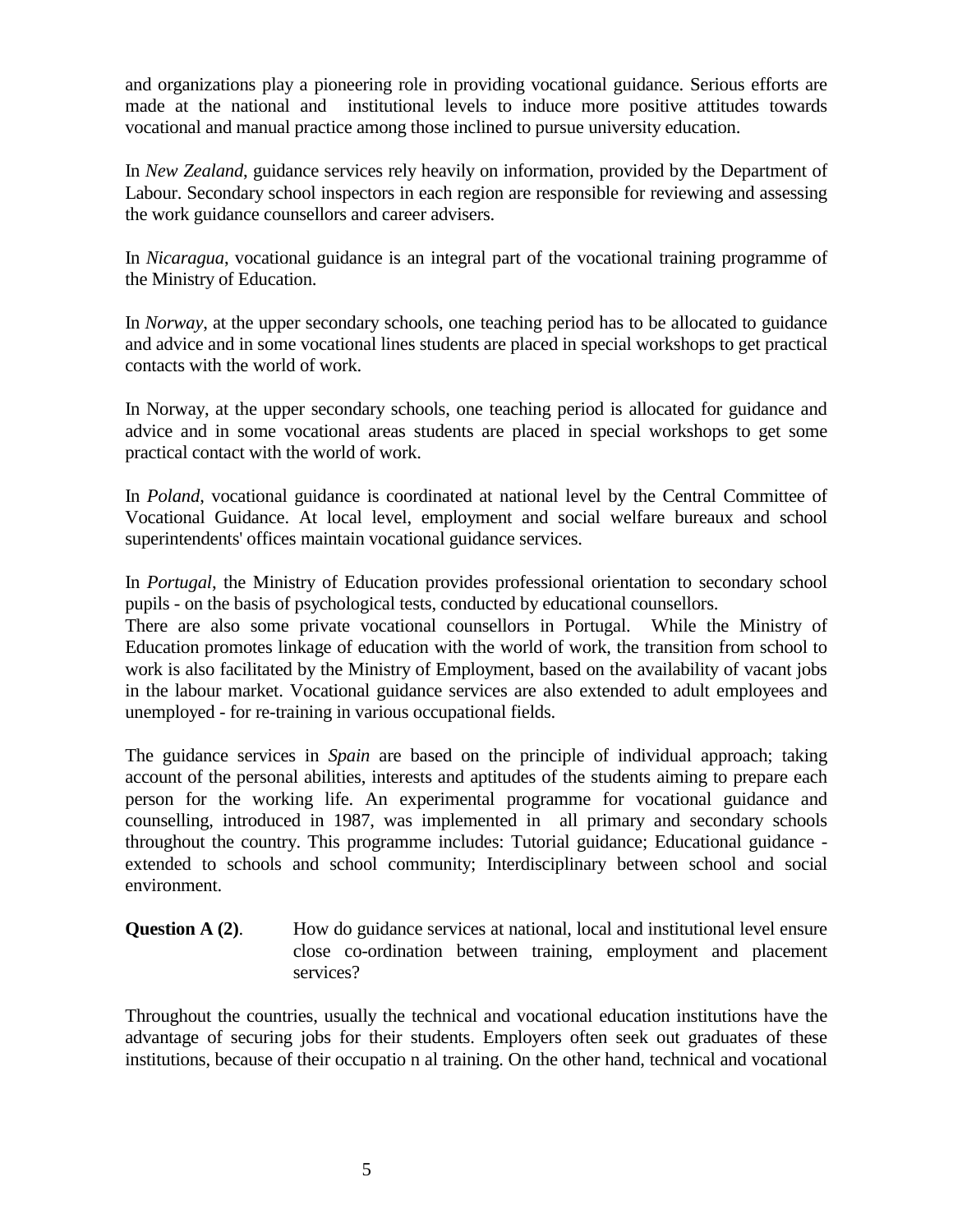education students acquire the ability to work with tools rather than with people, and therefore are not particularly adept in job search-employment interviews. This necessitate the introduction of some job search training.

In most of the countries the vocational guidance services are provided at national, local and school levels, by the responsibility of the Ministry of Education. In a number of countries, however, some other ministries like the Ministry of Labour, of Industry, of Agriculture, etc. are jointly responsible, along with the Ministry of Education, for the vocational guidance, counselling and orientation of both youth and adults. For example, in *Austria, Denmark, the Republic of Korea and Romania*, the Ministry of Labour provides information on various occupations and job requirements. Similarly, such co-operation in Portugal is extended by the Ministry of Employment; and in Thailand, by the Ministry of Industry, Ministry of Interior and the Ministry of Agriculture.

Many countries recognize the need of individual career counselling - as a systematic process helping individuals to explore various possibilities and options and to decide, with awareness, what do they want to do at different stages of the life span. The individual career counselling, practiced in a number of countries, assist students to establish career goals, to solve various problems and to overcome obstacles. In the countries with free market economy students need information about various occupations and about the labour market in order to establish preferences, and to make decisions with regard to education, training and employment opportunities. This information includes:education and training entry requirements, requirements for certification, working conditions, interoccupational mobility, employment rates, occupational forecasts, etc. Educational, occupational and labour market information is provided in both printed and computerized forms. Computer assisted Career Guidance Systems (CACGS) have been developed during the past twenty years to provide systematic computerized access to a wide range of educational and occupational information.

A typical example is the Canadian system named 'Choices (Career Ware 1992)', developed in two official languages, which is flexible and adaptable to accommodate multiple databases and languages. The Choices system is designed so as to respond to various specific needs of different populations; inculcating the skill of decision making, self-analysis, goal setting and planning, and the development of flexible implementation strategies. These design principles have allowed to adapt 'Choices' for use in Belgium, France, Holland and Turkey, besides the twelve Canadian provinces and territories and twelve states of the United States.

Vocational guidance services are also provided under the direct responsibility, or with the assistance of other national bodies, institutions and organizations like, for example in:

- Argentina the National Council for Technical Education (CONET);
- Cyprus the Central Guidance Office;
- Ecuador the National Council for Vocational Guidance ;
- Greece the Manpower Employment organization (OAED);
- the Republic of Korea the Korean Education Development Institute (KEDI) and the Institute for Vocational Research and Training (VOTRI);
- Malta the Employment and Training Corporation;
- Mauritius the Industrial Vocational Training Board (IVTB);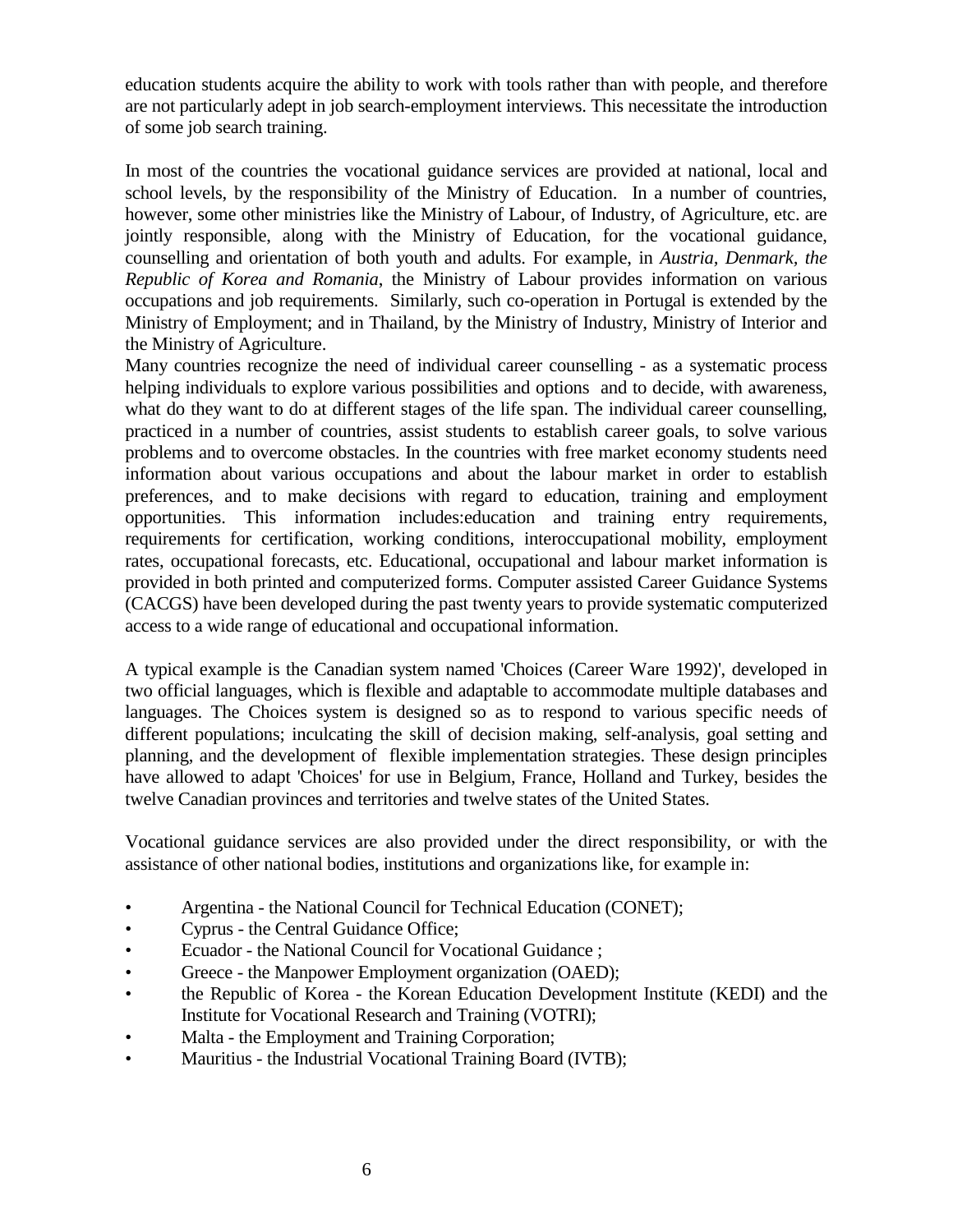- the Netherlands the Regional Apprenticeship Organizations and the Education, Employment - Liaison Centres (COAs');
- New Zealand the New Zealand Qualifications Authority;
- Pakistan the Vocational Guidance cells in the Provincial Labour Departments;
- Spain the Vocational Training Council and the Regional Commissions for Vocational Guidance;
- Thailand the Department of Teacher Education, King Mongut Institute of Technology and Rajamangkhala Institute of Technology;
- Zambia the Students Selection Services Unit at the Department of Technical Education and Vocational Training.

In *Argentina*, the vocational guidance services are under the overall responsibility of the National Council for Technical Education (CONET). These services are decentralized to 48 Units throughout the country, which provide vocational orientation and guidance at school level, under the control of a Secretariat for Vocational Guidance. This Secretariat works in close co-operation at central level, with the Ministry of Labour, which is responsible for the initial training and continuous re-training of the technical manpower. Guidance counsellors are educators, specialized in educational psychology and sociology.

In *Belgium*, vocational guidance centres facilitate the transition from school to work. Companies are represented at qualification tests and exams in schools, in co-operation with the teaching staff. This guarantees smooth transition of graduates to employment.

In *Finland*, a system of student counselling, providing educational and vocational guidance has been created at national, local and institutional level designed to develop in students the capacities needed for study, career planning, and working life. Education and employment authorities participate in arranging student counselling. At the school level specially trained teachers are employed under the authority of the Ministry of Education, and in the employment offices career-advisers are available. A co-operative body of educational and employment authorities, trade unions and employers' organizations (the Council of Career Guidance) has representatives of each interest group.

In *Italy*, educational and vocational guidance activities are organized at the regional level and information guides both for both educational and vocational purposes.

In *Morocco*, the Ministry of Education is responsible for Technical education, while the vocational training is under the jurisdiction of other authorities, e.g. Ministry of Tourism - for hotel catering training, Ministry of Agriculture - for agricultural training, etc. At the school level, professional orientation is conducted under the Ministry of Education directives. Students and parents are provided with information about various professions, occupational opportunities and required qualifications.

The data provided by some reports on the enrolment in technical and vocational education (both full time and part time) show very substantial increases in a number of countries. Female enrollments have also shown significant increases over the past few years. The enrolment ratio of technical and vocational education to general education (including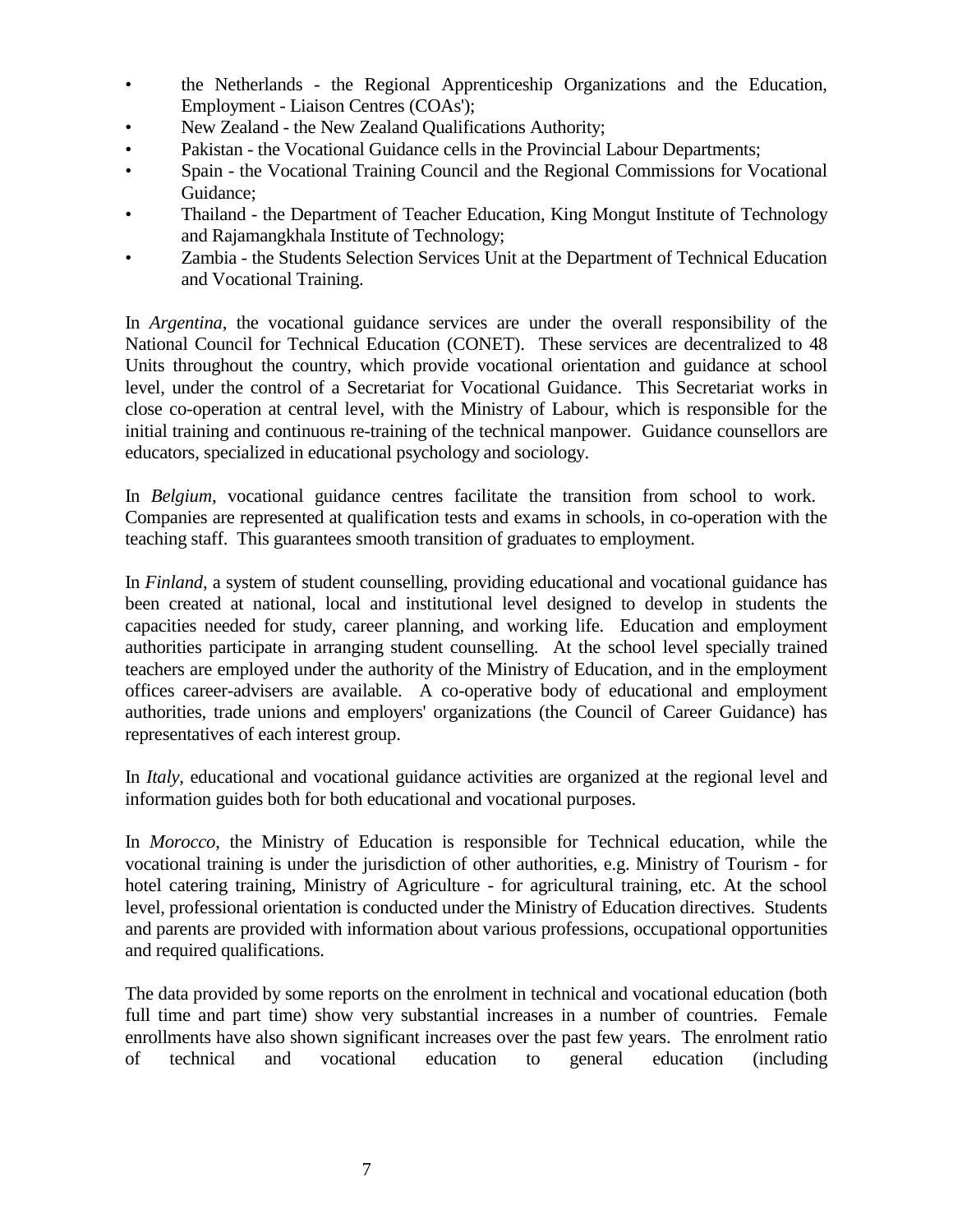vocationalized/comprehensive education) varies from country to country. In some countries (Austria, Botswana, Finland, Netherlands, Poland) the proportion of enrollments in technical and vocational education is equal or higher compared with general education.

**Question A (3).** Please describe how the vocational guidance provided within technical and vocational education:

- a) provides information to the students on various employment options;
- b) facilitates the transition between education and employment;
- c) helps employed adults to choose suitable programmes of continuing education.

The vocational guidance services in many Member States ensure a close co-operation between training and employment placement services, by providing information about employment opportunities in various occupational fields. Links with employers associations, trade unions and private enterprises contribute to determine the actual qualifications for different jobs. Various countries have different approaches to provide a better access to technical and vocational subjects, a diversification of general education, adaptation to the world of work, understanding and use of new technologies, or a range of categorized approaches and priorities. In some industrialized countries, the career guidance programmes in schools incorporate a variety of information resources, including computer assisted systems. These information resources are provided by special Career Centres (Career Planning and Placement Centres). They usually compile available career guidance information and exploration resources, offering them to students, teachers and parents. These centres are used for research, planning, selfexploration, and group sessions, where students receive assistance in such areas as occupational planning, job entry and placement, financial aid information, and further educational opportunities. Some Member States indicated measures for co-ordination between technical and vocational education within the educational system and employment. Co-ordination between technical and vocational education and employment exists in most of them. There are usually stronger links between vocational education (part-time) and employment than full-time technical education and employment.

In *Fiji*, some vocational courses have been offered as optional subjects to the pupils within the age group - form 9 to 13 years; such as woodwork, metalwork, technical drawing, home economics, agricultural science and secretarial studies.The Government has also established some vocational centres attached to secondary schools, which facilitates the professional orientation of children and contributes to the transition from school to work. Some technical and vocational courses provide certain initial skills training; but due to the lack of qualified teaching staff and lack of up-to-date machinery - used in the industry, usually the T.V.E. graduates commencing work receive some further on-the-job training. This fact illustrates the extent, to which the T.V.E. system prepares its graduates for transition to employment.

In *Finland*, the amended Act on Apprenticeship Training makes it possible to implement the system of 'practice contracts'. A practice contract is made between vocational institutions and employers and includes on-the-job training or supervised practice. These contracts are developed with the aim of bringing education and working life closer together and keeping education up to date.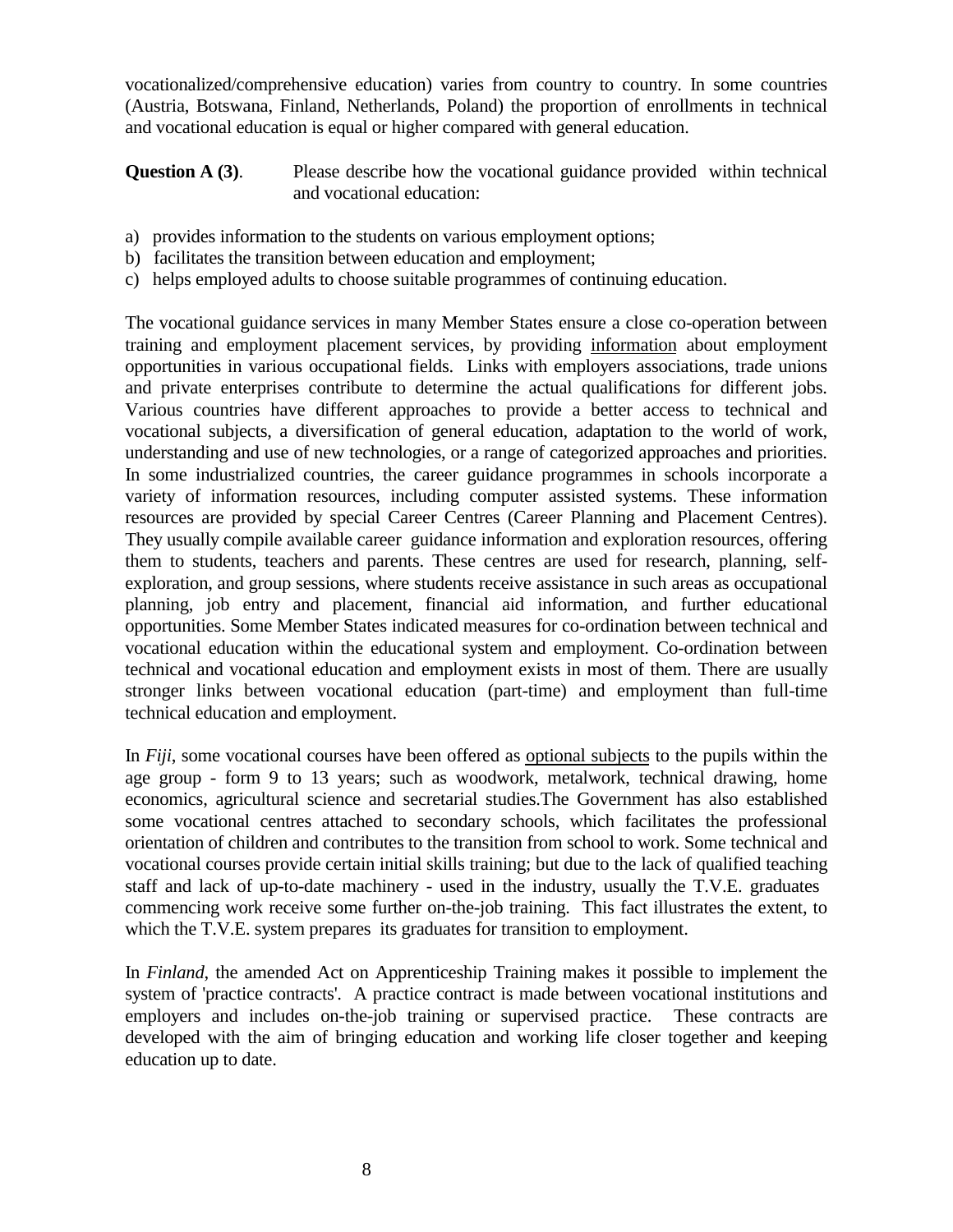In *Italy*, following decentralization, guidance activities are carried out under the Ministries of Education, Labour, Industry and Agriculture. After decentralization has been introduced, the vocational guidance services are carried out at the provincial level, under a central national coordinator.

In *Mexico*, the vocational guidance services offer to general school students information on various professions and employment opportunities in the job market; as well as information about available training programmes. At the National Polytechnic Institute, the vocational guidance is regarded as a basic component of student training. At the school level, educational guidance activities take place through two programmes: school guidance and personal development. The teachers introduce students to the world of work through visits to business and industrial enterprises that offer also opportunities for short periods of on-the-job training.

In *New Zealand*, each secondary school makes provision for educational and vocational guidance and has a guidance counsellor and a career adviser. The education system is supported by the Department of Labour vocational guidance counsellors who work on a consultancy basis with teachers. Universities operate a counselling service only. In Norway, education is build on the basis of curricula co-ordination with practical training.

In *Russia* during 1994 more than a million students appealed to vocational orientation centres for advice in choosing future profession. More than 40,000 adults were given also relevant consultations. The Law of Employment allows to direct the jobless without profession to attend appropriate courses (from two weeks to one year) to improve their skills or enter a new profession at the expenses of the State Employment Fund. 30,000 jobless were trained in new professions in 1992, more than 120,000 in 1993, and approximately 250,000 in 1994, i.e. their number increased nearly 7 times in two years.

In *Spain*, the Vocational Training Council works in close collaboration with certain Employment Services, ensuring the transition from education to employment.There are Regional Commissions for vocational guidance. Their tasks are to adapt the vocational training to the job market requirements of the region, and to provide information about the training opportunities - available at various enterprises.

The transition from schooling to the working life is aided by a special National Plan, encompassing:

- long term training for youth;
- alternating shifts of short training periods;
- special vocational training programmes for drop-outs from the general education system,
- special vocational training programmes for rural areas (adjusted to the local rural needs),
- vocational programmes for re-training in new technological fields, and
- special vocational training programmes, for migrants.

In some countries, (*Cuba, Cyprus, Netherlands, Swaziland and Zimbabwe* for instance), the vocational guidance services invite some specialists from the industrial, business, agricultural and other sectors to deliver lectures at educational establishments or to meet students and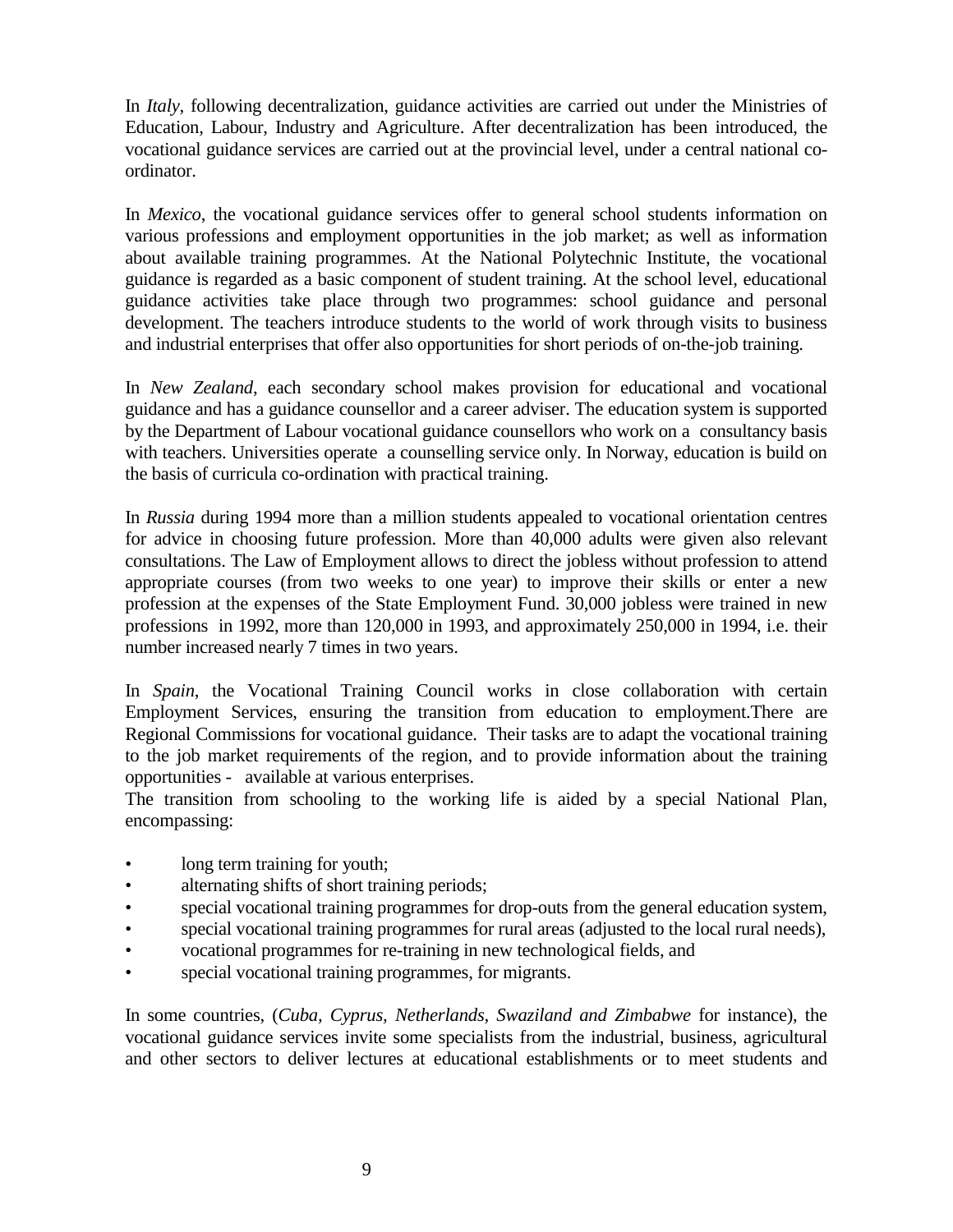parents and provide first-hand information, which helps towards professional orientation.

The transition between education and employment is facilitated in some countries through special publications. For example, in *Canada*, a rich source of information is offered in the book "JOB FUTURES" - which provides detailed employment forecasts in different occupational fields. In the *Republic of Korea*, information on employment opportunities is regularly published in the "Weekly Employment Information", in addition there is a telephone answering service on job offerings, available 24 hours a day. In *Norway*, a special file on educational and employment opportunities is published regularly as a tool for the counsellors. It is planned to transfer this information to electronic data processing and to update the material centrally. Finland provides vocational counselling also through telephone services.

Besides this, in some of the countries, certain special events are utilized to strengthen the vocational guidance and orientation, such as: the annual trade fairs - in Zimbabwe, the "career days" - in Swaziland, etc.

A number of Member States use a wide range of modalities to adapt their educational systems to lifelong education. In *Indonesia, the Republic of Korea and Kuwait*, for example, stated that lifelong education is included in their educational legislation.

In some countries, such as *Denmark, the Netherlands, and the United Kingdom*, there are also some private vocational guidance agencies, operating along with governmental bodies, trade unions and employers' associations. In many countries the professional orientation and guidance is provided not only to the youth, but also to adults, helping them to re-orient themselves to new occupational fields, or - for the unemployed - to find employment. For example, the Labour Authorities in Finland have special information units for adults' vocational guidance and counselling. Some countries, (*Canada*, for example), provide special advisory services to employers. Other countries, for instance *the Syrian Arab Republic and Finland*, offer special vocational guidance for disabled and handicapped people.

**Question A (4).** What training is provided to qualify vocational guidance staff?

The qualifications of the vocational guidance personnel vary from country to country. In most cases, some of the teachers at secondary level, both in the general education stream and in the technical and vocational education institutions, act as vocational guidance counsellors. In addition to their basic special and pedagogical training, they have acquired some special knowledge and skills - either with their pre-service teacher training programmes or through special pre-service and in service short term courses, encompassing educational psychology, career guidance, methodology of testing and evaluation, educational media, labour code, theory and practice of decision making, innovative methods of counselling, socio-economic development, management and administration, etc. In some countries, guidance personnel are recruited from persons with qualification in psychology, while counselling is independent and not linked to teaching and administration. In several countries vocational guidance is carried out under the labour authorities by guidance personnel with qualifications in psychology.In many countries teachers - at all educational levels - provide attitudinal support and knowledge to enhance vocational orientation by using various materials, like films, displays, field trips,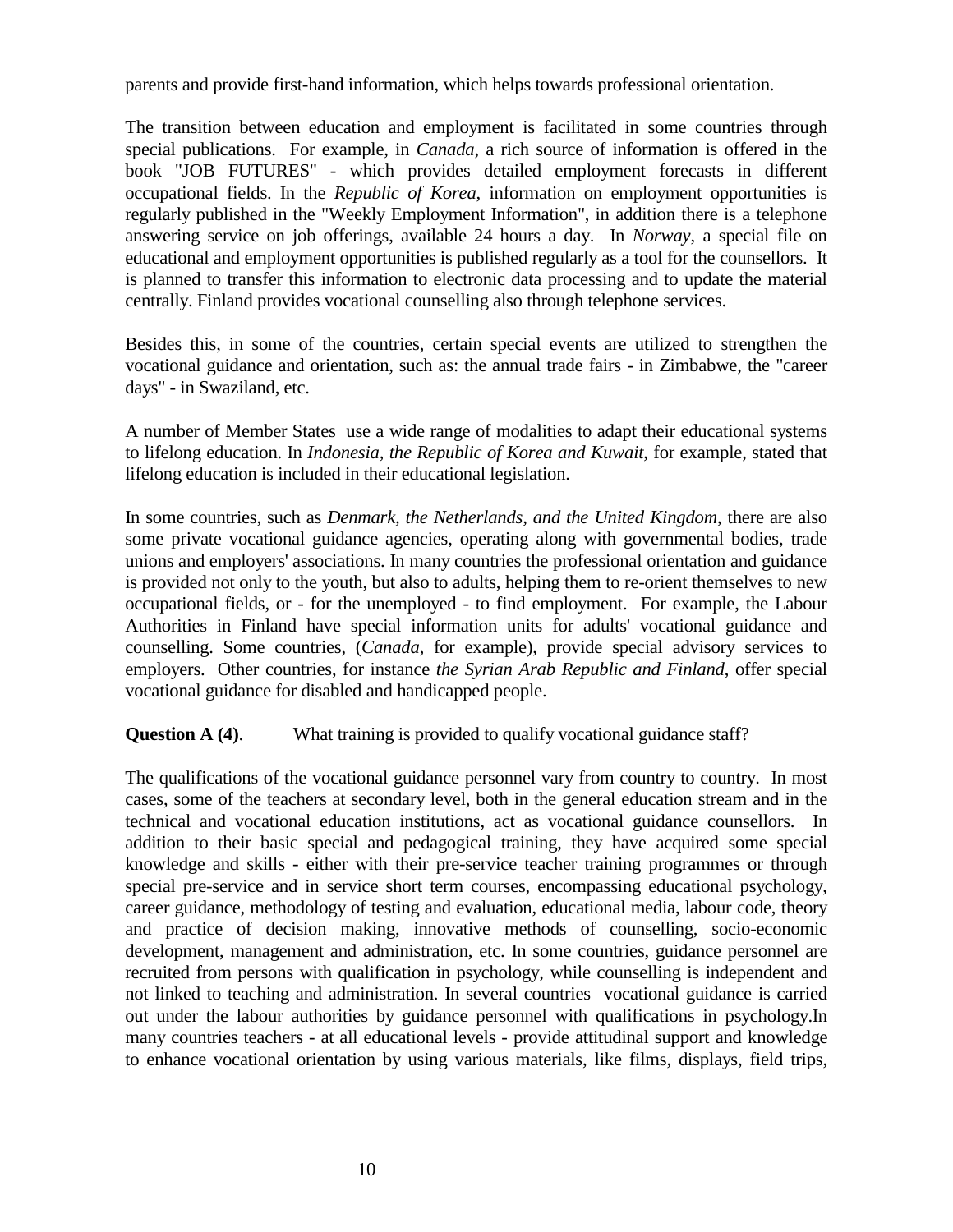dramatizations, simulation and various games, which introduce students to concepts that will expand their occupational awareness.

In *Austria* every full-time school has a *guidance teacher,* whose teaching load is reduced so as to allow time for educational guidance. Both the guidance teacher and the students may call on the services of the 112 full-time school psychologists in regional, provincial and national centres. The assessment of guidance services is routinely performed by the superiors of guidance officers. Further training courses and professional meetings contribute to the improvement of educational guidance.

In *New Zealand*, secondary school inspectors in each region have the responsibility for reviewing and assessing the work of guidance counsellors and career advisors. Each group has three special training days a year to update practices.

In *Finland*, provincial educational consultants draw up an annual report of their area for submission to the National Board of General Education. Statistics of the applications and actual intake into secondary education are prepared annually.

Both teacher - counsellors, and professional career guidance personnel upgrade their competence and experience through periodic meetings, conferences and seminars, sometimes through attachments/internships, or study tours, organized by professional associations, governmental and private institutions, employers groups, trade unions, etc. A leading authority in this field, promoting international co-operation and exchange of experience is the International Association for Educational and Vocational Guidance IAEVG, which publishes a periodic bulletin.

In some industrialized countries there are special employment service counsellors, whose role is to facilitate the job-seekers in becoming gainfully and optimally employed. Their tasks often demand articulation with rehabilitation personnel and industrial representatives. Some of their services are relevant to school counsellors - aptitude testing, consultation on work-bound students, consultation on potential dropouts, etc. Those countries also employ the services of business and industry personnel. Many industrial counsellors provide effective leadership in stay-in-school campaigns, earn-and-learn programmes, and summer vacation internships.

### **B. Promoting the Access of Girls and Women to Technical and Vocational Education**

The second questionnaire addressed this question, because in spite of the modest improvement in girls' and women's education and employment opportunities in technical and vocational courses, some gender segregation in education, employment and position in the society still exists. In many countries throughout the world, religious traditions, social structures, cultural norms and value systems have caused the inequalities of women in many sectors of the society and restricted their opportunities for effective participation in socio-economic activities. In the present context, women are becoming increasingly aware of their role in the nation building processes and activities, particularly related to economic development, for which technical and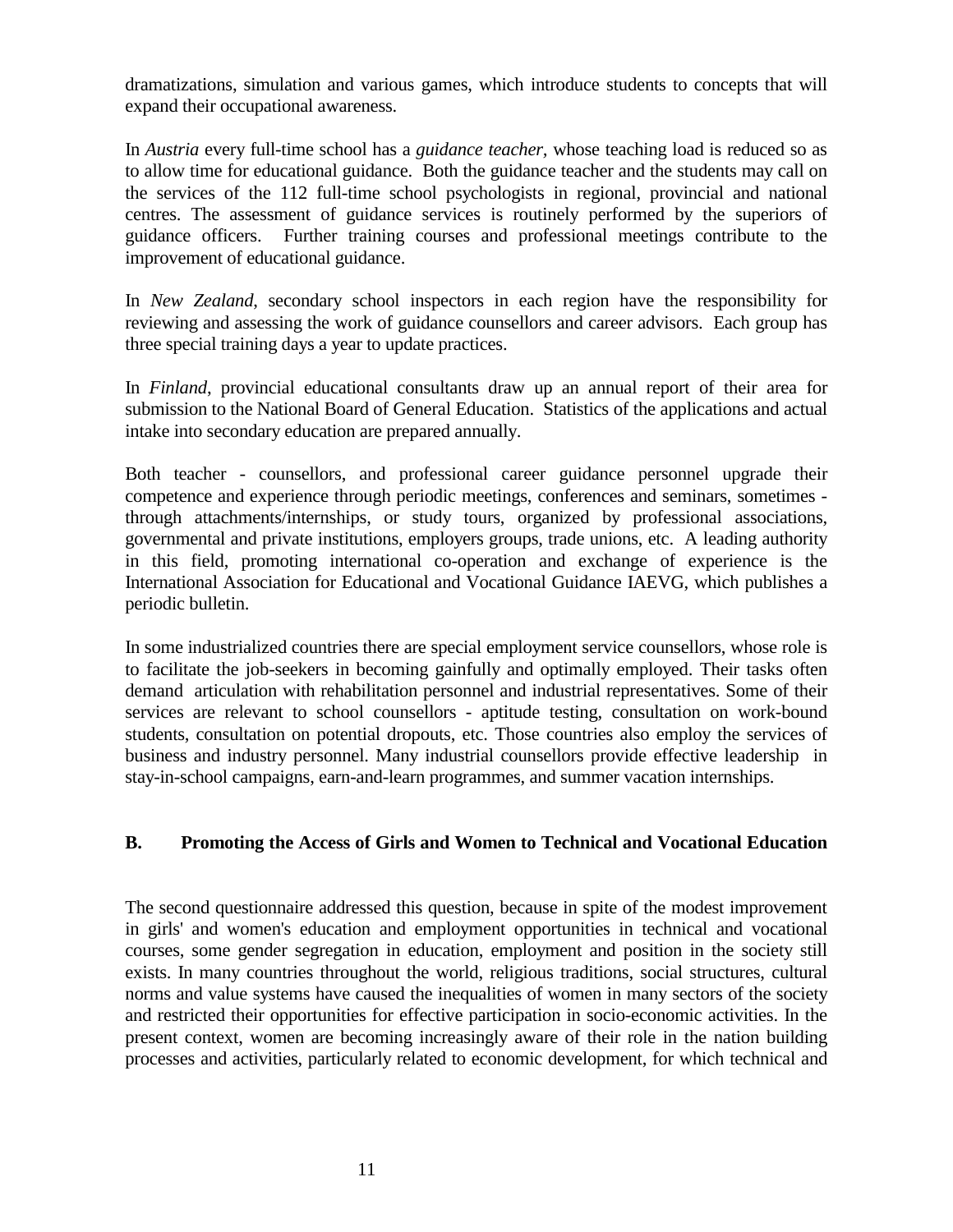vocational education is critical and crucial.

- Since the rapid economic and social development requires greater participation of women in economic activity, legislative moves have helped to remove discrimination in employment. Although many countries' legislation provides equal access to education, women still require more equality of access to technical and vocational education and training. Therefore, the second group of questions inquired about the countries' measures to promote the acquisition of technical and vocational education by girls and women. It contains the following questions under this heading:
- **Question B (1).** Please indicate the existing laws or decrees aiming to eliminate any discrimination, and providing equal access of women and girls at various levels of technical and vocational education.

In many countries equality of access to technical and vocational education is translated into legal provision, but quite often - not applied in practice. Almost all Member States have legal provisions for the equal participation of women and girls into education and in employment. However, many countries need special promotional measures to ensure the genuine equality of sexes. Almost all of them indicated in their reports that according to their constitutions, laws and decrees, there was *no discrimination* against girls and women with regard to their access to education in general, and to technical and vocational education and training in particular. The following countries reported to have legislative provisions for equal rights to technical and vocational education: *Argentina, Austria, Botswana, Bulgaria, Indonesia, Italy, Jordan, Nicaragua, the Republic of Korea, Kuwait, Mexico, New Zealand, Poland, Spain, Ukraine and Zambia.*

In *Australia*, the National Training Board has, since its establishment, pursued a policy that competency standards must not limit access to training and employment on the grounds of gender. In support of this policy, a Technical Guidance document entitled "Eliminating Gender bias in the Development of National Competency Standards" has been issued in 1990.

*Belgium, Chad, Mauritius, Swaziland* report no special legislative provisions but there is no restriction on the access of girls to technical and vocational education. Austria also reports that the percentage is satisfactory in view of long-standing tradition in this field and no further measures seem to be necessary.

In *India* the implementation of the National Education Policy (NPE 1986) and the recent Programme of Action (POA) resulted in many technical and vocational programmes, offering access to girls and women, that are conducted in over 8,000 institutions such as Industrial/Technical Schools; Agricultural/Veterinary/Animal husbandry/Fisheries/Forestry Schools; Pharmacy/Nursing/Para-medical Schools; Commerce/Accountancy/ Secretarial practice Schools; Arts/Crafts/Dress making Schools; Industrial Training Institutes; Technician Institutes (Polytechnics) and Colleges of Engineering and Technology.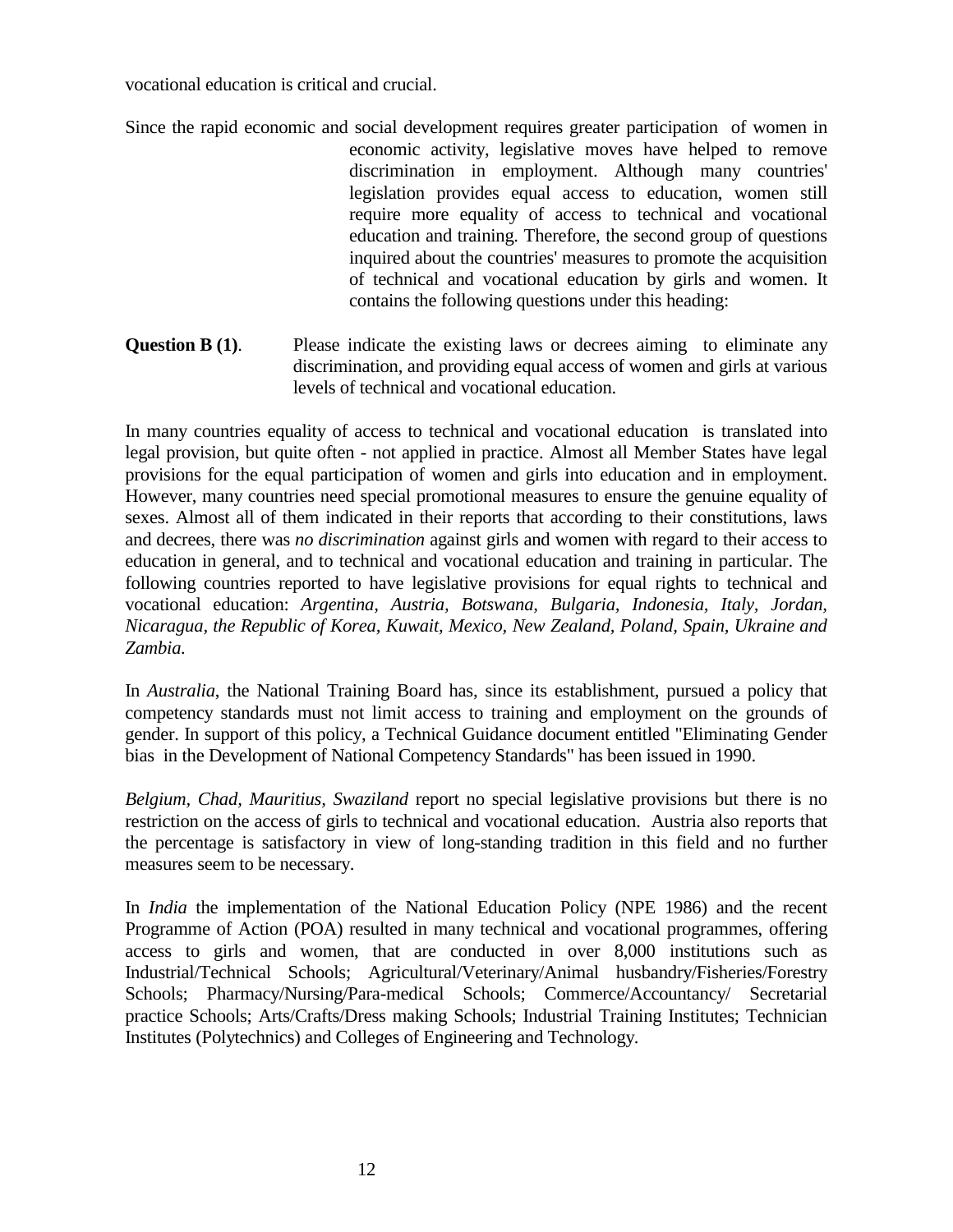In most reporting States, legal provisions exist for the equal participation of women in technical and vocational education and in employment. In many cases it has been recognized that special promotional measures are required to ensure a genuine equality of sexes. Many reports show progressive increases in the enrolment of women, where it is permitted by law or custom.

**Question B (2)**. What measures have been taken?

- a) to attract girls to technical and vocational education;
- b) to facilitate the successful completion by female students of their studies in technical and vocational education;
- c) to facilitate the adaptation of women workers to new occupations.

To promote equal access of girls to technical and vocational education courses, more effective structure of educational and vocational guidance and counselling services in schools has been provided, along with the need to produce guidance and counselling materials that are carefully and attractively designed to include a variety of information on new and non-traditional/men dominated areas.

Some countries have attempted to change the attitude of parents and society as a whole towards technical and vocational education through a variety of strategies like open houses, special promotional events, print and non-print media, open fora, aiming to keep parents informed about various occupational opportunities for girls in technical and vocational education. The media assists this process by giving a positive emphasis on successful women in non-traditional occupations, promoting new role models for girls. In this respect, many of the countries' reports describe a wide variety of special measures that have been taken, aiming to attract more girls to technical and vocational education; to ensure successful completion of female students to technical and vocational training courses; to facilitate their job placement; and to assist women workers to adapt to new occupations.

In *Australia* girls and women have been recently encouraged to seek non-traditional careers by programs such as "Tradeswomen on the Move" in which female workers visit schools to talk about their jobs; and Preparatory courses for women in TAFE colleges which offer an introduction to various trades.

In *Estonia* a total of 71 per cent of the teachers in the vocational education system are women, while the percentage of male teachers is about 29 per cent.

In *India*, 104 out of a total of 900 Industrial Training Institutes, preparing skilled manpower for various trades, are set up exclusively for girls and women, specialized in 23 different trades, such as Drafting and Design, Electronics, Bio-technology, Telecommunications, Hotel receptionists, Book binding, Machine mechanics, Architecture, etc. At the same time, the percentage of women trained in Agricultural machinery, remains very low - hardly 4 percent. On the other hand, training in new technologies, like Fibre technology, Laser technology, Robotics, computer programming and use of computers in banking and administration, become increasingly popular among girls and women, who constitute 25 % of the bank employees, for example.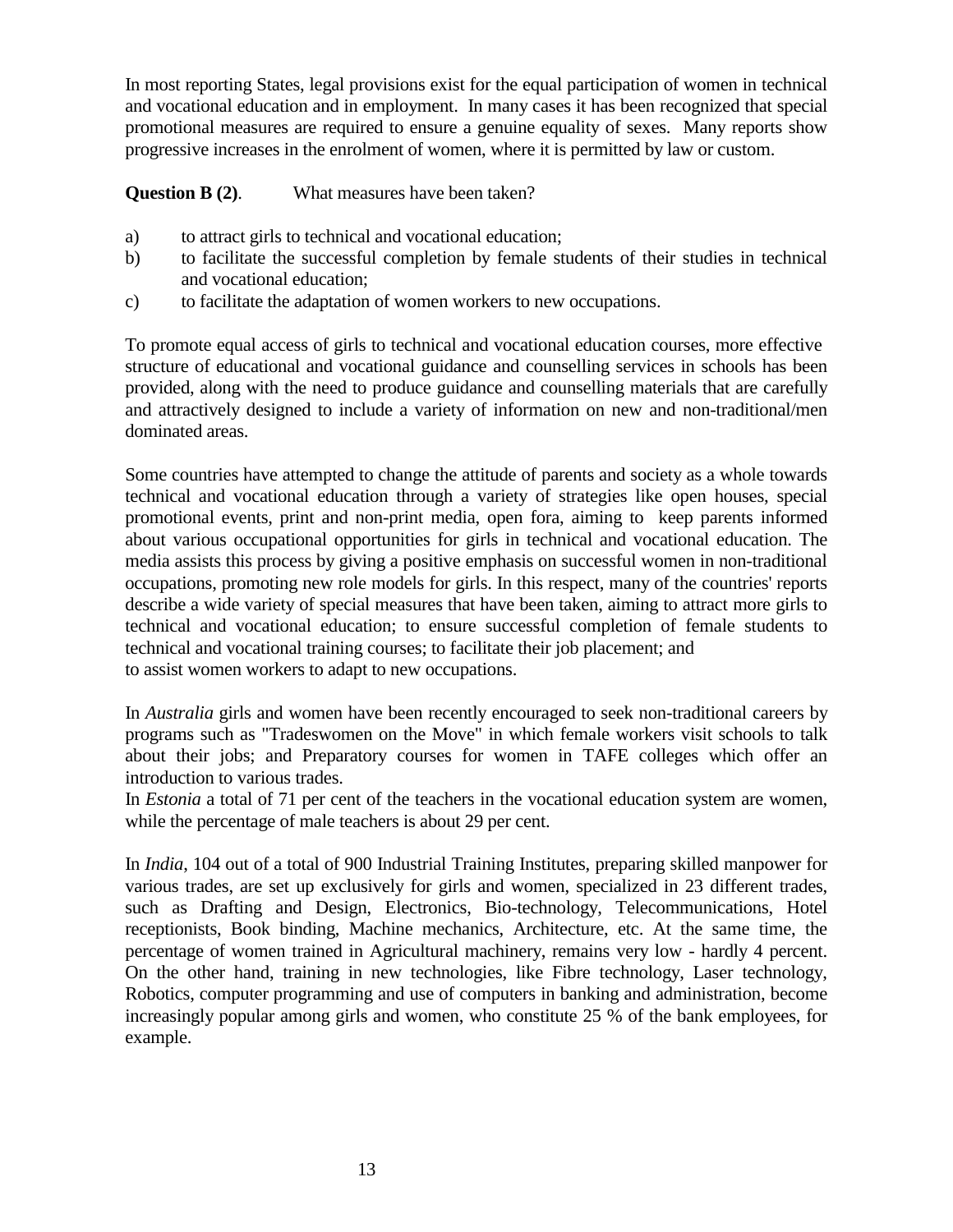Similarly, in *Pakistan* there are many skill training courses for specific occupations, like tailoring, embroidery work, handicrafts, and food processing, organized by some NGOs especially for girls and women. There also two Technical Training Centres for girls in Punjab and Sindh, organized by the Ministry of Labour, offering one year courses in Radio-electronics, Civil/architectural drawing, and Domestic appliances, besides the 61 Commercial Training Institutes for women, organized under the Provincial Departments of Education. The Government Vocational Teacher Training Institute in Lahore, with high standard facilities, is preparing female technical and vocational instructors for the above trades.

In *Poland, Mexico, Bulgaria, Portugal, Thailand, Mauritius, Canada and Ukraine*, the training of girls as skilled workers for agriculture, light industry, general services, public utilities, trade and public catering, is being constantly expanded in technical and vocational institutions.

In *New Zealand*, women participate equally with men in technical and vocational education but social attitudes have resulted in some women being confined to a narrower range of technical and vocational eduction than men. Various corrective measures are taken,such as workshop sessions - introducing to trade and technical training; introduction courses for women; a public education programme 'Girls can do anything'; FAIR (the Female Apprentice Incentive for Recruitment), a first-year wage subsidy to employers for female apprentices in all trades, except hair-dressing.

The fact that some European and industrial countries did not specify in their reports any special measures - to promote the access of girls and women to technical and vocational education, does not indicate that technical professions are not popular among female students and workers: in their societies it is quite normal for women to participate in all kinds of occupations outside family and domestic activities; they have the same educational opportunities as the men preparing them for an occupation; and therefore do not need to be encouraged to enter technical and vocational education through special legislative measures.

In *Cuba*, 50 per cent of the enrollment places in the technical and vocational courses are reserved for girls. In *Germany*, during 1989/1990 academic year 50.6 per cent of the students entering vocational courses were female; and the number of young women - occupying predominantly 'male' professions has risen - from 2.5 to 8.5 per cent during the past ten years. More than 210 enterprises have launched special plans to promote women employability.

In *Austria*, there are 3 special counselling centres for girls and women. In *Portugal*, the Ministry of Education offers a special programme - to increase girls' awareness of 'new technologies' and related occupations. The transition of girls from school to work is facilitated by the joint efforts of the Ministry of Employment and the Commission for the Status of Women. In *Belgium*, school drop outs aged from 16 to 18, can follow part-time vocational training.

In *Canada*, the access of girls and women to technical and vocational education courses is promoted by introducing some more flexible entry requirements; the training programmes are tailored to overcome some specific problems experienced by female students; providing financial assistance, transportation facilities and child care - for young mothers. In *Finland*,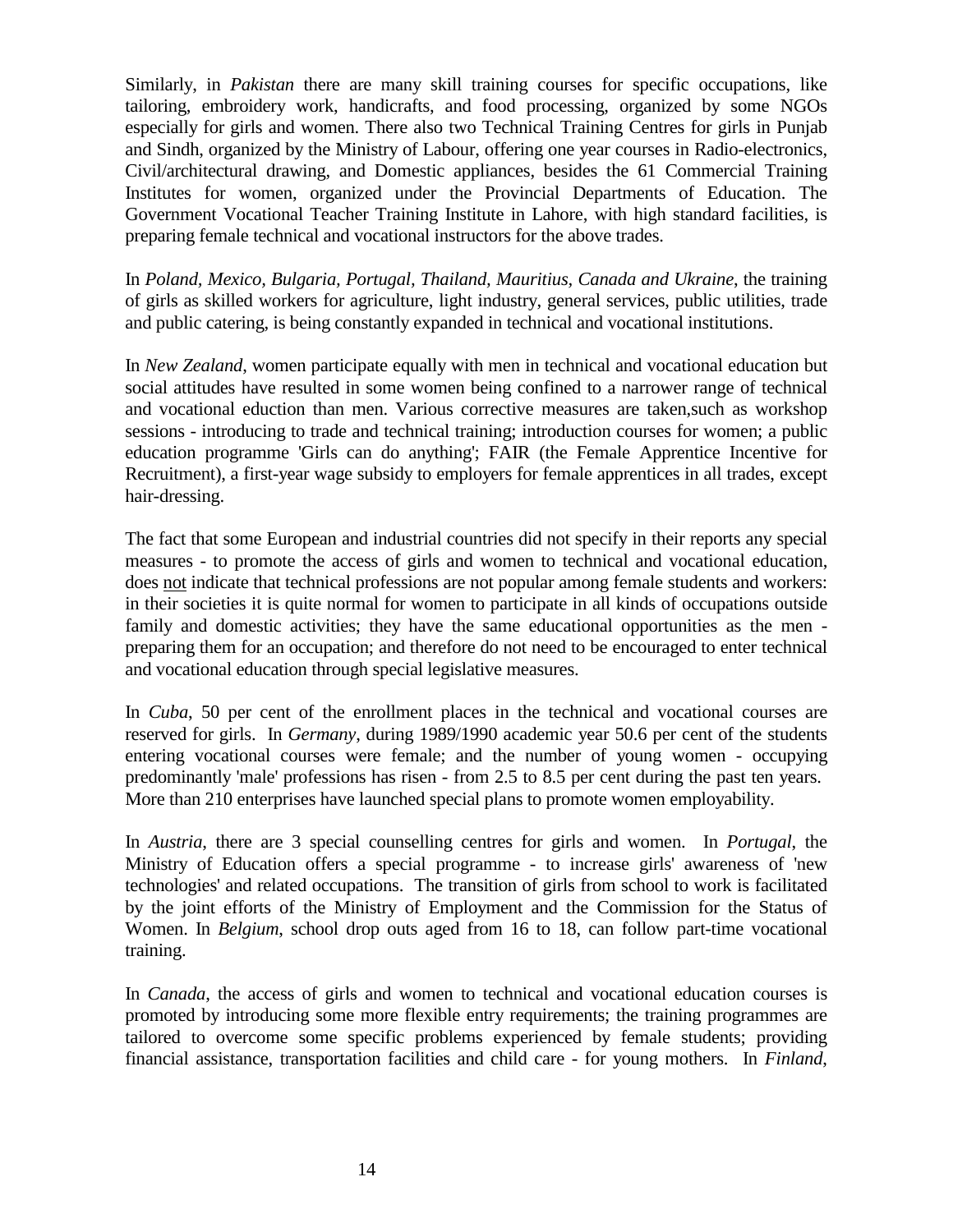girls are awarded extra points in admitting students to some courses in traditionally male dominated professions.

In *Cyprus*, girls make up only 17 per cent of the student population in technical and vocational education, against 59 per cent - in general education. In Costa Rica 28 per cent of the trained work force are women.

In some countries, in conformity with certain traditions, technical and vocational education is regarded predominantly for boys only. In *the Syrian Arab Republic*, females average 10 to 15 per cent of the student population. In *Jordan*, the participation of girls in commercial education is considerably higher than that of boys and the para-medical field is reserved exclusively for girls. In *Benin*, a specific project is promoting the education of girls and providing educational guidance. In *Bahrain*, technical secondary schools are generally not accessible to girls; whereas in *Morocco*, in order to facilitate girls' attendance in technical and vocational institutions, those who live far away are offered separate dormitories for girls. In *Kuwait* women have no access to certain programmes, for example auto-mechanics, under the pretext that they do not correspond to women's nature or physical capabilities. Similarly, in *Bahrain, Greece, Cyprus, Jordan, Italy, Spain* and other countries, tradition of sex-biased technical education still exists. In *the Republic of Korea*, girls occupy 80 per cent of the places in commercial education courses against only 0.2 per cent - in fishery and marine courses. In *Romania*, girls seldom choose to study in the field of petrochemicals or marine technology. *Nicaragua* reports very low interest of girls towards mineralogy or aviation.

Another interesting phenomenon has been recently reported in *the Republic of Korea*: while the number of women in the total labour force there has grown from 35.5 per cent in 1965 to 40.7 percent in 1990, this increase is most significant in the Manufacturing Industry, specifically in the age group between 15 and 20 years. From the total work force, employed in the manufacturing industry, the young employees represent the following distribution by age group and gender:

| Age group | Female | Male  |
|-----------|--------|-------|
| $15-19$   | 7.0%   | 3.8%  |
| $20 - 25$ | 21.9%  | 10.7% |

According to the author of the source of this information (Hagen Koo in '*Women Factory Workers in Korea'*), the expansion of the business industry in the Republic of Korea has relied on relatively cheaper female labour mainly in the textiles, electronics and the tourist industries, requiring limited knowledge and simple skills. On the other hand, according to the same author, young women are believed to possess greater patience for some tedious jobs, combined with more nimble fingers and better visual acuity - characteristics that are particularly welcome in sectors such as garment and electronic industries. (And in spite of paying low wages for long working hours in unhealthy, sometimes hazardous conditions, these industries claim they are 'liberating women').

In *Mexico*, some special programmes for girls are provided in domestic arts technology, institutional housekeeping, food technology, etc. For older as well as handicapped workers,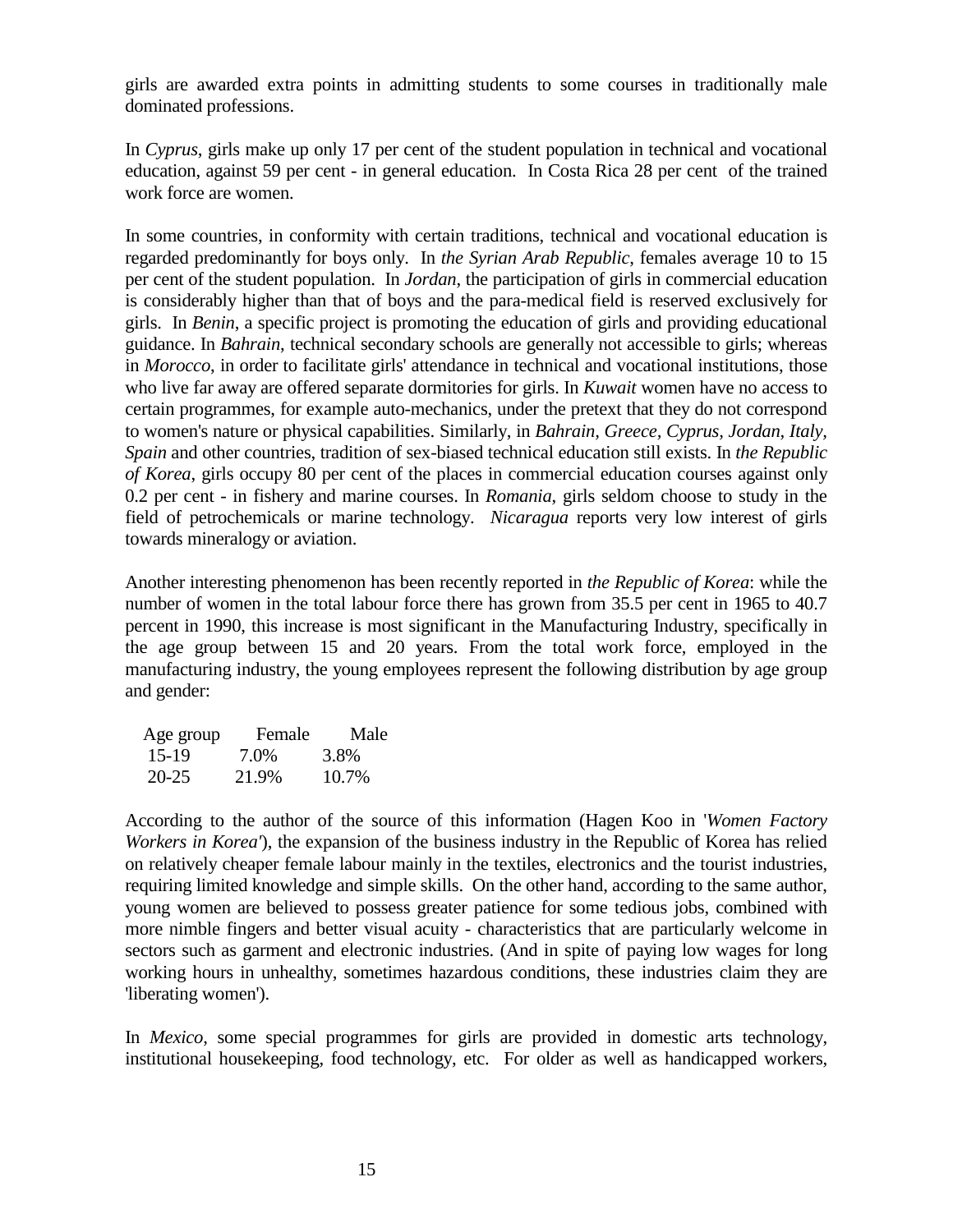some special training programmes for livelihood skills are developed. Some basic skill training programmes like domestic arts technology, institutional housekeeping, food technology, etc. are available for out-of-school girls.

In *Nigeria*, there is a dwindling number of female students who go from primary up to tertiary level of education as a result of early pregnancy, early marriage, financial constraints, and prejudices. They become unemployed rural women, who are also deprived from borrowing funds on their own, so as to start earning their living. To end their hardships, they need to improve their skills through non-formal education (NFE). It has been observed that out of the 30 states and Abuja, only the old Kano State has good NFE programmes, which need to be implemented throughout the country.

In *Portugal*, the Ministry of Education offers a special programme, aiming to increase girls' awareness of the perspectives of vocational education and to influence some change of their attitudes towards certain professions, especially in the area of 'new technologies' and new occupational fields. The transition of girls from school to work is under the domain of the Ministry of employment and the Commission for the Status of Women both - placing emphasis on the access of women to jobs in the field of Science and Technology, and to many other occupations, such as: home economics, textile, dress making, hotel catering and tourism, electronics and computers.

Some countries' reports indicate certain professional fields which are most popular among female students:

- Jordan home economics and hotel catering;
- Italy dietician nurses, typists, secretarial work;
- Niger child care and nursing;
- Zaire dressmaking, shop-assistance, hotel catering, secretarial services;
- Mauritius embroidery, dressmaking, leatherwork, basketry;
- Zambia female teachers are encouraged to change from teaching academic subjects receiving special training to teach practical skill subjects.

In *the Ukraine* 250,000 girls annually receive vocational training in about 500 different trades.

In *Mexico*, the Directorate of Technological and Industrial Education offers training opportunities for girls in the fields of tourist industry, administration, pharmaceutical industry, dentistry, radiology, clinical laboratory, bio-chemistry, communication technologies, decorative design and many other professions.

*Zimbabwe* has taken some special measures to attract more female students to technical and vocational education courses, like the seminars on 'Design of Operational Plan to Promote Women's Participation in Technical Training', organized by the Commonwealth Association of Polytechnics in Africa (CAPA). Graduation of successful female trainees is highlighted by local magazines and through the national media, which motivates more girls to choose some previously male - dominated professions.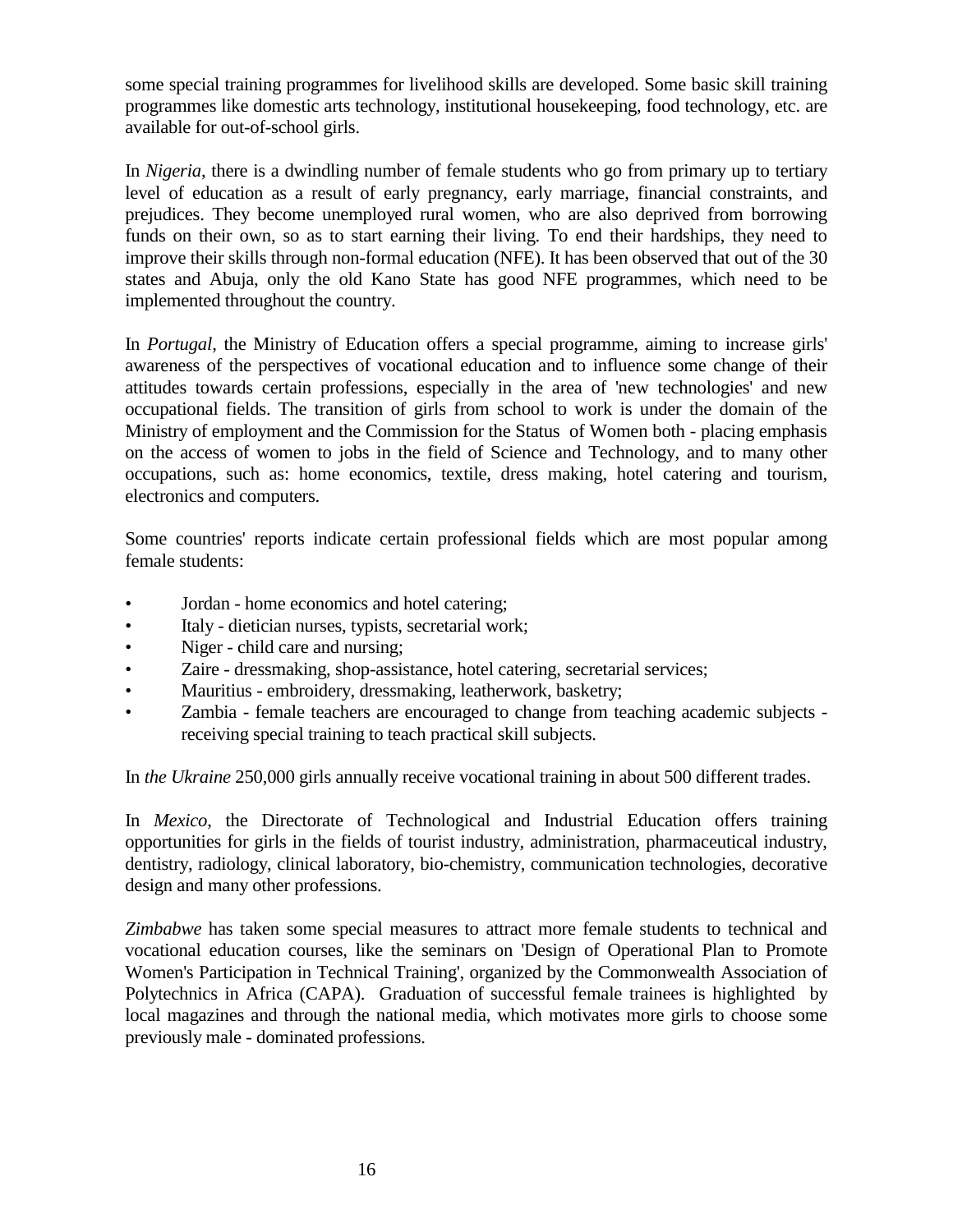### **Question B (3)**. How does general education help:

- a) to introduce girls and women to the world of work, inculcating useful employable skills;
- b) to direct girls who have dropped out of the formal educational system towards vocational training?

Many of the replies describe how general education helps to introduce girls and women to the world of work. There is quite a long tradition of initiation to technology and the world of work in most industrialized countries. In developing countries, it is a much more recent phenomena and, in some cases, still at an experimental stage. Many patterns differ, but the reports show in general that, starting from primary education, such programmes are integrated with other subjects. In lower secondary education, some initiation to technology is introduced in separate subjects and in the upper cycle, it is linked to work experience or specialized training, e.g. - use of computers. In many countries the vocational aspect in general education is promoted through restructuring the curricula so as to expose learners to the world of work, for which general education teachers are well informed and sensitized in gender issues at various stages of their pre-service and in-service teacher training. Some of the reports describe how the contents of general education contributes to introduce girls and women to the world of work; and how early school drop-outs are oriented towards vocational education in training: the reports of Cuba, Italy, Jordan and Mauritius indicate that some technical and vocational initiation is introduced in general education programmes through work-oriented activities, developing proper work habits, and productive skills, preparing school leavers for the world of work, or for further professional training.

In *India* a greater interest in technical and vocational education is promoted through work education - introduced in all grades as an integral part of the general secondary education curricula. It aims to enable students to understand the socio-economic environment through observation, enquiry, experimentation, work practice, while acquiring positive attitudinal changes such as respect for the world of work and workers, self-reliance, cooperation and proper work habits.The Central Social Welfare Board (CSWB) has implemented a special scheme for the deprived groups of women through vocational training programmes for rural, tribal and slum dwelling populations and for school dropouts. Similarly, the Ministry of Agriculture organized the training of women farmers, and the Ministry of Commerce offers short-term training courses in Handloom and Village crafts.

In *Malta*, after the first two years of general secondary education, the girls have two options: to continue in the same course or to enter a trade school. At the end of the fifth year of general secondary education, they have a second opportunity to do technical further education.

In *Mauritius*, early school leavers (drop-outs) who are too young to start apprenticeship training, are recruited in some pre-vocational training centres, to acquire certain pre-vocational skills, so as to enter the world of work or return to school.

In *Morocco*, the contents of the General Education curricula contributes to orient young girls towards the world of work, by offering them studies in the following 3 areas: Information on the components of local communities in all regions of the country, Information about the economy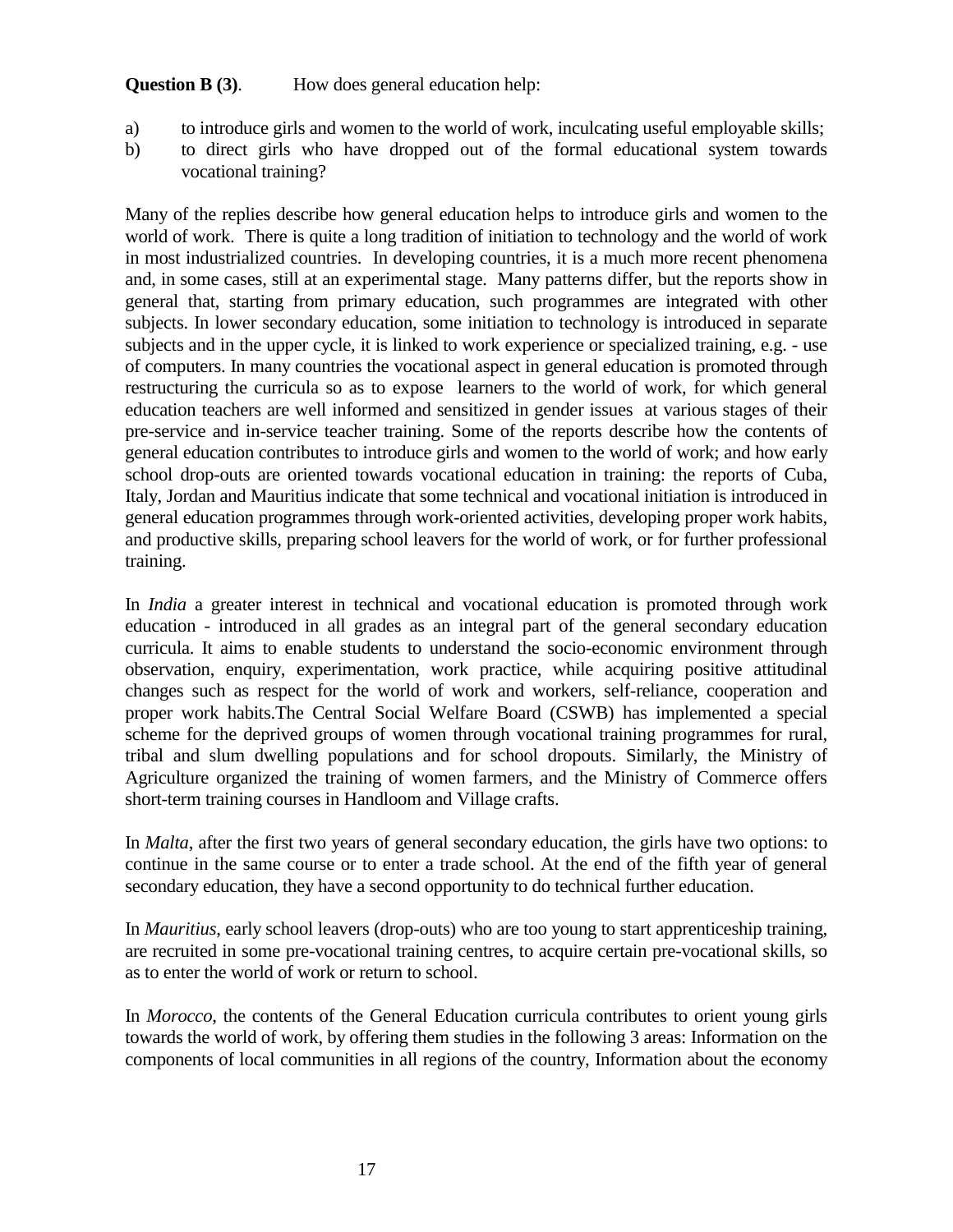in each region, and Information about the destiny of young girls in all regions). In order to facilitate girls' participation in technical and vocational education, those who live far away are offered separate dormitories for girls. In order to aid working women to adapt to the requirements of new technologies, they are offered special training which is equal to the training offered for male workers.

It has been observed, that in some countries more girls tend to discontinue schooling (or drop out of primary education) at an earlier age than boys. As a result some girls enter occupations that demand a less basic ground in general education, science, mathematics and technology. This is reflected in the relatively high rate of girls' enrollments in such areas of study as domestic science, commercial and secretarial studies, health, or craft skills. In *Canada*, as well as in *Mexico and the Syrian Arab Republic*, female drop-outs from general education are usually oriented to vocational training.

In *New Zealand*, initial contact with workshop crafts through the school curriculum begins at the intermediate level where 11-12 year old girls and boys in the first form are introduced to designing solutions to simple practical problems and making their designs using materials such as wood, metal, plastics, leather, enamels and cork in a workshop environment. Secondary schools develop courses of increasing difficulty and diversity. The social science syllabus for all fourth form students contains a unit of work called the world of work. In addition, work exploration classes are held for selected fifth and sixth form students, usually on the basis of one day a week. Computers are increasingly being used in many schools and the Department of Education provides advice and support in educational computing to schools.

### **C. Measures to promote technical and vocational education for enhancing rural development**

This group of questions inquired about the countries' measures taken to promote the technical and vocational education in rural areas. Forty three out of the 55 Member States responding to the questionnaire, replied to questions under this heading; some countries considering their small size and predominantly urban setting (like *San Marino, Bahrain, Malta, Kuwait, Cyprus, Switzerland* etc.) have no special measures to promote the development of rural areas. Other countries provide equal technical and vocational education throughout the whole territory, without any difference between rural and urban areas, especially the industrialized countries. The second consultation with the Member States, addressing the issue of the role of technical and vocational education for enhancing rural development, contained the following questions relating to this topic:

**Question C (1).** Please describe the educational policies and planning at national and regional level, aiming:

- a. to adapt technical and vocational education to the needs of local and rural development, meeting the same standards as that offered in urban areas;
- b. to orient technical and vocational education to the projected evolution of employment in rural areas.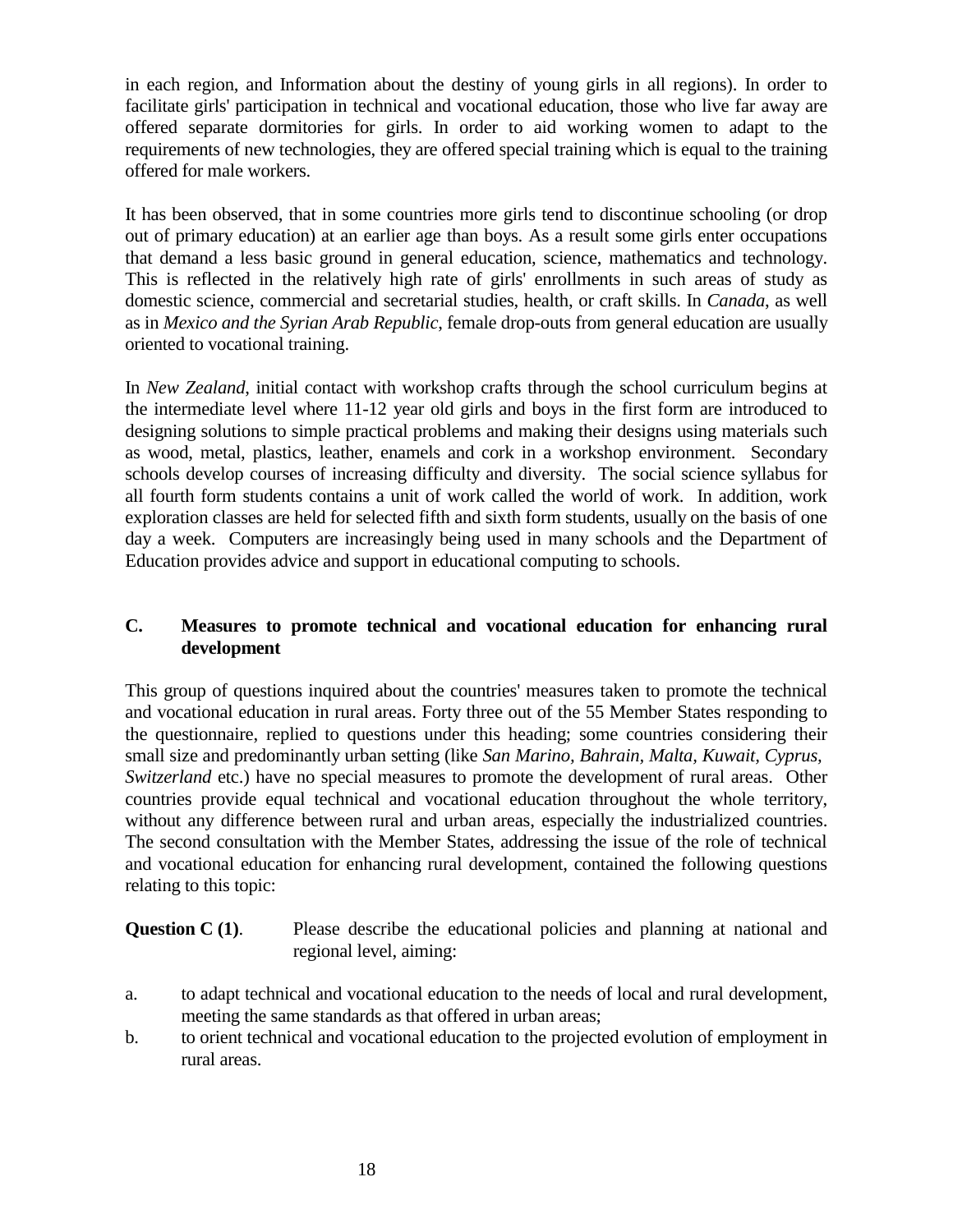Some countries reported special measures taken to promote rural development by providing special vocational courses for the rural population: In *Botswana*, some special facilities are available in rural areas and rural women have good opportunities. Maternity benefit is 25 per cent of salary or a bursary for 84 days. In *Chad*, courses outside the normal school time are provided for groups with special needs. During the dry season special courses are arranged for the rural population through correspondence and evening courses. Finland endeavours to provide educational services using distance education for rural people - unable to attend classes due to distance or other constraints.

Continuing education has not yet been developed for the rural needs in Indonesia, and only limited provisions exist in *Mauritius and Mexico*. In *Zimbabwe*, special programmes are arranged for the requirements of the local industry. *Argentina* mentions the use of teaching units in rural areas, where there is insufficient population to justify the establishment of a technical school. The units cover a wide area by moving their location every two years.

In *Canada*, the special measures aiming to enhance rural development, include providing opportunities to rural communities to participate in planning the educational programmes, adjustment of technical and vocational education programmes - delivered in rural areas - to be more sensitive to the local needs, providing greater access for rural youth from remote areas to technical and vocational education courses, including correspondence courses for the rural population.

In *China*, Technical and vocational education in rural areas meets the same standards as in urban areas. Agricultural education plays a very important role for the accelerated rural development through the application of the special 'PLAN LIAOYAN'. Emphases are laid on the modernization of rural agriculture. Rural schools are closely linked with local communities and are directly involved in rural development projects, responding to their needs.

In *Fiji*, the technical and vocational education contributes to the rural development by training students in rural areas for self-employment, inculcating some life skills which are essential for the rural environment. Students in rural areas have been involved in some village construction projects. The multi-craft programmes, which vary from place to place, and train pupils in agriculture, building crafts and home crafts are also contributory to rural development.

In *Finland*, re-employment courses with emphasis on basics and retraining are arranged for unskilled and unemployed workers in rural areas. In *Norway*, provision is made for those who have family responsibilities and for those who have had periods of absence from the labour force such as maternity leave. These groups receive financial support while attending courses offered by the continuing education programme.

In *Germany*, there are one-year technical colleges in agriculture and rural home economics who train future farm managers, as well as two-year colleges, whose graduates become managers of larger farm complexes, or serve as economic and agro-industrial advisers and some of them become later teachers in agricultural vocational schools.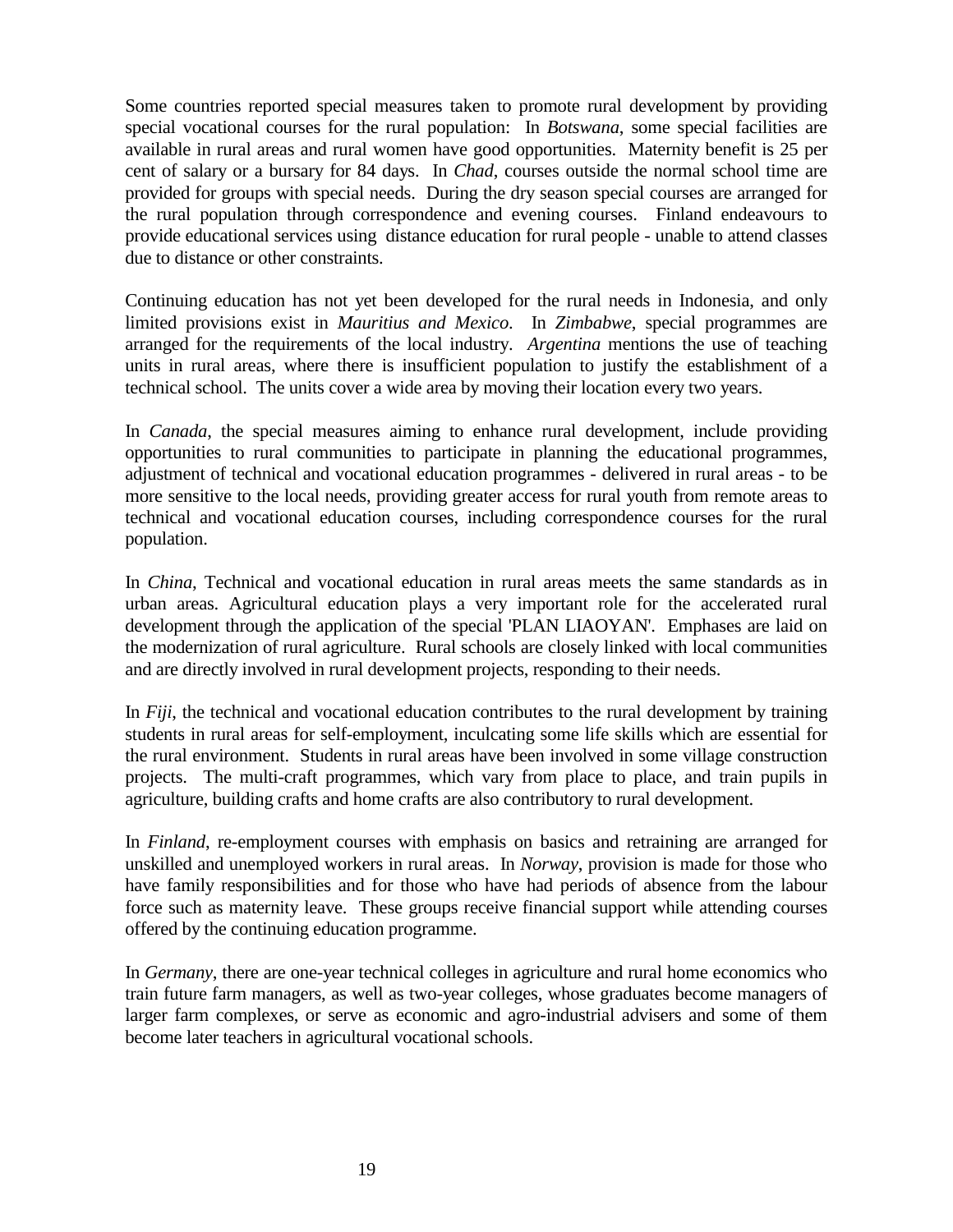In *India*, the recent government policy is to develop technologies appropriate to and adaptable with the needs of rural, informal and other unorganized sectors. A large number of technical and vocational training programmes are conducted by governmental and voluntary agencies such as Khadi and Village Industries Commission - KVIS; All India Handicrafts Board; the Departments of Rural Development and Human Resources Development. A very popular programme, launched by the Community Polytechnics, is called 'Training of Rural Youth for Self-employment' (TRYSEM), aimed particularly at training school dropouts and some adults living in rural and remote areas.

In *New Zealand*, the Rural Education Activities Programme offers a community - managed and co-ordinated package of education resources based in 13 rural communities. Courses for rural adults are provided by visiting teachers and advisers through on-the-job/ off-the job training.

**Question C(2).** Please describe briefly those technical and vocational education programmes promoting rural development

Some countries describe how their technical and vocational education programmes contribute to promote rural development: for example, in Costa rica, the National Apprenticeship Training Institute offers special training courses for industry, farming and commerce - in three shifts: morning, afternoon and night, to facilitate the training of both working and unemployed people in the rural areas. In Fiji, students in rural areas are involved in some village construction projects. Their multi-craft training programmes vary from place to place, offering training in agriculture, building crafts and home crafts - all of which contribute to the rural development. In Mexico, the Department for Technological and Industrial Education, supported by provincial administration authorities, contributes to the rural development by introducing some new vocational courses in various regions - corresponding to the needs of the local environment, the availability of necessary resources, and the local needs of skilled manpower. Several countries contribute to their rural development by offering vocational courses in the field of agriculture: *Italy, Nicaragua, Syrian Arab Republic, Swaziland, Turkey, Zaire, Zambia, Romania*, etc.

Depending on the prevailing local needs of skilled manpower, Finland, Guinea and Portugal offer vocational training in forestry, home economics and in agricultural machinery. Agricultural short-term training courses and long term vocational education is offered also in countries with economies, which depend to a great extent on agricultural production:

In *Bangladesh*, the Mirpur Agricultural Training School - a Swiss project of Caritas - conducts 3 years production oriented programmes for rural boys in the operation, repair and maintenance of agricultural machinery;

In *Bolivia* - special agricultural courses are organized by the National Service for Technical and Vocational Education and Training (SENET);

In *Bulgaria*, agricultural education is focused on the needs of the private sector - to develop small scale farming and gradual transition towards market economy.

In *Pakistan*, where some rural areas are not industrialized, except for the newly emerging agro-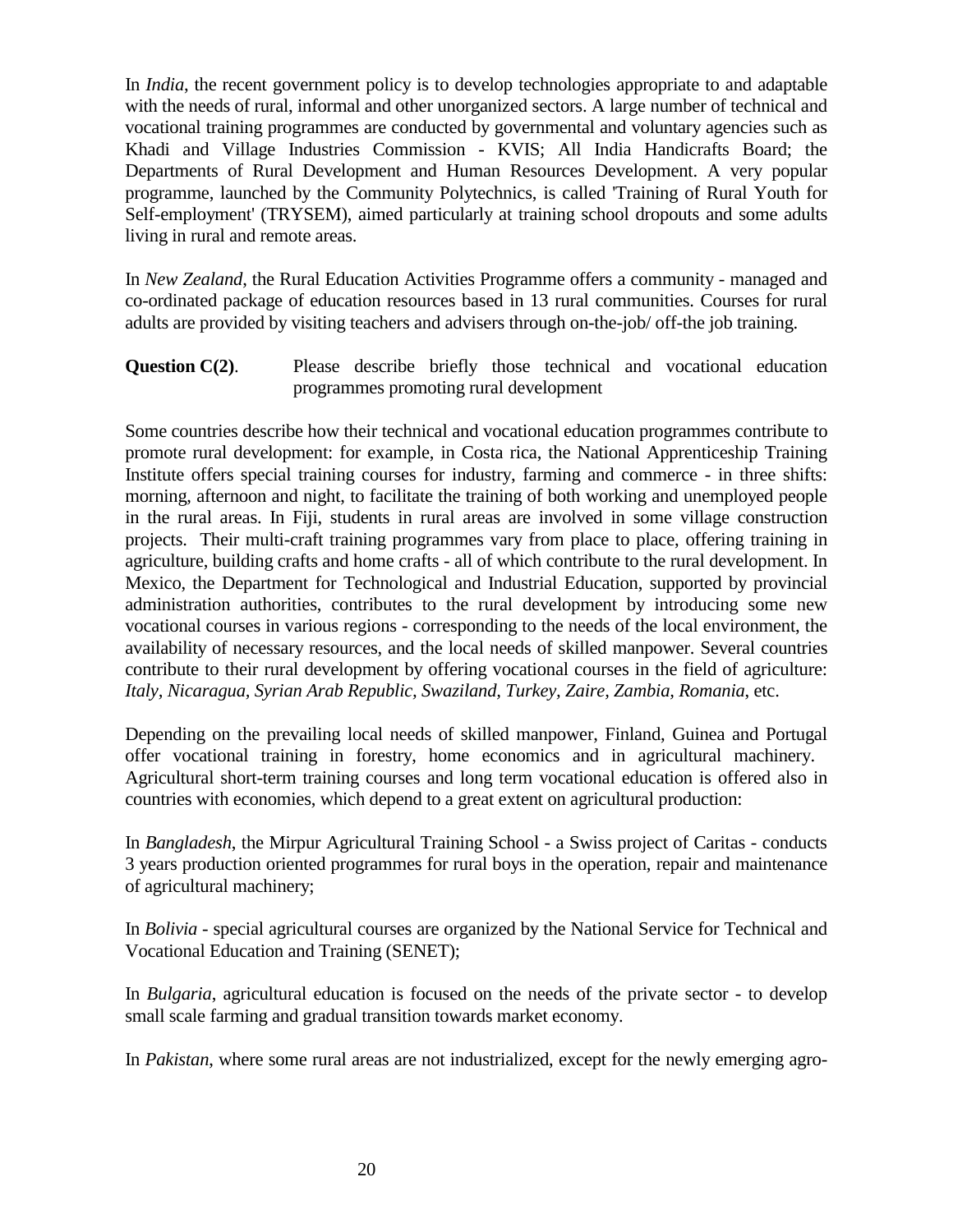based industries, agricultural courses are centered on the introduction of farm machinery.

In *Poland*, the new socio-economic reforms in the whole country require changes also in agricultural education and other branches of vocational training, which are appropriate for rural development. This necessitates introduction of educational innovations corresponding to the needs of rural economy, such as veterinary schools to meet the needs of animal breeding, animal husbandry and veterinary care, as well as schools which provide training in the field of smallscale agricultural mechanization.

In *Portugal*, technical and Vocational Education are considered to be of prior importance for enhancing the rural development. Many professional and vocational schools in the 5 regions of the country offer 3 years vocational courses in various trades for the needs of the local environment. All provincial professional schools in the public and private sectors are independent in all educational, administrative and financial matters. Courses in Agriculture and Forestry, with 36 months duration, prepare agricultural technicians specialized in agricultural management.

In *Thailand*, special training workshops and short courses are organized in the rural areas, aiming to promote appropriate technologies at village level, utilizing locally available materials and indigenous technological methods, which do not require sophisticated machinery and equipment.

In *Zimbabwe*, the private sector has contributed significantly to promote the rural development by establishing small-scale industries in rural and remote areas, for production of agricultural farm machinery, hand tools, ox-driven carts, etc., contributing to reduce the level of unemployment. Appropriate training for the manpower in those rural industries is offered by many Youth Training Centres and Agricultural colleges.

### **D**. **Promoting Co-operation between Technical and Vocational Education Institutions and the World of Work**

Forty-nine reports addressing this issue described different modalities of co-operation between technical and vocational institutions and various industrial, business, agricultural and other enterprises. Most revealed the bilateral character of this co-operation: both the vocational education system and the enterprises benefitted from their collaborative endeavours. Educational and training institutions benefitted from the physical facilities, machinery and equipment, offered for 'on-the-job' training at their premises, or assisted to equip the educational institutions with valuable equipment and machinery, along with providing the expertise of their specialists for technical advice on curriculum contents or for the design of training programmes, development of software and other instructional materials. Some specialists are also involved in part-time teaching and assist in vocational guidance, counselling, testing and evaluation. Various enterprises benefitted from the training facilities offered by vocational and technical training institutions which provided further education and upgrading of their employees through full-time short courses and part-time evening courses or weekend classes, as well as correspondence courses, instructional television programmes or other instructional materials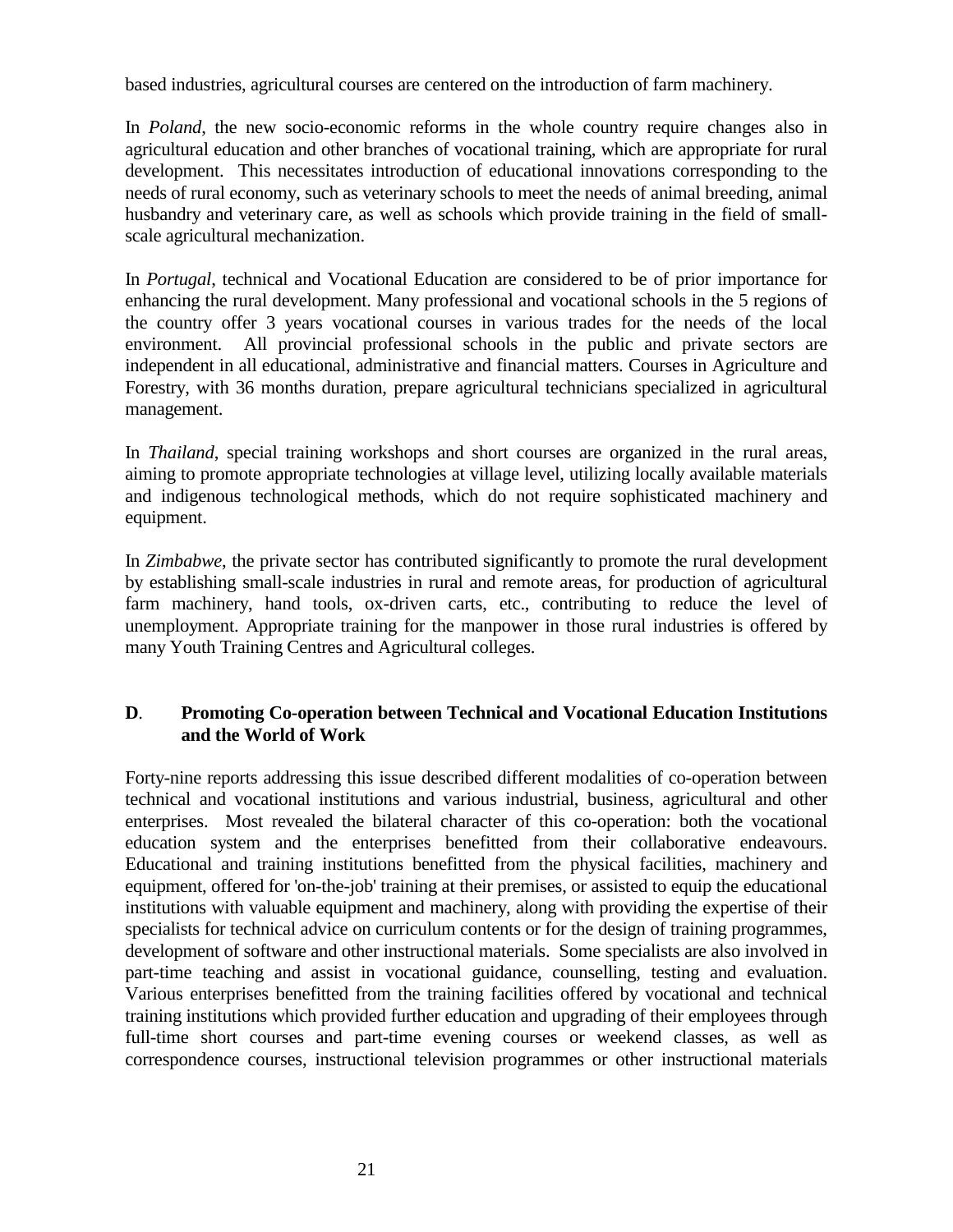developed by teaching personnel at technical and vocational education. Some technical teachers and instructors are offered opportunities to participate in the research work of industrial enterprises, using their high-tech laboratories; or to work on industrial machinery in the production process so as to upgrade their knowledge and skills and keep abreast with new technological developments.

The second questionnaire contained four basic questions under this heading:

**Question D (1).** Please describe briefly how various enterprises (in industry, agriculture and commerce), have contributed to the development of technical and vocational education programmes and their implementation.

Most of the countries' Technical and Vocational Education systems have either formed effective links with industry and commerce, or are moving in this direction. Never-the-less, it is obvious that in many countries significant gaps between TVE and industry still exist.

In *Australia*, the main thrust is to promote close linkages between the vocational education and training system and industry and to encourage a collaborative approach ensuring that government funded institutions, as well as private and industry providers of technical and vocational education work together to satisfy the training needs of industry and commerce.

In *Austria*, employers' and employees' organizations often provide the idea for new curricula. Training opportunities in industry exist both for apprentices under the dual system and for summer practice for students of technical and vocational institutes. In *Botswana*, permanent joint consultation exists through advisory committees at government and local levels. In Benin, technical commissions are responsible for the development of training programmes. Argentina reports on extensive interchange of specialists between industry and technical education/vocational training. In *Spain*, there is close collaboration with the Ministry of Labour in respect of skill training within the framework of a national manpower training programme. Finland introduced a system of practice contracts. These are made between vocational training centres and institutions and employers and can take the form of on-the-job training, supervised practice or acquisition of work experience. *Mexico* has established within the Technical/Vocational Education Directorate, a sub-directorate responsible for liaison with industry and employers.

In *Mauritius*, personnel from industry are actively involved in training programmes and also serve on the examination boards.

In *Belgium*, many professional organizations participate in determining the curriculum content. Specialists from various enterprises are also involved in the development of instructional materials for technical and vocational education courses. Thanks to the European Social Fund, many T.V.E. institutions acquire materials and equipment in the sector of new technologies, which are considered a priority area. A network of correspondence courses was set up to make up for the lack of some basic training and in-service training.

In *Hungary*, as well as in other central and eastern European countries, the technical and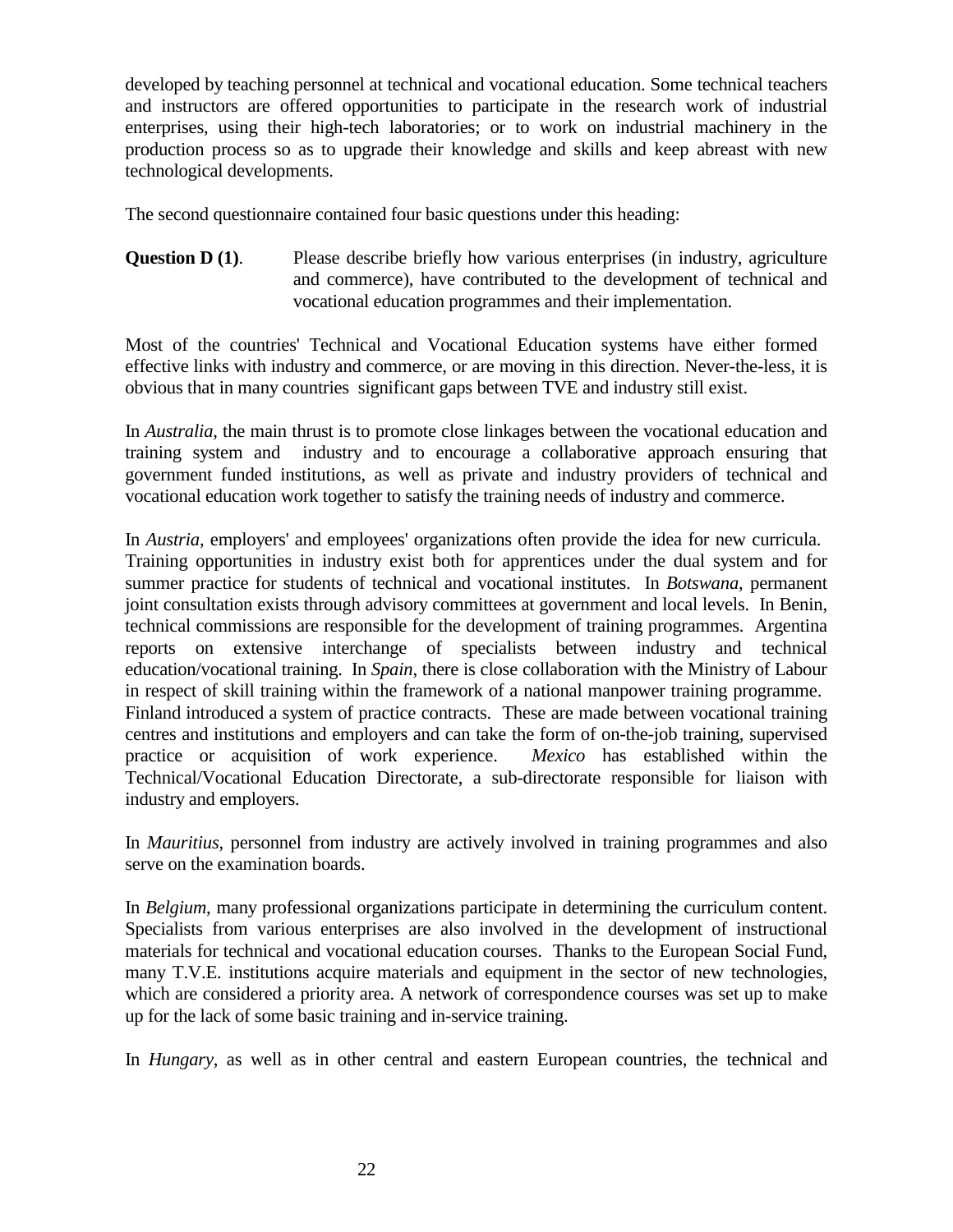vocational education, which was based on some large-scale industries with markets in other Eastern European countries, the economic recession and the collapse of the Eastern European markets, suffered a crisis during the transition from centralized to free open market economy. The Hungarian Chamber of Commerce, which brings together 60 chambers, consisting of 16 regional and 48 professional leagues, did not deal with vocational education until 1991. In spite of its financial problems (due to the voluntary membership of companies, many of which can not pay their contributions, nearing bankrupt), the Chamber became a strong advisory body for technical and vocational education, playing the leading role in forming a List of Trades. One of the employers' organizations which has the longest tradition in providing vocational education, is IPOSZ. While it was training 60,000 apprentices in 1938, in 1995 their number is 30,000 - in various craftsman trades.

*India* offers some successful examples of co-operative training: for instance, some automobile repairs/maintenance workshops in the state Andra Pradesh offer their facilities for some handson experience to the students in Automotive technician courses provided in three Government/Private Junior Colleges during the course of training. In Karnataka State, the students of the Clock and Watch Repair course at the Mahantswamy Arts, Science and Commerce College, Hansabani, Dharwar, are sent every year from January to March for 3 months intensive training to the Watch Factory in Bangalore, which offers them free lodging and lunch.

In *the Republic of Korea*, co-operative education has been initiated by the government and according to the Education-Industry Promotion Law, all vocational and technical students should have practical experience in industry as part of their regular courses.

For the period from 1979 to 1991, the following training fields of in-plant training centres have been active: textile - 21 per cent of the students; machinery - 19 per cent; transportation and heavy equipment - 16 per cent; construction and woodworking - 14 per cent; and electronics and communications - 10 per cent.

In *Norway*, the Advisory Council for Vocational Education at the Ministry consists of 13 Members, 10 out of whom represent work organizations and industries. In each county, there is a Vocational Training Committee, the majority of whose members also come from the working life. The industries sponsor the introduction of information technology in schools, especially in the field of technical and vocational education, through some new subjects, like electronics and computer studies. Both basic training and upgrading of adults through training/refresher courses take place at the working place on full-time or part-time basis. Besides the correspondence schools, the Norwegian State Institute of Distance Education is also involved in various T.V/video projects for vocational education, in collaboration with the national broadcasting system.

In *Poland* the practical training of technical and vocational students takes place in school workshops and in enterprises. The weekly number of hours for practical training depends on the area of study. In general, pupils spend 5 to 7 hours in school workshops (up to 14 hours per week for motor mechanics); and undertake practical training of four weeks in various enterprises, as part of the curriculum. In the past the school workshops used to function as small business units in a satisfactory way because they had indemnification rates of remunerative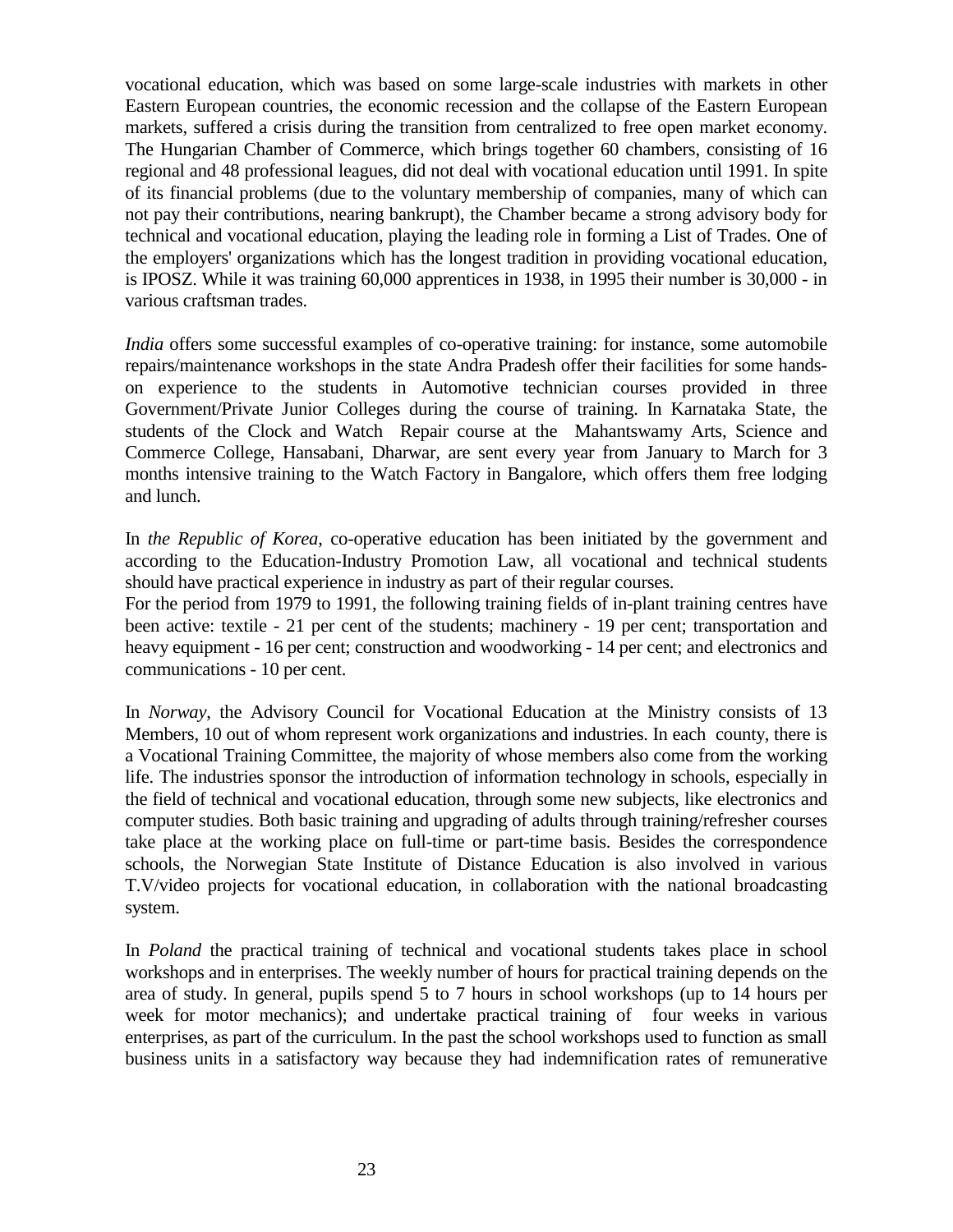production and sponsorship by the former state-owned enterprises, providing schools with equipment and raw materials free of charge, which guaranteed a proper level of training and good quality of products. At present, this kind of collaboration ceased to exist and most of the school workshops have given up the practice of production-oriented and profit-making activities, because their products are no longer competitive in the open market.

In *Portugal*, the industrial enterprises offer physical facilities to technical and vocational education students for 3 months practical training, introducing them to the working life at the end of their 3 years professional training (after a total of 9 years of schooling). Vocational training establishments enter into contractual agreement with enterprises, determining the rights and the obligations of the two parties and specifying also the entitlement and the obligations of each trainee.

In *Thailand*, after adopting the Dual System after the German model in 1988, a pilot project started at Ta Luang Technical College, which was sponsored by the cement industry, with technical and financial assistance of the Thai Government and of the German agency for technical assistance GTZ. The project incorporated one day a week training at the college, followed by four days weekly in the industry. The trainees are accepted after completion of Grade 9. The first group of 20 trainees completed the programme in 1991. The project was expanded and in 1993 there were 130 industries in 17 different fields involved in 13 colleges with 550 students.

In *Zimbabwe*, industry and commerce contribute significantly to the development of technical and vocational education through the following endeavours: Each employer contributes 1% of the total wage bill towards training levy (Zimbabwe Manpower Development Fund). The funds are used to finance various training programmes.

The industry provides on-the-job training to complement institutional training (e.g. 20% of the practical training is carried out in the institutes and 80% at work places). Employers release their qualified staff to participate in institutional training on part-time basis for teaching in subject areas, suffering from some shortage of qualified teachers. Employers contribute generously to technical and vocational institutions, offering awards to successful students. Technical and vocational education curriculum is developed jointly with the active participation of industries. Industries offer facilities for apprenticeship training; and for upgrading the skills of workers or training personnel and ministry officials through seminars.

### **Question D (2).** Please describe to what extent technical and vocational education institutions, in cooperation with industrial enterprises, have met the training requirements of new technologies.

Some countries have found an effective way to train their technical manpower in new technologies through cooperation between advanced industries and training establishments, which involves:

- Use of industrial equipment by trainers and educators on company premises;
- implementation of joint, cooperative programmes of research and training management systems as new and existing technologies converge;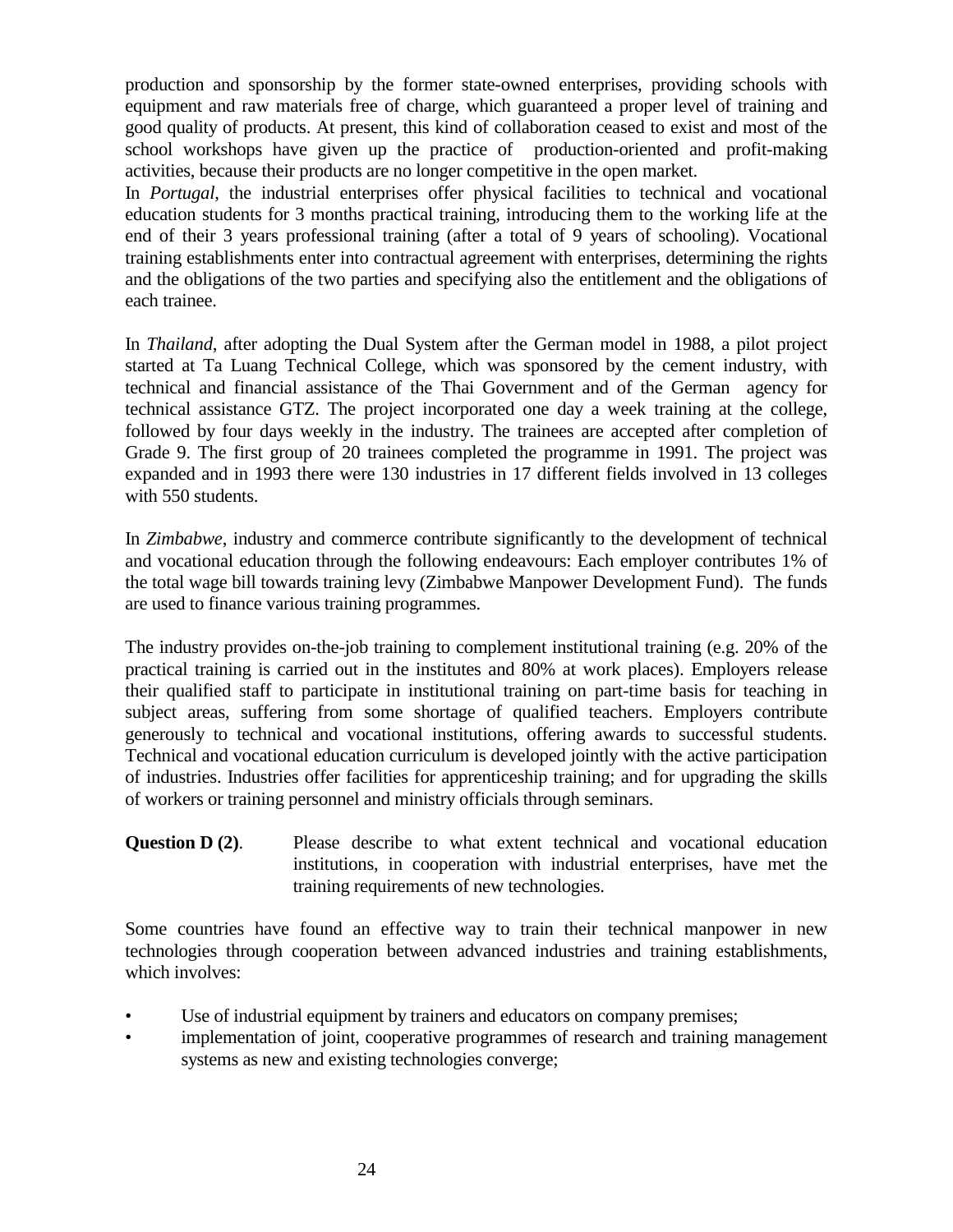• donation of specific equipment to the training institution by industrial and commercial enterprises.

The introduction of information technology in the education process has promoted:

- the development of self-study and distance-learning programmes with open access for new clients and for the remote students;
- a move towards modularisation and compact blocks of study, utilizing resource-based learning;
- linked computerized networks, offering easy access to training-programme knowledge and data, as well as the opportunity of speedy updating of information; and
- the emergence of increasingly effective and efficient administration and management systems of technical and vocational programmes as new and existing technologies converge.

Another area of new technologies introduced within technical and vocational education systems is the computer-assisted learning (CAL). It offers the advantages of self-paced/individual learning, immediate student feedback, increased availability of up-to-date information and reduced teaching load. Some of the advantages of the use of CAL are as follows:

- use in simulators for embedded training;
- increased flexibility of study programmes;
- increased tutor guidance on an industrial basis, linked to accurate monitoring and detailed diagnosis of students' achievements through appropriate software.

In addition to the use of CAL, some countries reported of recent developments in electronic networks and satellite broadcasting, which have positive impact on technical and vocational education, but the high cost of implementation exceeds the financial means of separate institutions or industries, and calls for large scale investments for entire countries.

In most of the industrialized countries, the training in new technologies is provided within the work place, (in some large scale enterprises), or at the premises of technical and vocational training institutions, which are well equipped with the necessary tools to deliver such training. In cases where technical and vocational education institutions lack sufficient equipment, machinery, hardware and software to provide such training, in order to introduce new technologies some large enterprises and corporations provide the necessary funds or equipment and facilities that are needed for co-operative industry/institutional training in the use of new technologies.

In *Canada*, technical and vocational education institutions work in close co-operation with business and industry. This is materialized through industry/education partnerships, private sector training and special labour adjustment measures. Some computer companies contribute largely to the introduction of computers in education by offering equipment and expertise. Continuing education opportunities are offered in the work place, through part-time training and upgrading in post-secondary technical institutions, or through evening or week-end courses, distance education, educational television and special seminars for introducing new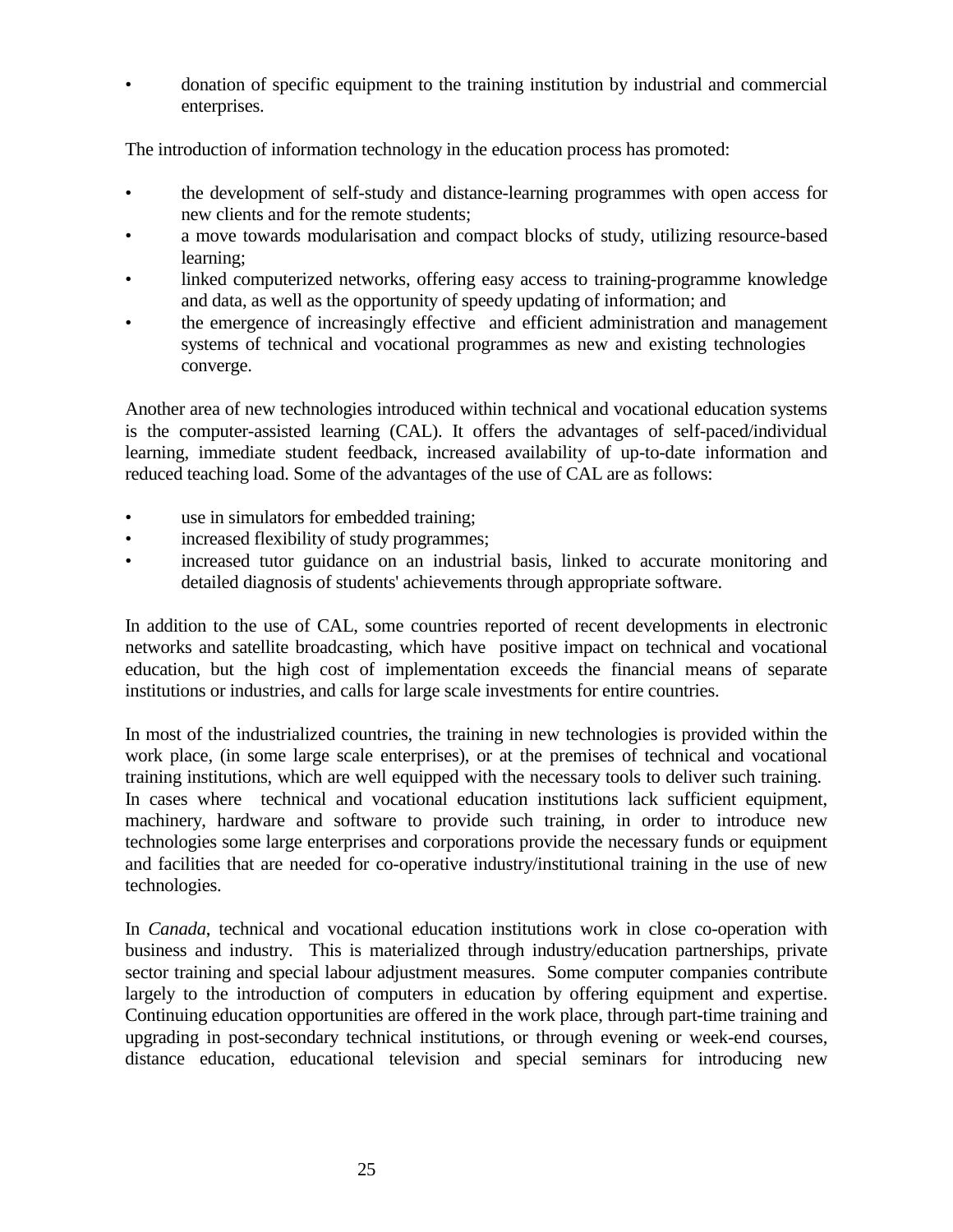technologies.

In *Japan*, vocational education is adapting to the new social and economic changes and to the newly emerging technologies by developing new courses rather than enlarging the content of the existing courses. For example, the Electro-Mechanical engineering (Mechatronics) Course facilitates students to learn the mechanical and electronics technology in an integrated way. In a course related to such industries as technology of metals and ceramics the new course of instruction covers information on new metals and alloys as well as inorganic materials.

In *the Republic of Korea* the number of workers, attending upgrading and retraining courses in new technologies at in-plant training centres has increased from 5300 in 1986 to 56,400 in 1992.

For developing countries with embryonic industrial infrastructures, such local collaboration can not be easily found. However, many multinational companies have recognized developing countries' special needs to absorb and adapt newly emerging technologies.

A 1992 Ministerial Degree in *Indonesia* strengthened the co-operation between TVE institutions and industrial enterprises in a number of ways: exchange of experience and information on technological developments, dual use of facilities, on-the-job training of students and acquiring work experience by teachers, job placement and a tracer system to receive feedback information from employed graduates and from industry.

The *Malaysian* Government established in 1991 a Cabinet Committee to investigate the new skill requirements of a number of industries, reflecting the future trends of industrial development of Malaysia. This resulted in significant improvement of the technical training programmes and strengthening of linkages between technical and vocational education and industries. For example, the TECHNO-SCHOOL Training programme is a joint venture between the Sultan Abdul Halim Mu'adzam Shah Polytechnic (POLIMAS) and Matsushita Electric Motor (M) Sdn.Bhd.(MAEM). MAEM is a Japanese owned factory producing motors and electrical components. The jointly organized training programme by POLIMAS and MAEM is aiming to upgrade the knowledge of the technical personnel and equip them with 'multi-skills', requiring competencies in both mechanical and electrical engineering areas.

*Thailand* is a country with relatively low telephone density, compared to other ASEAN countries (in Thailand it is 36 per 1000 population, while in other ASEAN countries it is 90 per 1000). An important economic growth target set for the Seventh Plan (1991-1996) was to expand the basic infrastructure services of telecommunications. To overcome the shortage of skilled technical manpower in this field, in 1993 Telecomasia Corporation Public Company (TA) approached the Department of Vocational Education to assist in the training of technicians and skilled workers so as to reach the target telephone installation figure of two million posts by the end of 1996.

In most Central and Eastern European countries the privatisation of a large part of the economic sector has severed the traditional links between educational systems and the industry. The newly emerging small enterprises usually do not have proper workshops and can offer only a limited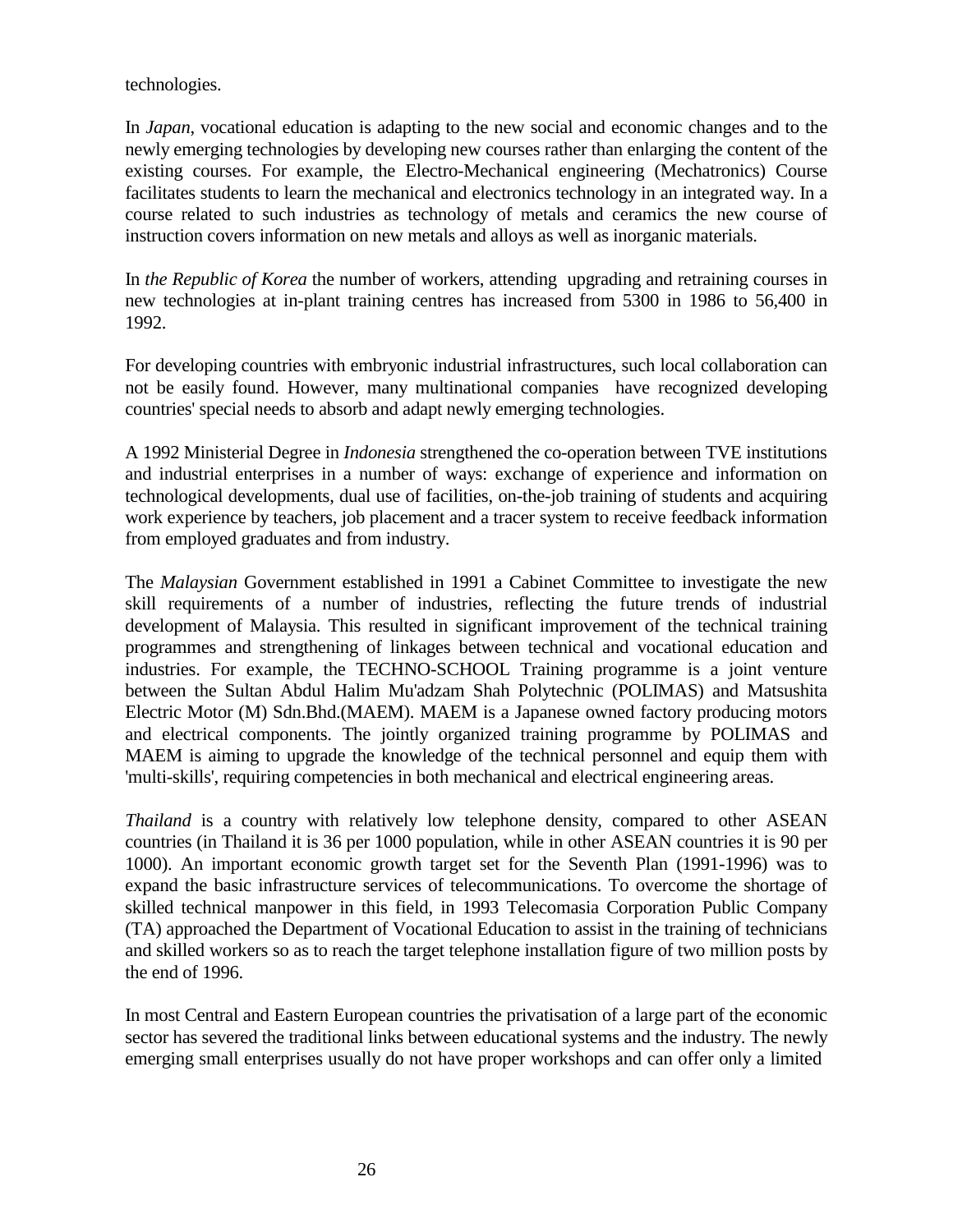range of training opportunities. Some private organisations are often inclined to discontinue existing vocational training programmes. Some large foreign enterprises entered these countries during the period of privatisation. Since they usually need to employ highly skilled labour that is well trained in the most up-to-date technologies, they organize their own training programmes, but sometimes they also offer opportunities for cooperation with the school system, giving it chance to modernize, (which is the case of Poland, for example).

In *Hungary* the apprenticeship training suffered a severe shock with the collapse of the centrally planned large-scale industry, which resulted in the sudden closure of many factory-based workshops for training of vocational students, sometimes - even in the middle of the school year and many apprentices remained without any place for learning practice. To rectify partially this problem, the State provided special funds to help some schools to buy out certain workshops from the companies. This alleviated the crisis in vocational education and training, but resulted in increased number of school workshops, which is inconsistent with the new Act, which tries to involve more employers in training.

In *Lithuania* the technical and vocational schools curricula introduce primarily those new subject areas that are in high demand, while maintaining some of the traditional and less popular ones. The administration has difficulties to recruit competent teachers and instructors. In the field of printing technologies there is a great demand from the fast developing publishing industry. The vocational printing school has found new partners besides its old partner 'Viltis', who started introducing new printing technologies, and the school, in spite of its old-fashioned, relatively small printing house, manages to earn real income from its production.

UNESCO, in co-operation with the ILO International Training Centre (Turin) has launched in 1993 an initiative to increase the competence of national and regional decision-makers with regard to investment in New Training Technologies (NTT), as well as in their proper selection and use. In order to raise the cost-effectiveness of NTT, UNESCO and ILO initiated through an experts meeting in December 1993 the development of "Guidelines for Selecting and Using of NTT in Technical and Vocational Education". The outcome of this joint venture will facilitate many developing countries to enter into the era of new technologies utilization, based on previous experience and avoiding costly errors.

**Question D (3).** Please describe various organizational patterns of technical and vocational education, providing training opportunities through full-time or part-time programmes for employees of industrial, agricultural or commercial enterprises.

Many o the responding Member States indicated that facilities vary from a well organized framework of institutions and financial aid for learners to a few evening courses leading to no recognized qualification. Enrolment figures show, however, that there has been an increase in all training facilities. Recent technological developments have made increased demands for mobility and skill diversification on the work-force.

Various organizational patterns of technical and vocational training offered by TVE institutions to employees of industrial, commercial and other enterprises are described in the countries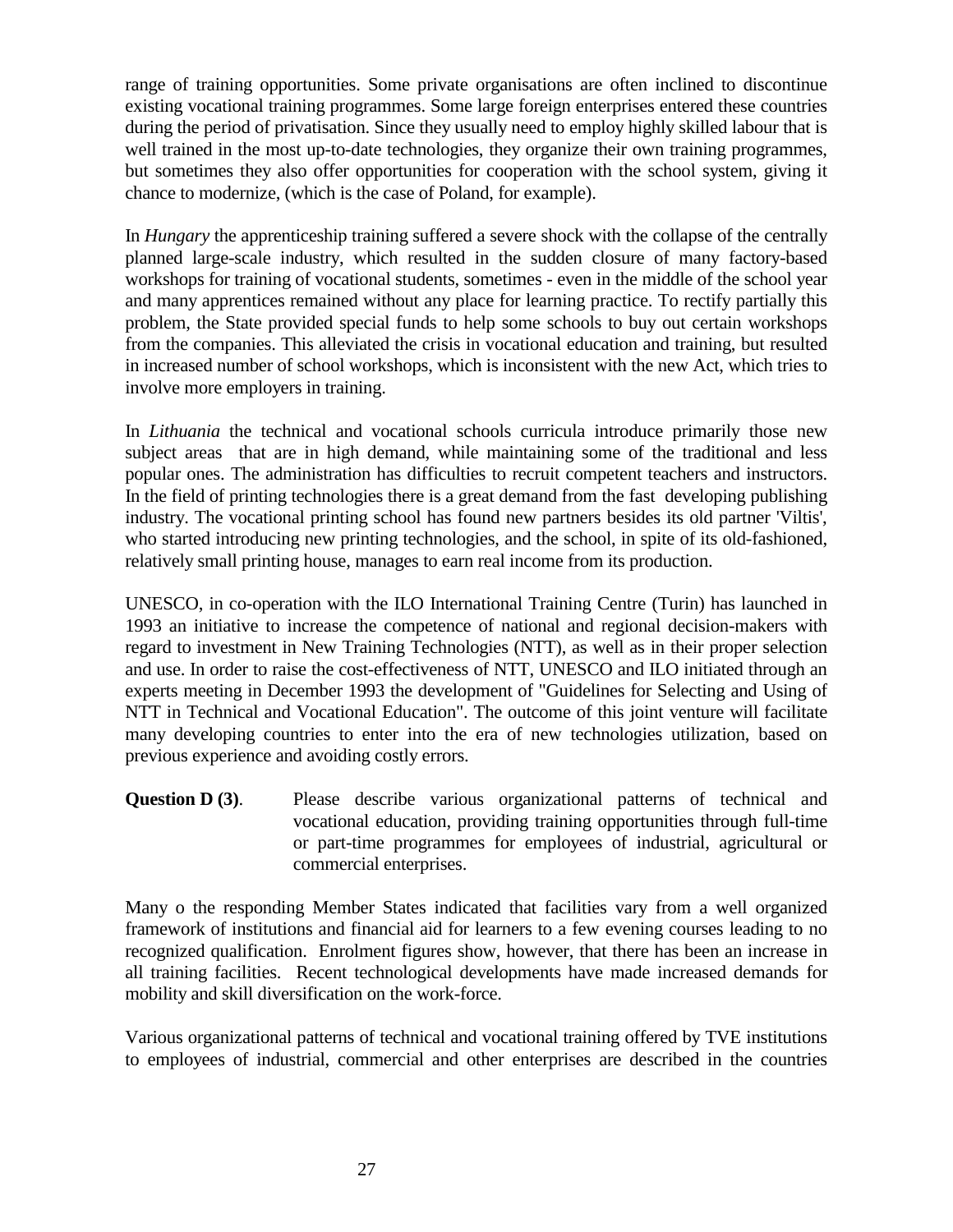responses to this question. In Austria, for example, as well as in Germany, the dual apprenticeship system with compulsory part-time education has a long tradition. The length of the courses is extended in case of part-time schooling and shortened for those who have successfully completed some lower stage. Full-time vocational education is organized in courses of one to four year's duration. In Norway, technical and vocational education is based upon two laws: the Act on Upper Secondary Schools and on the Act on Systematic Training within the World of Work (apprenticeship training).

In *Argentina*, most businesses offer salary incentives for staff taking training courses. The cooperation between technical and vocational education and industrial business and other enterprises is based on the dual system of training. Trade Unions representatives and various industries are consulted in the planning of special curricula subjects. The industries provide information and advice on newly emerging technologies, and on the need of re-training of technical manpower.

In *Australia*, an important aspect of the new national training system is the promotion of closer linkages between the institutional providers of vocational education and the industry sector. The recently introduced Competency-Based Training is intended to operate in a way that integrates the work place and off-the-job components of training. This approach results in close involvement between colleges and industry in a collaborative approach to training delivery. Some programmes are college-based but involve periods of work experience in which structured training is provided. Others comprise approximately equal amounts of work-based and college-based learning. Still others are industry-based but some (or all) components of the training are provided in consultation with or directly by college staff at the work place.

In *Bulgaria, Cuba, Finland, Mexico, Nicaragua, Norway, Poland*, and other countries, the entire technical and vocational education system is open to all those in employment and they are entitled to paid study leave. In Finland, the Act on Study Leave improves the opportunities of employed people for education. Continuing education in Finland has no separate authority, being implemented in line with the principles of the entire education system.

In *Italy*, under law 845/78, a modular system of an alternating study/work programme has been experimented. In *Mexico*, as an addition to training for an occupation, social service activities are undertaken for the benefit of the community. Another method of relating theory with practice is provided by external activities such as research, advisory work, consultancy, special studies, installations, construction, design, experiments and testing.

In *New Zealand* there are Community Interest Classes established in line with the Government's policy of encouraging adults to take up apprenticeships. Credit units are given in respect of suitable previous employment experience in these classes, and even university entrance may be obtained by this means for persons over 20 without the need for other academic qualifications. *Nicaragua* mentions the establishment of a sub-system in education for the upgrading and retraining of semi-qualified staff.

In *Poland*, workers are allowed to choose the type of school they wish to enter and are given educational leave of absence from 21 to 28 days per year for participation in classes and for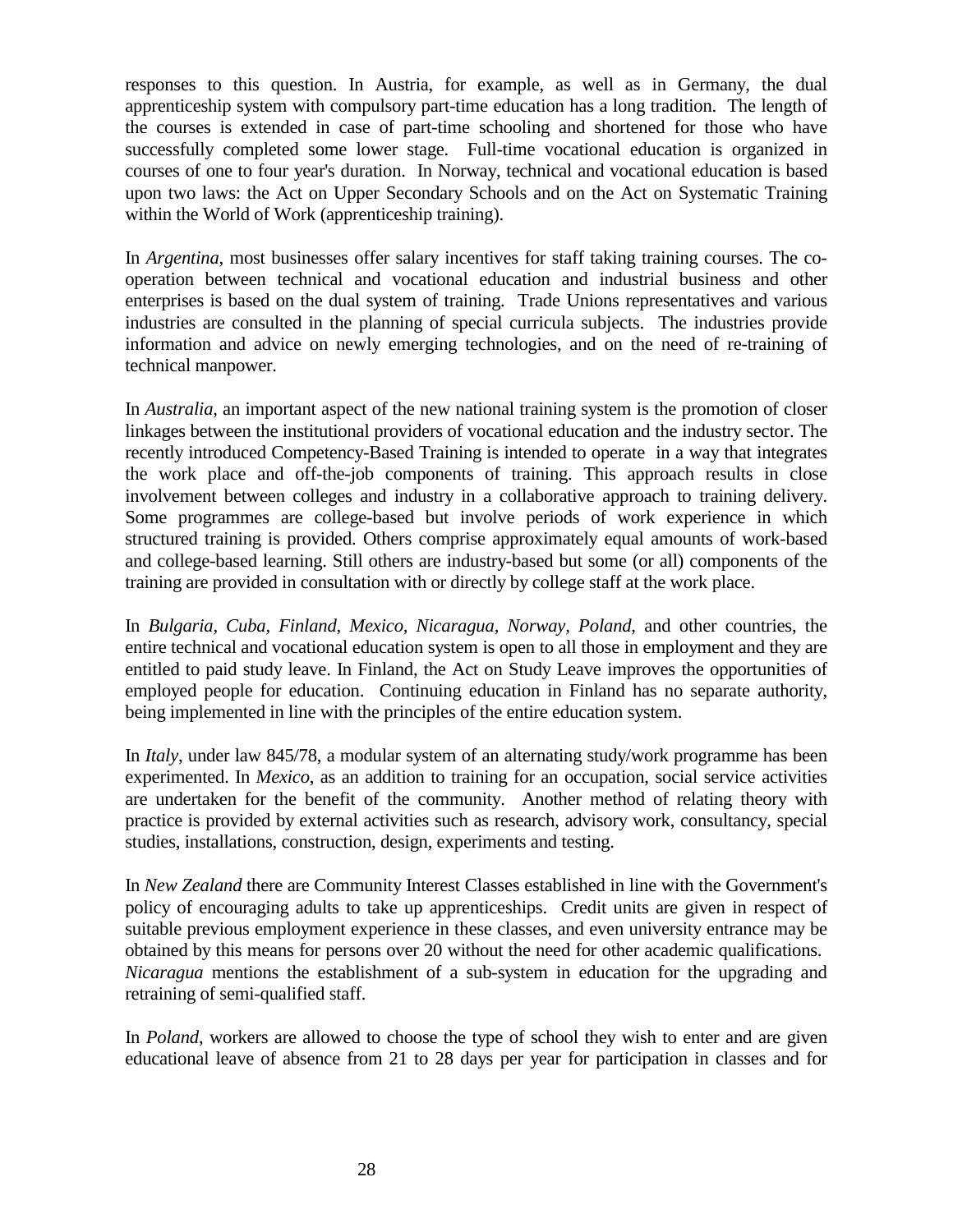preparation of examinations.

*Spain* also reports that their Adult Education Service is making use of modules for vocational training, enabling adults of over 25 to sit for university entrance examinations without any prior qualifications in formal education. Chad indicates that their lifelong education programmes are limited to evening classes.

**Question D(4).** Please describe various forms of continuing technical and vocational education programmes, offered through:

- (a). courses organized at the place of work;
- (b). part-time training and upgrading courses at secondary and tertiary level;
- (c). evening courses, or week-end courses provided by various training institutions;
- (d). correspondence courses;
- (e). educational television courses;
- (f). periodic seminars; and
- (g). inter-enterprise programmes.

Part-time vocational education differs from country to country. Industrialized countries usually maintain a formal apprenticeship system and a full range of shorter courses for workers, conducted in the evenings or at week-ends. Part-time vocational education in developing countries remains sporadic, and less systematized. *Indonesia*, for instance, does not yet have any part-time courses in the formal system. The majority of the reports show that continuing technical and vocational education is offered by a variety of organizations with different interests. Career education is relatively new and courses organized by employers generally tend to serve the latter's interests.

In *Austria* there are many schools offering evening or off-season courses for persons in employment, leading to the same qualifications as their full-time counterparts. There are no age restrictions for these courses. Austria also organizes a number of bridging courses, thereby ensuring articulation with the full-time courses and work experience. Botswana mentions the availability of a full range of fee paying courses.

In *Australia* flexible delivery methods extend the range of ways in which work place training is supported by public institutions, incorporating communication technologies, provision of training materials for various media, direct tutoring services, support provided on a regular basis by work place specialists with occasional visits of institutional teaching staff. Until recently the training market in Australia was dominated by the TAFE colleges. The current need for training of skilled technical manpower exceeded TAFE's capacity to meet the demand and a number of other training providers have been encouraged by the government to enter the training arena. The government's aim is to improve the training market by introducing competition between all training providers so as to improve the quality of training and lower its cost.

*Argentina and Mauritius* report about part-time courses and the introduction of modular courses. In Argentina such courses are offered in both State and independent universities. Finland reported that the educational system provides for close links between levels and types of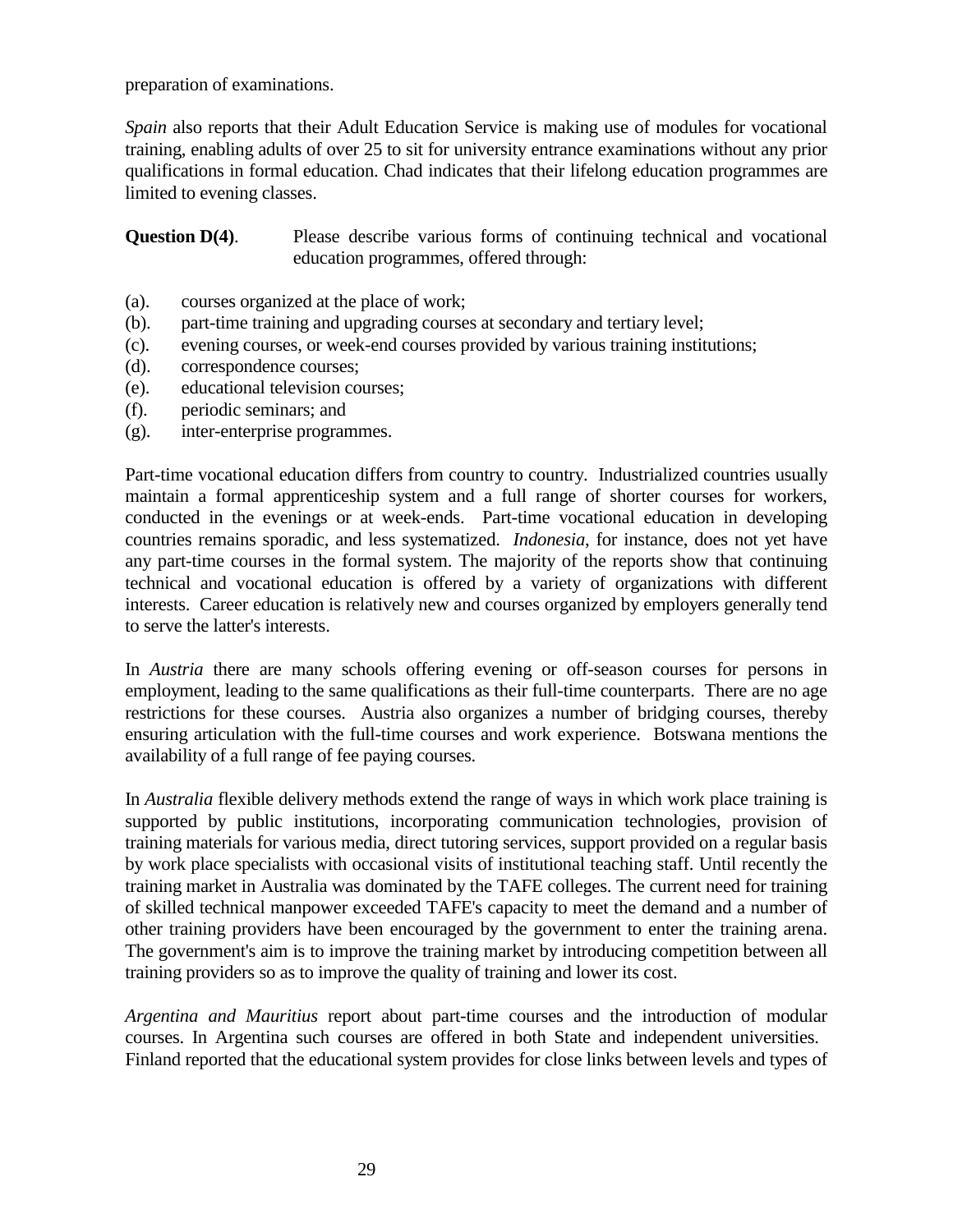instruction,permitting flexible study regardless of age and possible transfer from vocational schools to higher education.

In *Bangladesh*, organisations like Bangladesh Small and Cottage Corporation (BSCIC) provide enterprise-based and in-service training facilities. The Power Development Board (PDB) has organized training centres for power plant skilled workers employed in the maintenance of transmission and distribution lines.

In *Bulgaria* a great number of firms and institutions (both private and state-owned) offer now opportunities for adult qualification and re-qualification. The training follows the pattern of more advanced countries with experience in training of professionals being in demand in market economies, which proved to be difficult for adaptation to the local conditions, due to the lack of traditions in market economy. Some private firms provide foreign language studies, computer training and courses in management of small businesses.

In *Fiji*, co-operation between technical and vocational education institutions and private enterprises is ensured by the Fiji National Training Council (FNTC), uniting employers, employees and government. All employers contribute financial resources in the form of levy to ensure life-long training opportunities for the employees to attend in-service training programmes. The FNTC subsidizes two types of training schemes:

- providing grants and training for large-scale employers to run in-house training, employing full-time trainers; and
- subsidizing the cost of training outside the companies in recognized training courses in formal, or private institutions.

However, this system is a cause for concern among small-scale employers; since 90 per cent of the establishments have less than 20 employees each (i.e. many small-scale enterprises have to subsidize a few large firms' training programmes). In general, T.V.E. training is provided by two major public institutions - the University of South Pacific and the Fiji Institute of Technology where most of the training is carried out. They are not yet sufficiently adapted to the requirements of the private sector being somehow isolated from the local industry and the business world. Therefore a wide range of short courses is urgently required. At present some very few short courses are available for the current needs of many small firms whose staff needs retraining. Quite timely, some private companies offer commercially computer training programmes which are in great demand. A survey of the Fiji Employers Association revealed that 75 per cent of the employers, who responded to the survey, were prepared to sponsor their employees to attend training courses outside the working hours; but many employers found that the FNTC courses are no longer relevant to the presently prevailing conditions in the industry.

*Japanese* students attending specialized technical/vocational courses are encouraged to undergo practical training in their field of study, which involves significant periods of time in related industry. For example, students attending fishery courses undertake training voyages lasting several months, those studying nursing undertake clinical practice in hospitals, and sales trainees obtain work experience in department stores.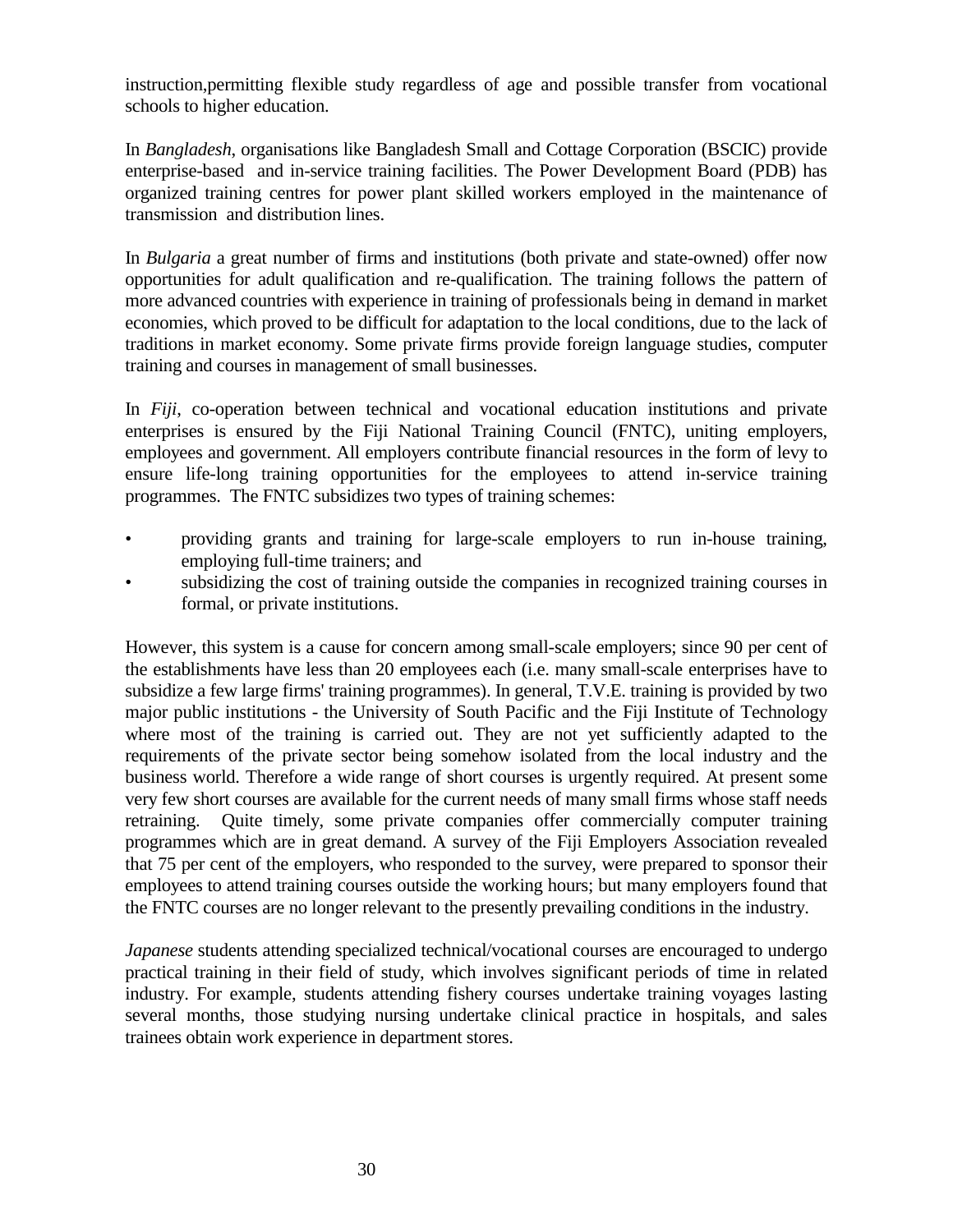Technical and vocational education is offered through some forms of distance education, like correspondence courses in *Argentina, Finland, Mexico and Nicaragua*, and seem to have been particularly well-developed in *New Zealand*.

In *the Republic of Korea*, in addition to formal technical education at vocational high schools and junior colleges, non-formal education is offered in the form of correspondence courses, part-time courses and an open college has been established. Numerous courses are offered to those in employment by the formal school system of the Ministry of Labour and by training centres of other ministries. Enrolment in Air and correspondence high schools and in the Air and correspondence colleges has increased. There are 311 vocational training institutes under the Ministry of Labour offering part-time courses for employed people.

In *Malaysia* the 'Time Sector Privatisation' programme (TSP) allows the industrial sector and the public to utilize training facilities in secondary vocational schools, technical schools and polytechnics. The practice has shown that the TSP programmes are beneficial to both the institutions and the industry or the particular factory involved. There are three TSP programmes:

- Joint Training Programmes, implemented at the institution, which provides workshop facilities and space, while the industries provide financial grants, equipment and technical assistance;
- Customised Training Programmes, implemented according to the needs of a particular industry, with instructional staff coming from either the industry or the institution, utilizing the basic facilities and workshop space of the institution. This training is financed by both the industry and the institution;
- Modular Training Programmes theses are usually short modular courses offered by individual institutions and by their own instructional staff on their own facilities. Course participants and course fees are determined by the institutions themselves.

In *Mexico*, the Open Education System, the Centre for Continuing education, Educational Television (channel 11) and the Foreign Languages Centre, offer courses for employed workers.

In *San Marino*, the co-operation between technical/vocational education and the industrial sector involves:

- consultation with specialists from various industrial and business enterprises in the process of curriculum planning; and
- providing facilities for on-the-job training of students in the industrial and other enterprises.

In *Poland* an innovative project in commercial schools is focused on banking business specialization. With the transition to the market economy and Poland's incorporation in the International Monetary Fund and the World Bank, training of technicians for this specific vocation became indispensable. At present more than 100 banks offer financial to the public. The shortage of qualified employees, felt manly by newly opened banks, necessitated the introduction of new pilot curricula in some commercial schools.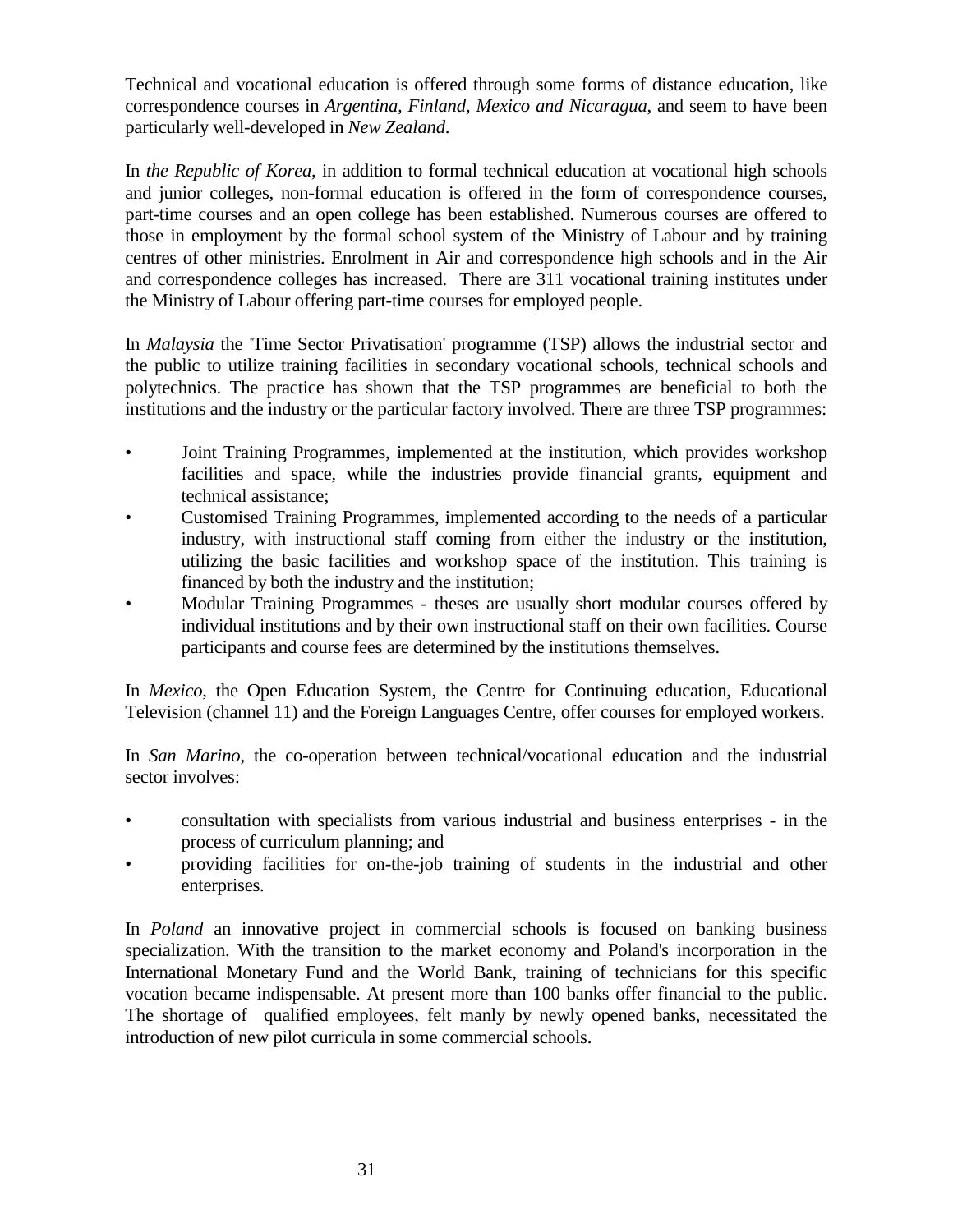In *Spain*, the active co-operation of industrial and other enterprises is achieved through providing training opportunities in the work place - amounting to 400 hours per person - to develop practical skills in real work environment. The government sponsors this skill-training by offering fellowships to students and some financial incentives to the enterprises which provide such training facilities.

A recent event in the *USA* illustrates the co-operation between some industries and the Department of Education: In June 1995, for the second year a National Leadership and Skills Conference of the Vocational Industrial Clubs of America (VICA) was convened in Kansas City, with the participation of 7,000 students, under the sponsorship of the Missouri Department of Education and more than 300 national corporations. The highlight of the conference was the annual 'Skills USA Championship', which succeeded the former 'United States Skills Olympics', in which 3,600 outstanding students competed in 54 different trades, demonstrating their job skills in technical drawing, electronics, precision machining, medical technology, culinary arts, etc.

### **E. Professional Preparation of Teachers for Technical and Vocational Education**

The second consultation of Unesco with the Member States on the additional measures taken to implement the Revised Recommendation on Technical and Vocational Education contained the following four sets of questions relating to this issue:

- **Question E (1).** Are there any established standards for technical and vocational education with regard to:
- a) staff qualifications;
- b) ratios of teaching and training staff to learners.

Despite variations in patterns, the replies to this question indicated that a university degree plus some form of teacher training or previous teaching experience was required for any secondary level technical teachers particularly for the theoretical subjects of the, curricula where a distinction is made between those who teach theoretical subjects and practical work instructors.

For vocational training instructors, the requirements in most cases were lower than for the technical education teachers. In the majority of cases the requirements included technical training in the subject area concerned, together with some teacher training or teaching experience. Industrial or other work experience was also generally considered as an essential prerequisite.

While many industrialized countries have established national policies for the continuing professional development of technical and vocational teachers, there are countries which do not address this issue. In some more advanced countries the national policies for professional development of teachers focus on modular and distance/open-learning units of study, accreditation of staff development programmes, computer-based learning, mentorship and integrated learning.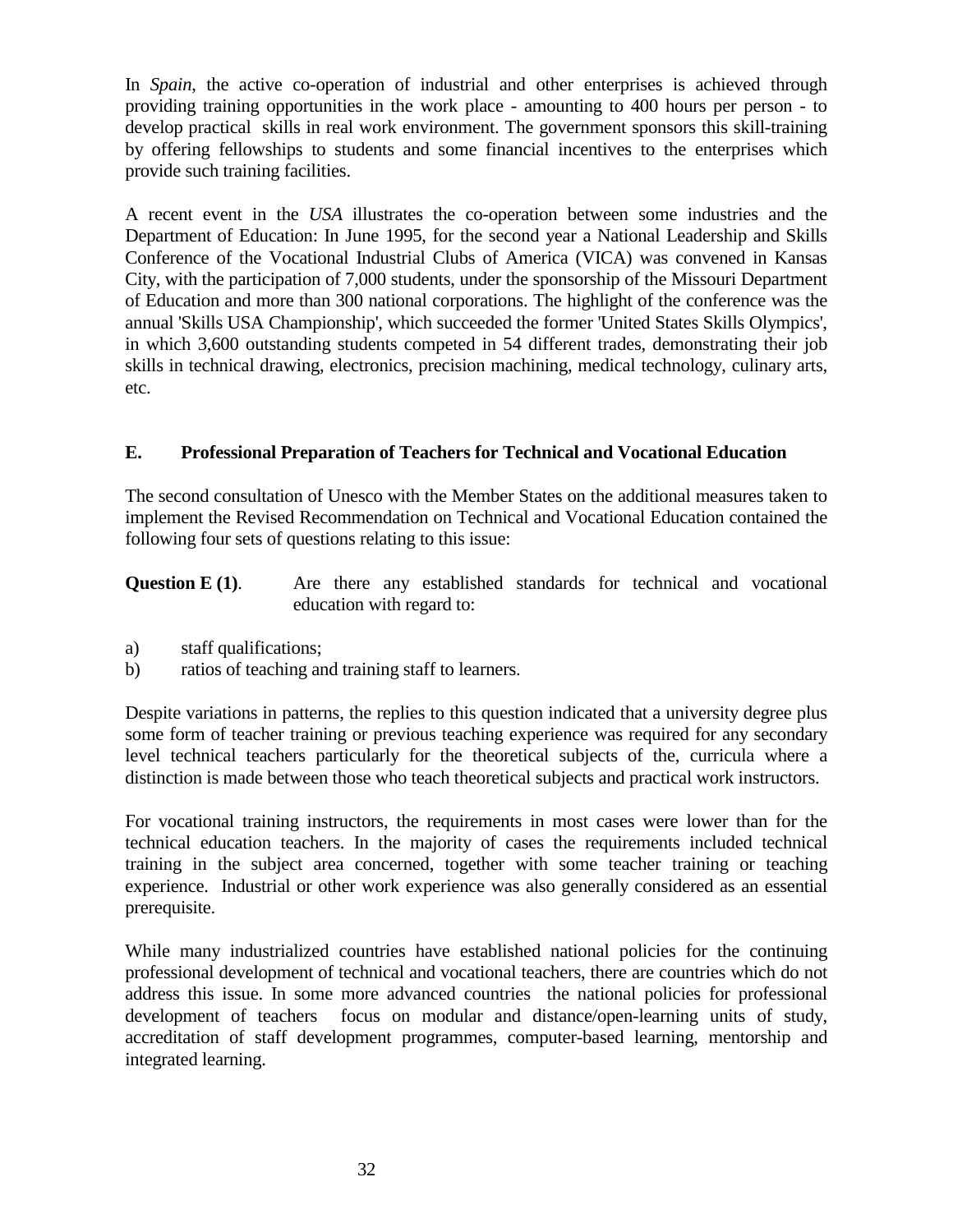Legislation concerning staff qualifications, recruitment procedures, staff development, working conditions and promotion have been reported by *Argentina, Austria, Finland, Germany, Jordan, Italy, the Republic of Korea, Kuwait, Mauritius, New Zealand, Nicaragua, Norway, Poland, Spain, and the Ukraine.*

In *Botswana and Mauritius*, standards for staff qualification follow British standards. The Republic of Korea reports standard-setting responsibilities by the Bureau of Science Education, Bureau of Teacher Education and the Bureau of Educational Facilities.

In *Jamaica* there are technical teacher training programmes leading to a Bachelor degree at college level or to a Diploma in education at teachers' training colleges.

In *Norway*, there three levels of qualification for technical and vocational teachers, achieved respectively through three, four, or six years of training. The four-year training brings the qualification of Bachelors degree and the six-year training course -the Masters degree. Besides this, technical and vocational teachers can be educated:

- by university studies combined with practical pedagogical training;
- by college education; or
- by vocational training combined with practical pedagogical training.

In *Paraguay*, there are several technical teachers training courses, with a total duration of 3,700 hours; 60 per cent devoted to theoretical subjects in the area of special technical and pedagogical subjects, and 40 per cent - to practical training.

In *the Ukraine*, the pre-service training for technical and vocational teachers and workshop instructors comprises special subject training and pedagogical subjects, as follows:

The teachers receive 5,185 hours of training, including: 11 per cent social sciences, 25 per cent fundamental science and general engineering subjects, 45 per cent specialized subjects on vocational training and 19 per cent subjects of psycho-educational cycle. The workshop instructors receive 2,414 hours of training, comprising: 35% for combined socio-economic and general education theoretical subjects, and 65% - for general vocational subjects, special subjects and psycho-pedagogical subjects. Those instructors, who possess less than three years preliminary work experience, are also trained in practical skills in specific areas of work.

Besides this, the workshop instructors attend full-time four-weeks refresher courses at the Ukrainian Institute of Teachers' Advanced Training, or at one of its branches.

The ratio of teaching and training staff to learners varies from country to country, and sometimes - within the country itself, depending on the availability of training facilities, time, space, safety regulations and staff numbers.

Comparative data on the average teacher/students ratio is given in the following table.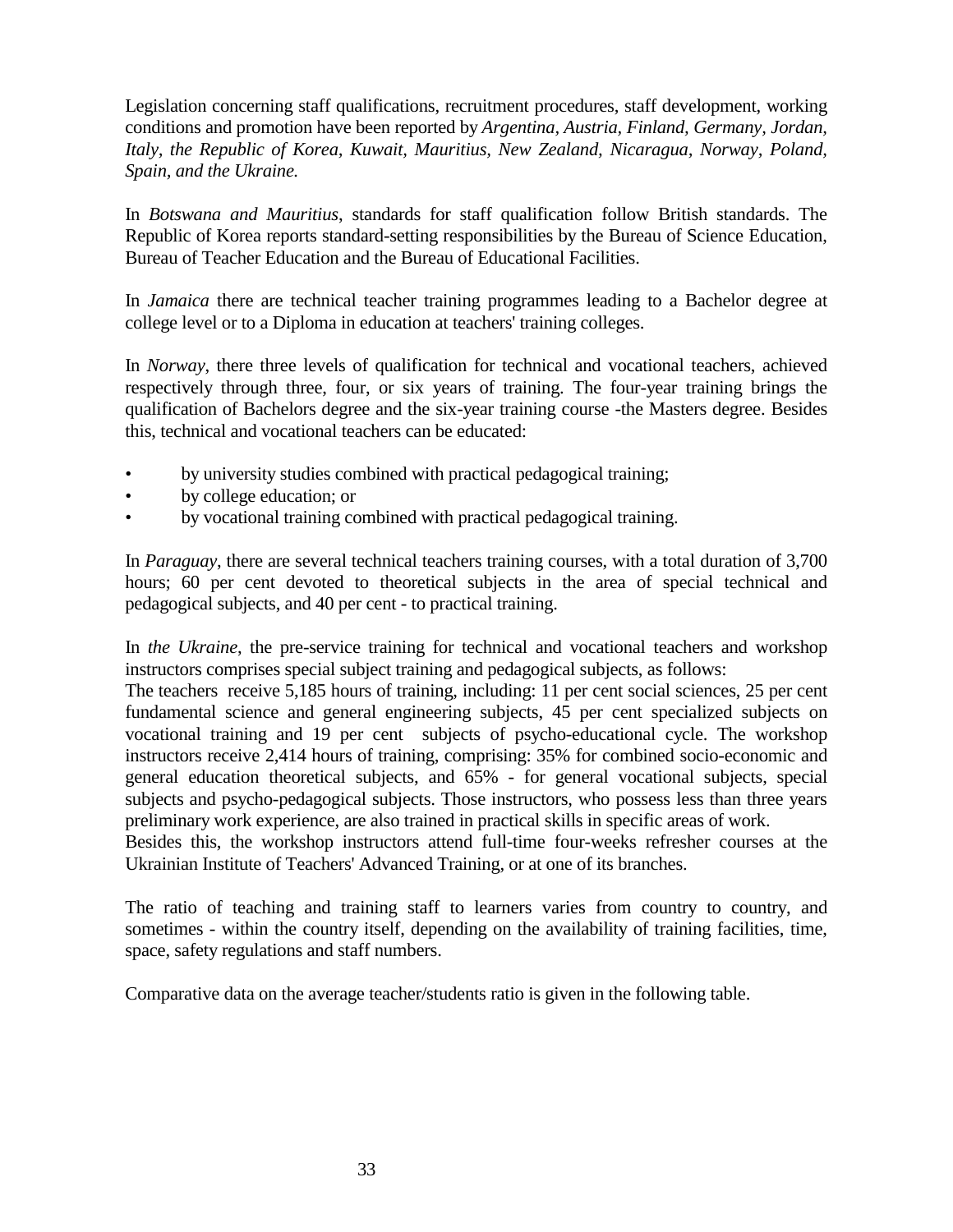| <b>Country</b>  | <b>Theory</b><br>classes | Workshop<br>practice | General fig.<br>(unspecified)   |
|-----------------|--------------------------|----------------------|---------------------------------|
| Australia       | 1:30                     | 1:6                  |                                 |
| Argentina       |                          |                      | $1:20$ (youth); $1:16$ (adults) |
| <b>Bahrain</b>  | 1:30                     | 1:15                 |                                 |
| Benin           |                          |                      | 1:15                            |
| <b>Bolivia</b>  | 1:30                     | 1:15                 |                                 |
| <b>Botswana</b> |                          |                      | 1:12 to $1:16$                  |
| Canada          |                          |                      | 1:10 to 1:20                    |
| Costa Rica      |                          |                      | 1:15                            |
| China           |                          |                      | 1:19 to 1:16 (a)                |
| Cuba            |                          |                      | 1:14                            |
| Guinea          |                          |                      | 1:25                            |
| Rep. of Korea   |                          |                      | 1:18 to 1:28                    |
| Malaysia        |                          |                      | 1:20                            |
| Malta           |                          |                      | 1:20                            |
| Norway          |                          |                      | 1:12 to 1:15 (b)                |
| Pakistan        |                          |                      | 1:40                            |
| Romania         | 1:35                     | 1:10                 |                                 |
| San Marino      |                          |                      | 1:12                            |
| Swaziland       |                          |                      | 1:12 to 1:20                    |
| Thailand        | 1:10(c)                  | 1:15(d)              | 1:30(e)                         |
| Turkey          | 1:19(f)                  | 1:21(g)              | 1:15(h)                         |
| The Ukraine     |                          |                      | 1:12                            |
| Zaire           |                          |                      | 1:15                            |
| Zambia          |                          |                      | 1:15                            |
| Zimbabwe        | 1:25                     | 1:12                 |                                 |
|                 |                          |                      |                                 |
|                 |                          |                      |                                 |
|                 |                          |                      |                                 |

Explanatory remarks:

(a) In China the average teacher/students ratio is:

1:9 for specialized secondary schools; and

1:16 for training technical workers; while for secondary vocational schools the ratio depends on relevant standards for these schools.

- $(b)$  = for vocational training
- (c) = at associate diploma level
- $(d)$  = at certificate level
- $(e)$  = for short courses
- $(f)$  = for Industrial Education

(g) = for Commercial and Tourism Education

(h) = Tech. Voc. Education for girls.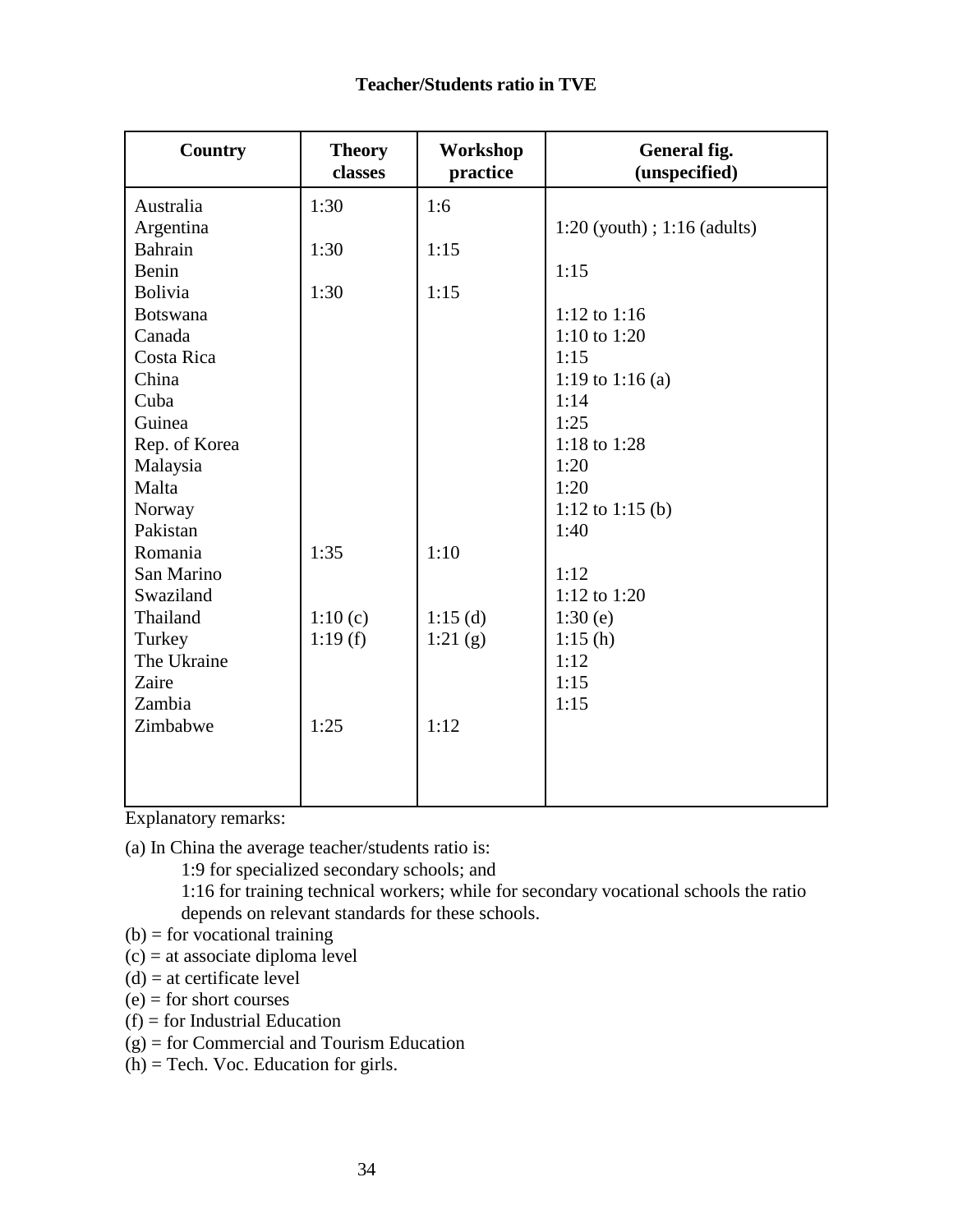### **Question E (2).** To what extent are professionals from industry and commerce involved in teaching certain programmes in technical and vocational teachertraining institutions?

Many countries have recognized the importance of links between educational institutions and industrial and commercial enterprises in order to provide present and future teachers with practical experience in industry and commerce, thereby assuring that they acquire appropriate knowledge and skills for their teaching. At the same time there are many technical and vocational institutions that make use of more sophisticated equipment in various industrial enterprises and involve competent staff from industries for curriculum development, direct teaching and student assessment - particularly in work practice.

In some countries professionals from the industrial and commercial sector are involved in teaching at various levels of technical and vocational education courses, or in teacher-training institutions. According to the reports such specialists are involved in teaching in the following countries:

*Argentina, Austria, Canada, Cuba, Denmark, Finland, Greece, Niger, Norway, Poland, Swaziland, Syria, the United Kingdom, Zambia.*

In *Morocco*, Technical and vocational teaching personnel have access to visit business and industrial enterprises - to familiarize themselves with current technologies, but professionals from the enterprises do not interfere in the technical education programmes.

The T.V.E. institutions in *Fiji* are suffering from a brain-drain of qualified teachers. Since 1987 more than 30 per cent of the technical teachers migrated to other countries and many are attracted by better paid positions in the industry. Recruiting specialists from the industrial sector to teach is difficult. Negotiations with New Zealand to provide technical teacher training could solve only partially this problem.

**Question E(3)**. What preparation is provided for technical teachers in terms of:

- a) entry qualification to teacher-training programmes;
- b) teacher-training programme content;
- c) acquisition of theoretical knowledge and practical skills in their technical fields;
- d) continuous retraining and upgrading in accordance with technological development;
- e) educational administration, evaluation methods, vocational guidance and counselling;
- f) ability to teach safe working practice and provide first aid in case of accidents

Staff development is considered important for improving the quality of technical and vocational education. The staff qualification differs considerably between industrialized and developing countries. In industrialized countries qualified technical personnel with several years of employment experience are recruited and given further pedagogical training in wellestablished in-service training programmes. Developing countries in general suffer from shortages of qualified personnel, despite the establishment of pre-service teacher-training institutions and costly fellowship programmes.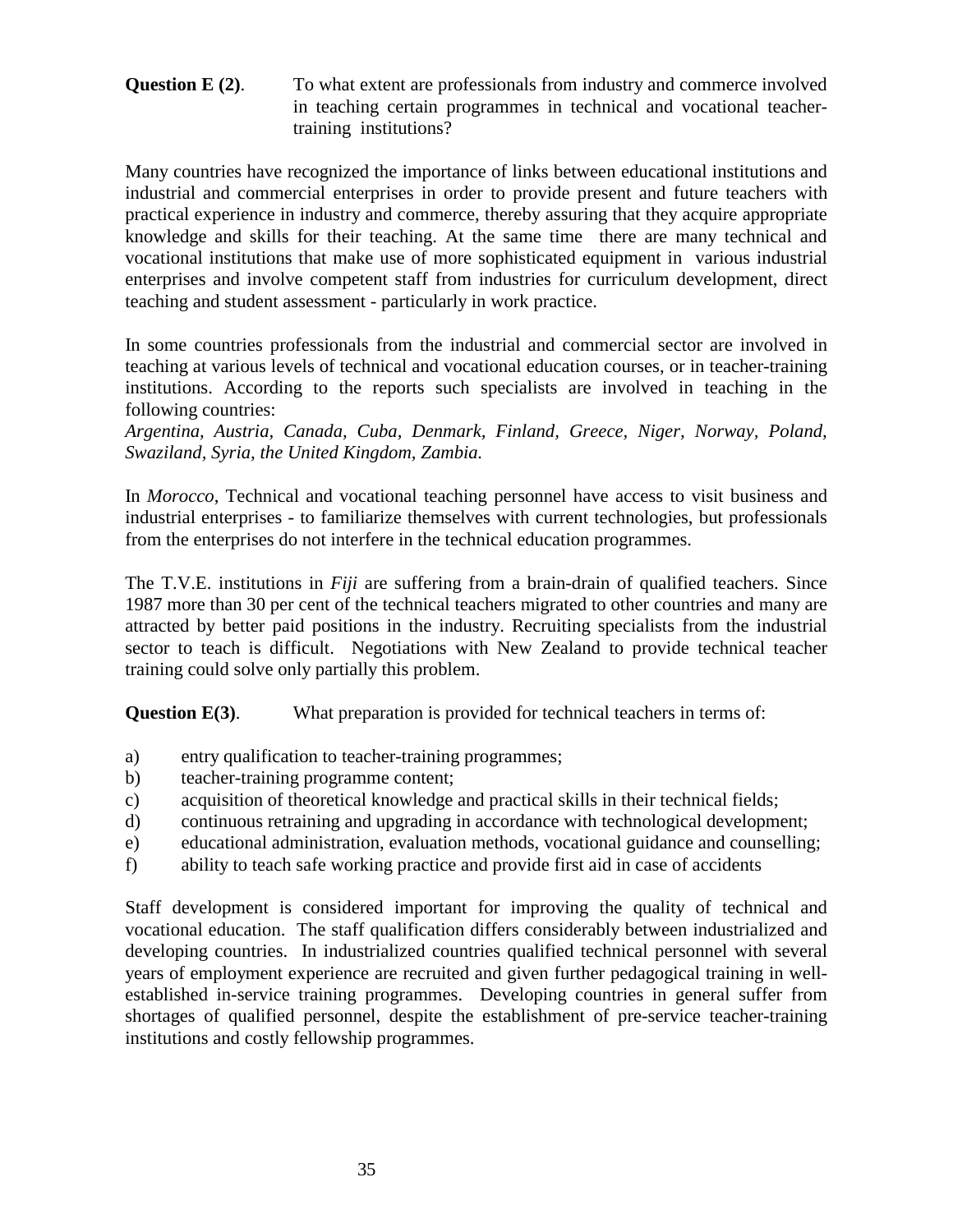In most of the countries which have been consulted, the qualification requirements for fulltime staff are generally in conformity with the Revised Recommendation concerning Technical and Vocational Education. In many countries teaching staff has entered the profession with appropriate academic qualifications but without the necessary practical experience. In other cases, part of the teaching staff lacks the appropriate academic level of training. In both cases there are provisions for upgrading through in-service training of teachers and instructors.

In industrialized countries, the recruitment of qualified technical and vocational teachers with experience in the industry is followed by special in-service programmes oriented towards special subject updating and pedagogical training.

In developing countries, there is a general shortage of both suitably qualified staff, many teachers lack relevant industrial or commercial experience. These countries suffer also from a chronic shortage of adequately trained technical manpower and fail to attract competent and experienced specialists for their educational establishments, due to the low financial incentives in the education sector, in comparison with the in industrial, commercial and service enterprises.

In general, all countries recognize the need of qualified teaching staff, possessing adequate academic and pedagogical qualifications, coupled with practical experience.

In *Bangladesh* the Technical Teacher Training College trains teachers for the polytechnics and other technical and vocational education institutions. The Vocational Teachers Training Institute provides training for the teachers in the vocational stream and for workshop instructors.

In *Benin*, there is a shortage of qualified staff and training is being carried out under bilateral and international fellowship programmes. In *Botswana*, staff development is part of the National Development Plan. In *Chad*, commercial teachers are trained at a higher teacher training institute and some student-teachers have recently been sent for industrial training abroad.

In *Botswana*, City and Guilds courses lead to a teaching certificate. In *Mexico*, distance education systems operate on a regional basis but are controlled centrally, emphasis being laid on practical workshop activities. In *Mauritius*, workshops and seminars are organized by the Ministry of Education in collaboration with the Institute of Education.

In *Finland*, teacher training in different vocational fields has been unified. The course lasts one year and includes general studies, general pedagogical studies, vocational pedagogical studies, and practice teaching (12 to 14 weeks). The Ministry of Education has appointed a committee to draft proposals for a permanent system of in-service training of vocational teachers. The focus is on teaching information and automation technology and the supporting vocational development work of pedagogical institutions.

In *New Zealand*, future teachers may undertake full or part-time secondary level study to gain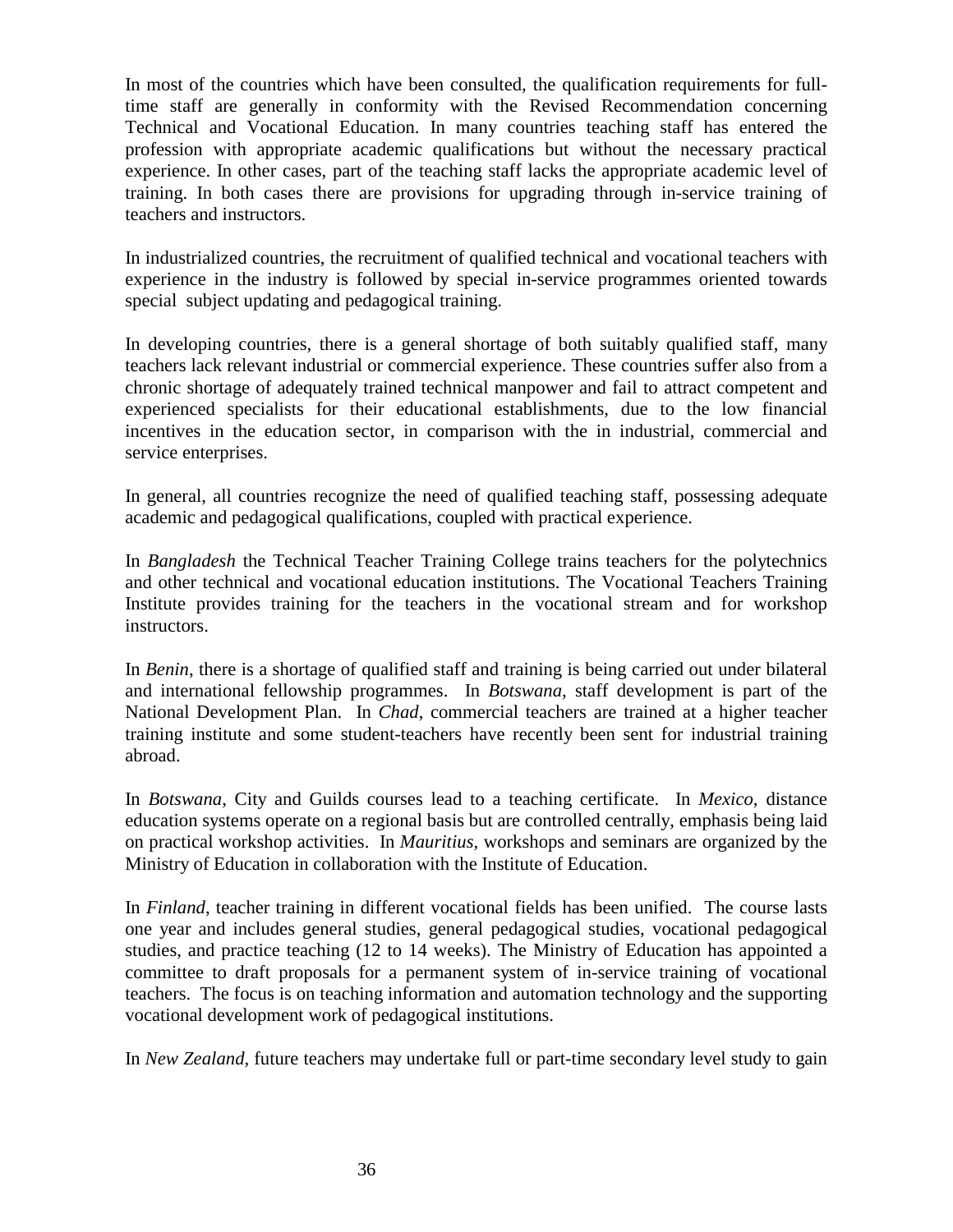subject qualification, followed by a post-secondary one-year full-time courses, leading to a Bachelor of Education (Commercial) or an Advanced National Certificate in Technical Education. These combine tertiary studies in a student's chosen subject area with professional teacher training.

In *Norway*, all teacher training is regulated by the Teacher Training Act. The four-year training may be compared to a Bachelor degree and the six-year course-to a Masters degree. Technical and vocational teachers preparation can be achieved through:

- university studies combined with practical pedagogical training;
- college education;
- vocational training combined with work practice and pedagogical training.

The National Council for Upper Secondary Schools, the State Institute of Technology and the State College for Technical Teachers are responsible for the further education of teachers. The courses concentrate on the introduction of new technologies and on new items in updated curricula.

In *New Zealand*, a scheme of technical refresher leave is available to tutors in technical institutes, to enable them to return to the work-force at regular intervals-to update their knowledge of current techniques and developments. Leave with pay is also granted for one month to a year to attend external courses. Tutor resource centres offer short courses and special training.

In *Pakistan* the Ministry of Education has established a National Technical Teachers Training College (NTTTC) in Islamabad with a credit from the Asian Development Bank (ADB), providing comprehensive teacher training and upgrading programmes, producing teaching/learning resources, and assisting the Government in the planning and management of technical and vocational programmes.

In *the Philippines*, several teacher training institutions offer technical and vocational teachers training programmes, ranging from the undergraduate to Masters and Doctorate levels. All students have to pass a National College Entrance Examination with pass mark sixty. One semester is dedicated for practice teaching.

In *Poland*, vocational teachers receive training in four semesters at a post-secondary teachertraining school. In *the Ukraine*, technical and vocational teachers are trained in universities, training colleges and technical institutes, following curricula, established by the Ministry of Higher and Secondary Special education.

In *Spain* the technical teachers are qualified in some professional fields and also possess some pedagogical and practical skills. They are exposed to life-long training and re-training - for upgrading their knowledge and skills through:

- modular training; and
- on-the-job training in various enterprises, during the vacation period from July to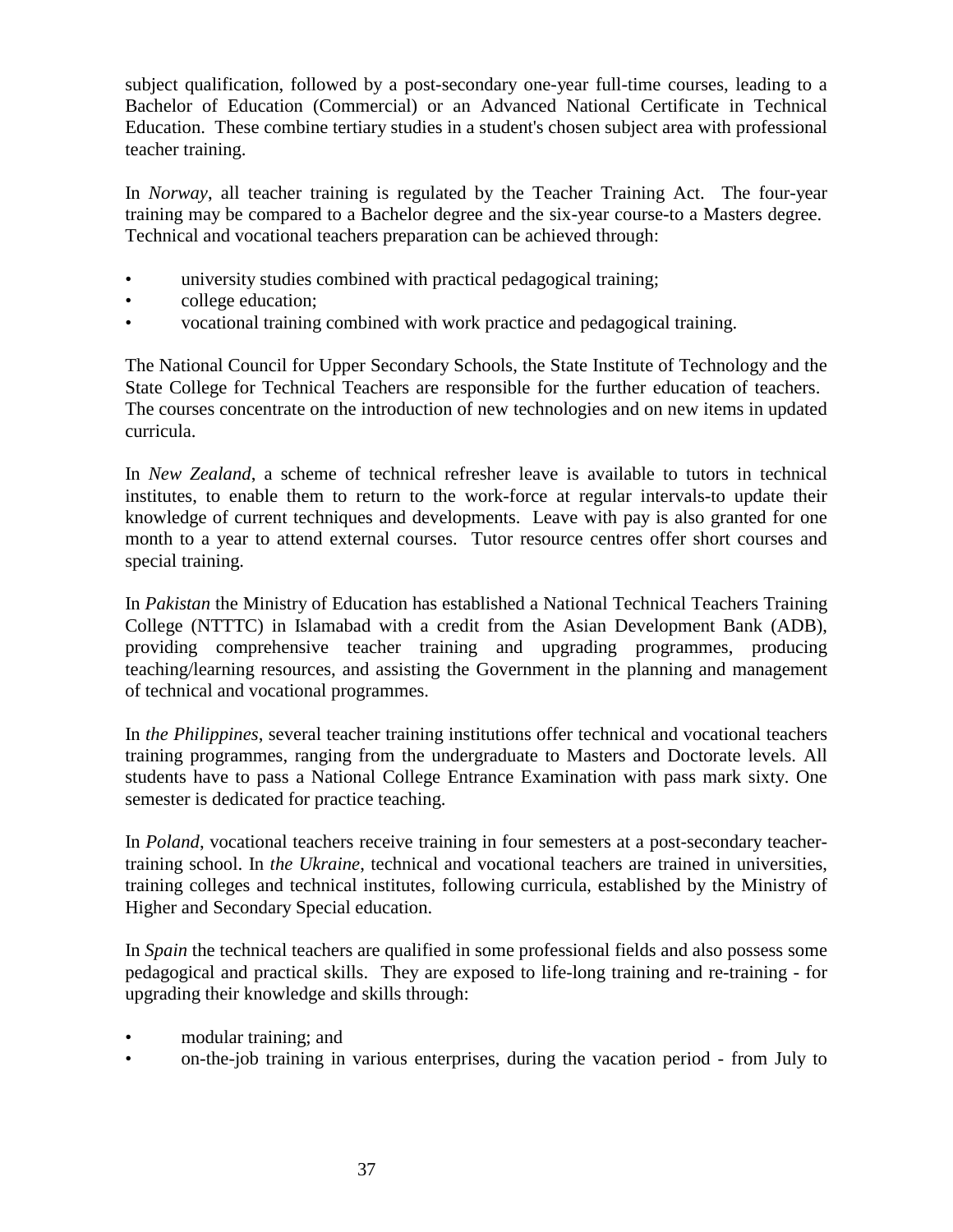### September.

Rapid technological progress has required a systematic approach to continuing technical and vocational teachers' upgrading and retraining. Career systems have been established to attract in service teachers to these courses. Some of the countries' reports describe various forms of the further training and continuous upgrading of their technical teaching personnel, in pace with technological development.

In *Austria*, pedagogical institutes offer a wide range of further training courses to teachers in technical and vocational education each year. The average rate of participation in these courses is between two and three days per teacher per year.

In *Benin, Mauritius, and Nicaragua*, conferences, workshops and seminars are organized to update technical teachers in service.

In *Botswana*, fellowships, study leave and financial assistance are granted for teachers' retraining and upgrading.

In *Italy*, courses are organized at national and regional levels, but difficulties have been encountered due to the lack of homogeneity of the groups.

In *Mexico*, a human resource development plan has ben established with three-week courses at the beginning of each semester for updating teachers. Regional training courses are also held to acquaint teachers with new equipment.

In *the Ukraine*, technical teachers have to improve their qualifications every four years through the Institute for Advanced Training and through internships. Refresher courses for specialist teachers are conducted in 28 Teachers Advanced Training Institutes, more than 3,000 workshop instructors attend annually the Institute for Advanced Training -under the State Committee for Vocational Education; and administrators in technical and vocational schools attend also some regional "Schools of Advanced Practice".

According to some of the countries' reports, technical and vocational education administrators and supervisors, professionally associated with teachers, must have the same qualifications as those required for teachers, plus the necessary administrative qualifications, experience and aptitude.

In *Austria*, senior administrative staff in technical and vocational education rise from the ranks of the teaching profession and in-service training is provided. In *Finland*, the requirements for the post of a principal are a teacher's degree, experience in teaching and an examination in administration of vocational education.

In *Benin*, administrators require a university degree and a teacher's certificate. They should be engineers or economists, depending on the type of school.

In *Mauritius*, initial training of administrators is provided at the university and further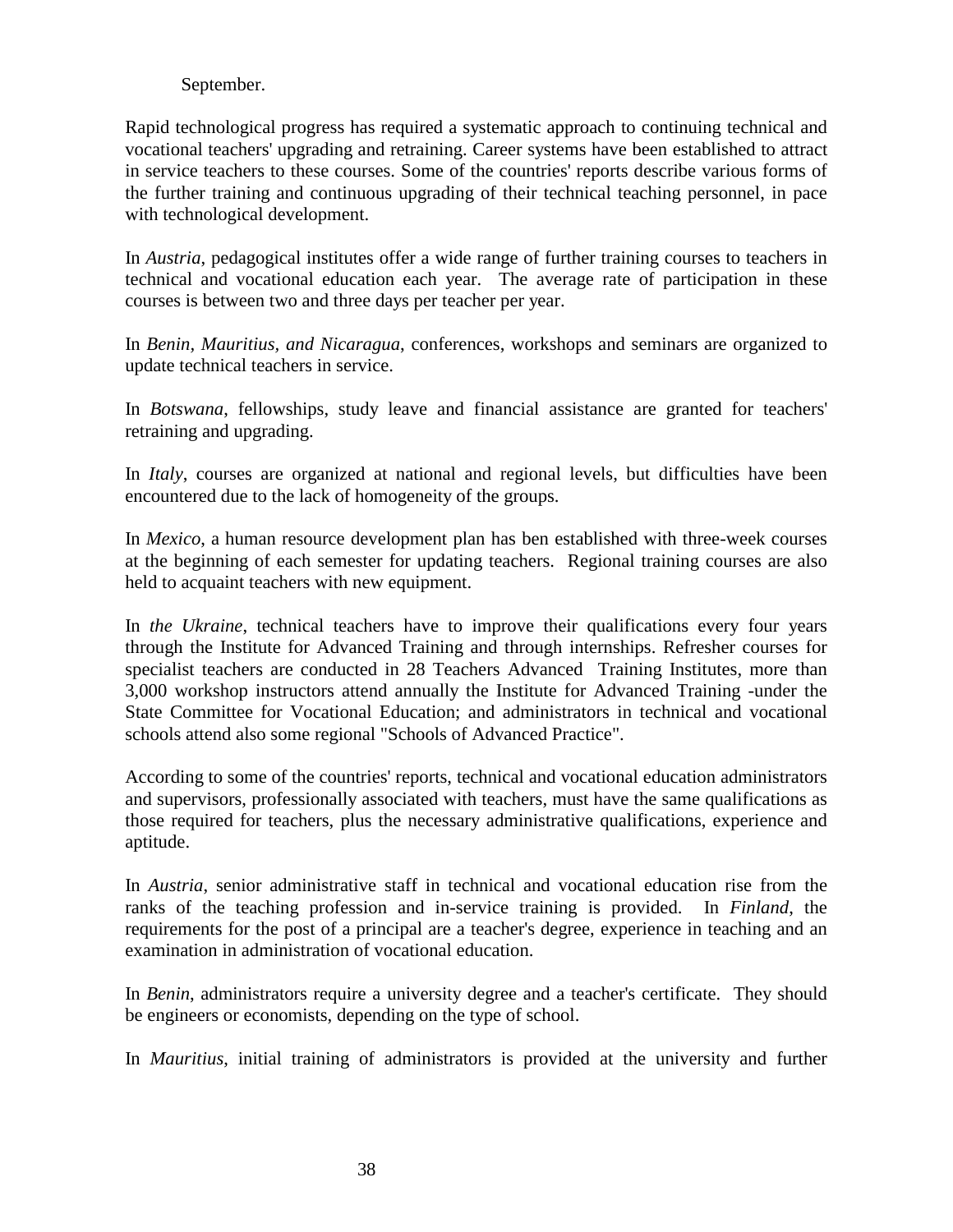training can be received through international fellowships.

In *Mexico*, a training centre for administrative personnel provides refresher courses and further training. Regulations for systematic in-service training are controlled centrally, but courses operate regionally.

In *Norway*, since 1977, courses have been offered to school administrative staff include leadership and administration, environment, school development project and specific training for school administrators. In Poland, officers for the supervision and administration of technical and vocational education ought to be graduates of higher education with at least eight years of educational experience and three years management experience. Their qualifications are upgraded in specialized centres in the form of seminars, conferences and specialized training courses.

In *the Republic of Korea*, no formal standards for administrative personnel exist.

In *Spain*, continuing education for administrators is undertaken by the National School of Public Administration. In *New Zealand*, no formal requirements are stipulated for the qualifications required for the administrative personnel of technical institutes and community colleges. Provision exists for administrative personnel to receive paid leave of absence to undertake studies towards qualifications appropriate to the position held. In Jordan, the minimum requirements are a Bachelor of Science degree and three years' experience.

In some countries, like *Burkina Faso, Chad, Oman and Paraguay*, administrators are recruited from among the most experienced teachers and they usually do not undertake formal training for their administrative duties.

### **F. International Co-operation in the Field of Technical and Vocational Education**

The second consultation of UNESCO with the Member States on the additional measures taken to implement the Revised Recommendation on Technical and Vocational Education, contained three sets of questions addressing this important issue. All responding countries recognized the importance of international co-operation in providing high quality technical and vocational education has been recognized by all Member States. The countries' reports reveal many forms of bilateral and regional co-operation, directly, or through the services of various international agencies and organizations. Some of the information gathered shows how developing countries have learned better from each other, their mutual experience being more relevant and the assistance being less expensive than learning from developed countries.

The international co-operation between some Member States has resulted in innovative approaches, such as:

- Development of modules for teaching and teacher training;
- Use of mobile training teams;
- Inter-country inter- project study visits;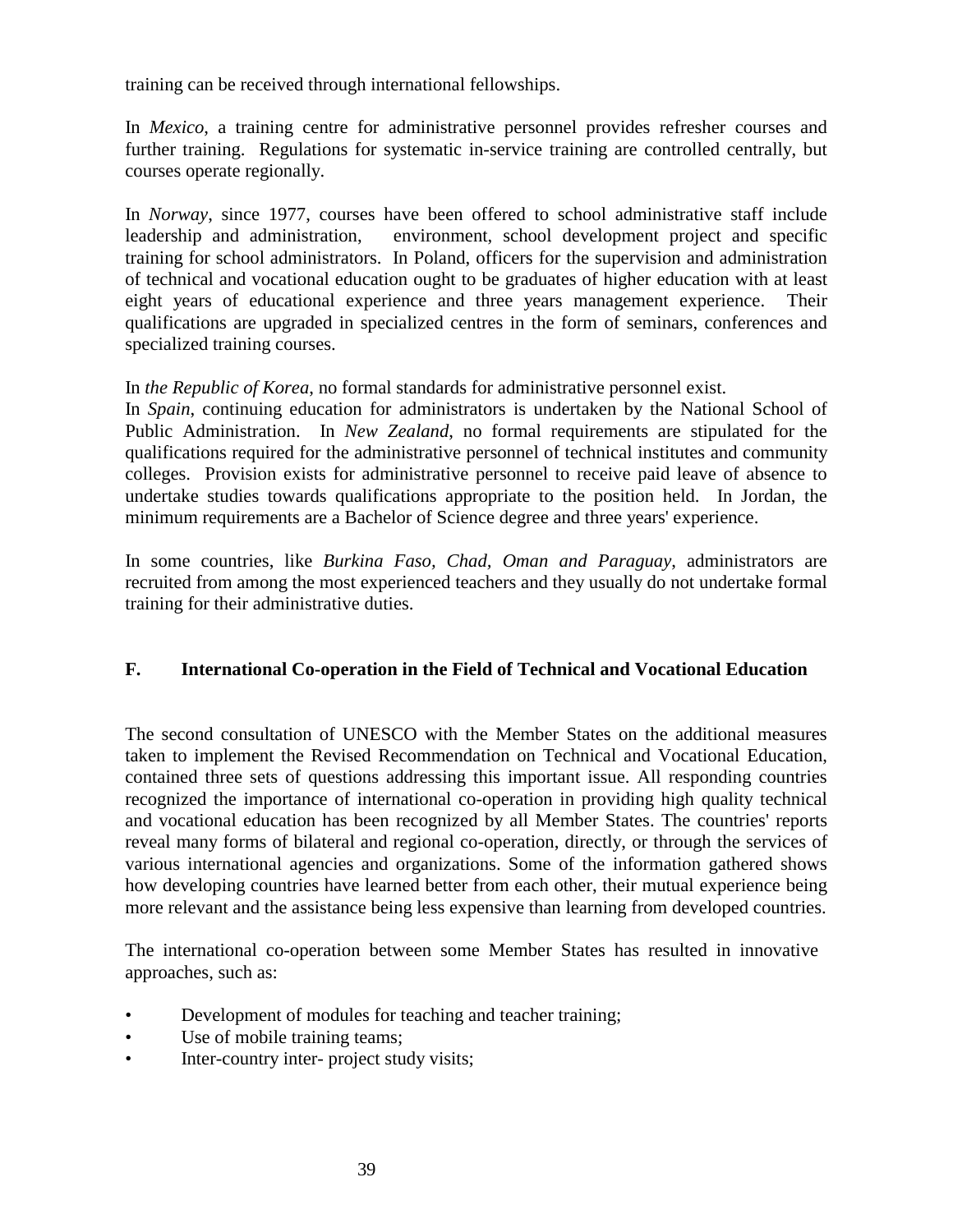- Production of manuals and other supportive materials on workshop design and installation of equipment;
- Setting up of regional co-operative networks for vocational innovations;
- Organisation of symposia for exchange of experience under UNEVOC Project, etc.

The second questionnaire addressed the Member States with the following sets of questions relating to this issue:

**Question F(1).** Please, describe briefly the existing mechanism for exchange of information, documentation and materials with other countries.

Most of the reports reveal various forms of international co-operation. The most commonly used modalities of this co-operation are: exchange of teaching staff; study tours; exchange of publications and research findings; exchange of experience in educational management and administration; development of methodologies for policy planning and assessment of students' performance; development of database and information systems; and networking of institutions.

The *Australian* National Commission for UNESCO and the Department of Education's International Cooperation Branch of Australia participate actively in exchange of information through UNESCO, OECD, and the South-East Asian Ministers of Education Organization (SEAMEO).

*Austria* co-operates bilaterally with countries in the field of technical and vocational education and is an active member of OECD, UNESCO and the Council of Europe.

*Botswana* has entered into bilateral and multilateral agreements with Germany, South Africa, Sweden, the United Kingdom, and the United States of America for furthering of technical and vocational education.

In *Canada*, most of the international co-operation in the field of technical and vocational education is initiated by the Canadian International Development Agency (CIDA) and through the international activities of the Association of Canadian Community Colleges (ACCC). Canada co-operates, through CIDA, with many developing countries offering them formal technical and vocational education opportunities, project-related training, and scholarships for study in Canada. Most of the international assistance offered by Canada is in Latin America and Africa. It includes teacher training, provision of facilities and equipment, assistance for curriculum development and exchange of information in the field of technical and vocational education and training.

*Costa Rica* co-operates with governmental and non-governmental organizations on a bilateral and multilateral basis, involving mainly Brazil, Colombia, Germany, Israel, Japan, Mexico, Netherlands, Norway, Spain, Sweden and Venezuela. Germany and Japan have provided assistance in the fields of electronics and computers.

*Cyprus* has signed many bilateral agreements with other countries and co-operates in the field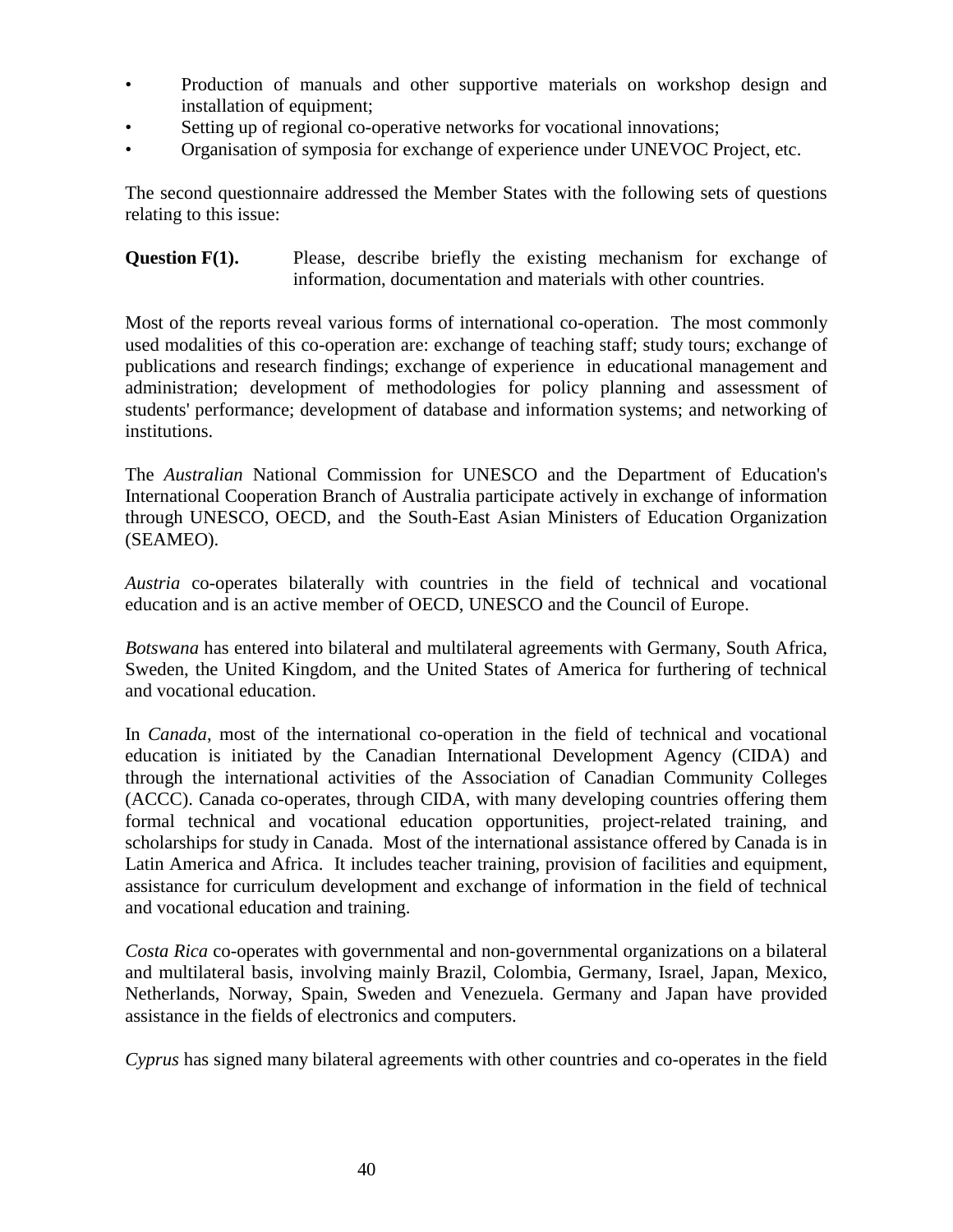of technical and vocational education with UNESCO, the International Labour Organization (ILO), the United Nations Industrial Development Organization (UNIDO), the Council of Europe, and the Commonwealth.

*Great Britain* is actively co-operating with all 12 nations of the EEC and the 6 countries of EFTA in a programme comprising exchange of information, materials and documents, and exchange of personnel in the field of technical and vocational education.

*Mexico* is actively collaborating on bilateral basis with: Germany, Japan, Switzerland, Italy, Porto-Rico and the United Kingdom, through exchange of information, documentation, materials and training personnel in various programme areas. Mexico also participates actively in many international co-operative endeavours within the U.N. system.

The recent Latin American experiment in 'cooperative benchmarking' is a typical example of utilizing the experience of large enterprises throughout the region. The 'benchmarking' is a process of learning from others' experiences, avoiding duplication of efforts and taking advantage of what has been already achieved successfully - especially in the area of human resource development.

*The Netherlands* maintains international co-operation by participating in the Eurodice network, the CEDEFOP documentation network, and in various European networks, such as EUROTECNET, PETRA, IRIS, LINGUA. At bilateral level, the Netherlands co-operates with Belgium, Germany, France and the United Kingdom, mainly through exchange of information, materials, teaching personnel and students.

*New Zealand'*s overseas assistance programme provides an opportunity for training of technical students and teachers. New Zealand interacts with all major international data bases and the government contributes financially to the Technical Information Service (SATIS) which is a National Library operation with outlets in several centres.

*Pakistan* maintains some international co-operation in the field of technical and vocational education through UNESCO, Colombo Plan Staff College, the Canadian International Development Agency (CIDA) and maintains some working relations with the governments of Germany and Sweden, and the British Council. Eleven provincial polytechnics are assisted by co-operative programme, funded by the Asian Development Bank (ADB).

*Spain* maintains international co-operation with the European Economic Community (EEC) through exchange of information, documents and personnel, participating in EEC cooperative programmes, such as LINGUA, PETRA, EUROTECNET, EUROFORM, IRIS by sending selected participants to international seminars and conferences in the field of technical and vocational education.

*Thailand* maintains international co-operation with other South East Asian countries through exchange of information and materials, participation in co-operative research, exchange of teachers and students.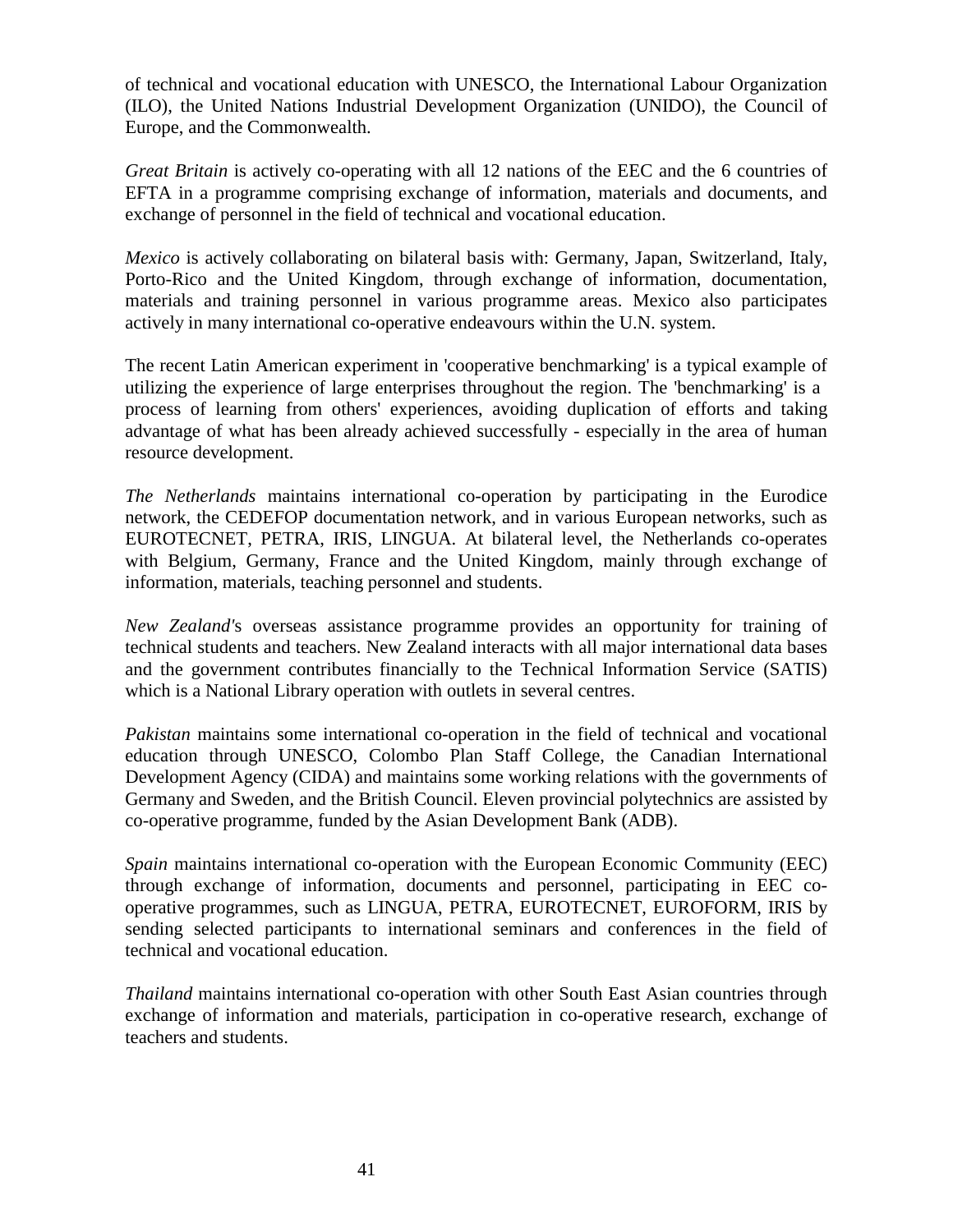### **Question F(2).** Please describe co-operative programmes and projects undertaken with other countries including:

- a) training facilities;
- b) facilities for co-operating in research;
- c) development of prototype materials and equipment.

Many countries' reports show various forms of co-operation,e.g. exchange of curricula, textbooks, audio-visual aids, computer software, research findings, policy statements, experience in the design of training workshops and equipment, and fellowships.

*Fiji* has received some assistance from the International Labour Organization (ILO) to revise the curriculum for technical and vocational education, and continues to receive some assistance from Canada, Japan, New Zealand and the United Kingdom, and from the Asian Development Bank (ADB) and the International Bank for Reconstruction and Development (IBRD).

*Finland, Denmark, Norway and the Netherlands* are involved in a wide range of activities in vocational fields under the framework of the Nordic Council of Ministers. This includes training in small crafts and the development of interrelationships between school and the world of work, as well as regular meetings of teachers' organizations and senior officials.

*Italy* has undertaken, in collaboration with the European Community Commission, a series of experimental projects for reforming secondary education.

*Germany* actively participates in many of the EEC co-operative projects: CEDEFOB, PETRA, EUROTECNET, LINGUA and the European Social Fund, as well as in the UNESCO International Project on Technical and Vocational Education (UNEVOC), and cooperates with the ILO, OECD and the World Bank. Germany provides bilateral aid to Bulgaria, the Check Republic, China, France, Israel, Romania, Russia, the Republic of Slovakia, and many developing countries in Africa and Asia, offering students exchange programmes, academic exchange, fellowships, etc.

*The Republic of Korea* participates in international co-operation through UNESCO, ILO and the Colombo Plan Staff College, and international conferences and seminars. Korea is an active partner in the execution of the UNESCO International Project on Technical and Vocational Education (UNEVOC), and also offers bilateral assistance to Gabon, Ghana, Indonesia, Malaysia, and collaborates with Belgium, Germany, Japan, Norway and the USA in various technical and vocational education programmes.

*Lithuania* participates in some foreign- support programmes like PHARE, TEMPUS and Soros Foundation. Some of the Lithuanian vocational training programmes are sponsored by Denmark, Sweden, Germany, Austria and Canada. Usually the foreign partners select some pilot trade and business private schools.

*Norway* takes an active part in various projects of OECD and the Council of Europe. Norway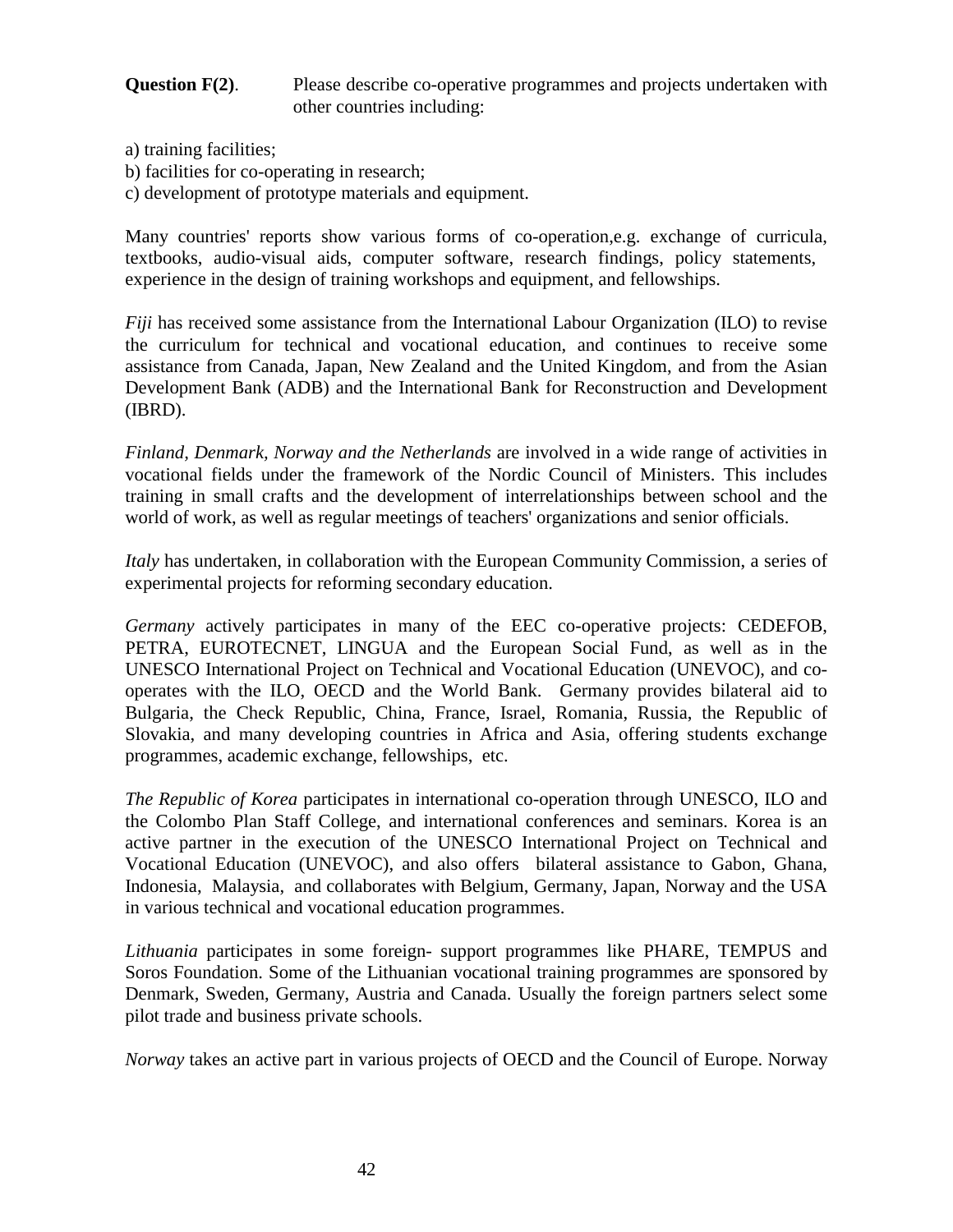is party to numerous bilateral cultural agreements which make provisions for mutual exchange of experience.

The following examples illustrate some recent international co-operation programmes, often initiated by technical and vocational institutions, their students and teachers:

- The transfer of Bangkok's "Magic Eyes" anti-littering programme to Rio de Janeiro illustrate how diverse cultures can benefit from the same innovative idea: how to recycle collected discarded materials for recycling while keeping the city clean. While the Bangkok anti-littering programme utilizes cartoon characters with green eyes derived from the Thai mythology, which reduced the littering in Bangkok by an estimated 90 per cent, it is now replicated in Rio de Janeiro as part of the "Clean Rio Campaign" through the Department of Sanitation and the School System, where the enigmatic green eyes of the Thai version are re-interpreted as a cartoon character, appropriate to the Brazilian culture.
- Similarly, the adaptation the of "City Harvest" and the "Small Business Toxic Minimization Programme" from the United States to Brazil illustrates the effectiveness of transferring innovations between countries with different economies and ecosystems. Through the "Small Business Toxic Waste Minimization Programme", environmental engineers, chemical engineers and retired teachers from Los Angeles visit small businesses and help the to find creative ways of reducing toxic waste minimizing their bottom line. In 1992 a transfer to Rio de Janeiro was initiated, where the programme is being tested in automobile garages as part of the Guangabara Bay Depollution Project, funded by the Inter-American Development Bank, involving also vocational education trainees. In 1995 the project was replicated by the Office of the Mayor of Avellenda - a municipality of greater Buenos Aires.

**Question F(3).** What exchange programmes with other countries exist for:

- a) technical teachers and other educational personnel;
- b) students.

*Argentina* is active in international co-operation with ILO and other U.N. agencies, participating in various conferences, study tours, seminars and study visits, fellowship programmes, etc.

Technical and vocational institutions in Argentina work in close co-operation with such institutions in Brazil (through SENAI), in Chile, Uruguay, Paraguay, Venezuela, and other countries. They exchange information and documents, technical literature and professional personnel.

*Canada* offers educational opportunities for many international students (only in 1988 about 35,000 foreign students enrolled in Canadian colleges and universities). Exchange of faculty members and college students are arranged with some American institutions for short periods.

*Chile* cooperates - in the field of technical and vocational education - through exchange of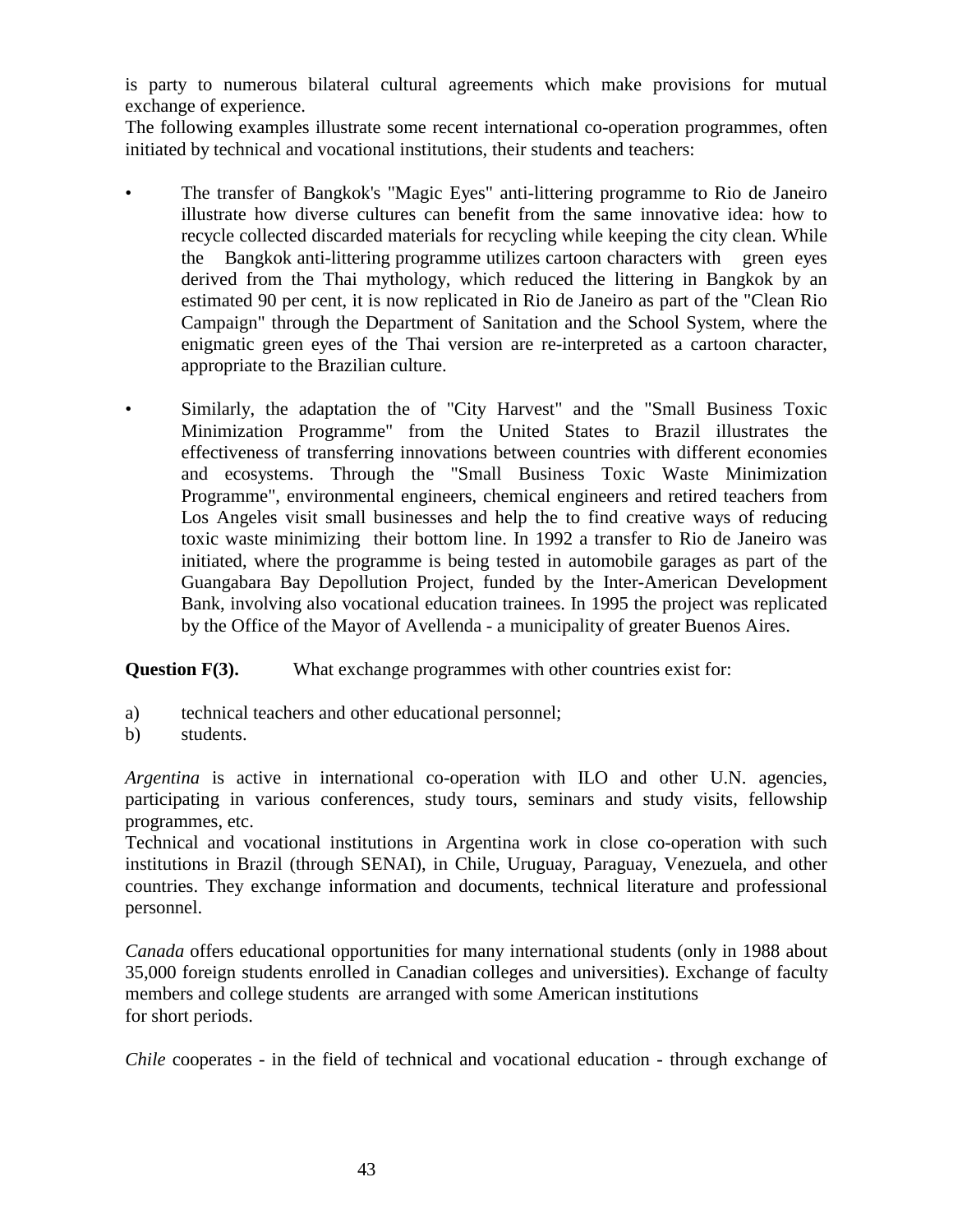information, documents, expertise, and instructional materials, with France, Italy, Switzerland, the United Kingdom, Spain, and other countries. Chile also participates in international programmes of U.N. agencies and organizations.

Many *Lithuanian* principals and headmasters and some teachers have been visiting Germany, Sweden, Denmark, Austria and France during 1994-1995. Most of the visits were organized by the Ministry of Education and Culture, being sponsored by the respective host country. The Vilnus Technical College has an ongoing project with the Swedish Also Gymnasium, acquiring equipment for its electrical laboratory.

*Morocco* maintains bilateral co-operation with other countries and participates in international organizations. Exchanges of teaching personnel, students and instructional materials are maintained with selected African countries. The upgrading and retraining of technical teaching personnel is arranged in France, Italy, Canada, Austria and Belgium.

*Portugal* participates actively in many co-operative programmes of E.E.C. countries, such as: PETRA, EUROTECNET, EURODYCE, ARION, CONETT, and the Programme for Exchange of Young Workers.

*Thailand* participates in students exchange programmes with Japan, Republic of Korea and the USA; while the teachers exchange programme is extended to the United Kingdom, Australia and the USA. Besides this, some fellowships are received from Mombusho - Japan, Colombo Plan Staff College (Manila); BIDRO - Indonesia, as well as SEARCA - Malaysia, Israel, Italy, China, the Netherlands and Egypt.

*Zimbabwe* maintains bilateral links with other countries and benefits from projects, offered by donor agencies:

- receiving equipment for technical end vocational education and training, technical expertise, information and software;
- receiving lecturers for teacher education;
- participating in UN agencies organized seminars, conferences, workshops, etc., organized by UN agencies;
- Exchange of teaching personnel and students through the Common Wealth Association of Polytechnics (CAPA).

### **CONCLUSION**

In almost all reporting countries, technical and vocational education is seen as a means of human resource development, leading to social and economic progress. Technical and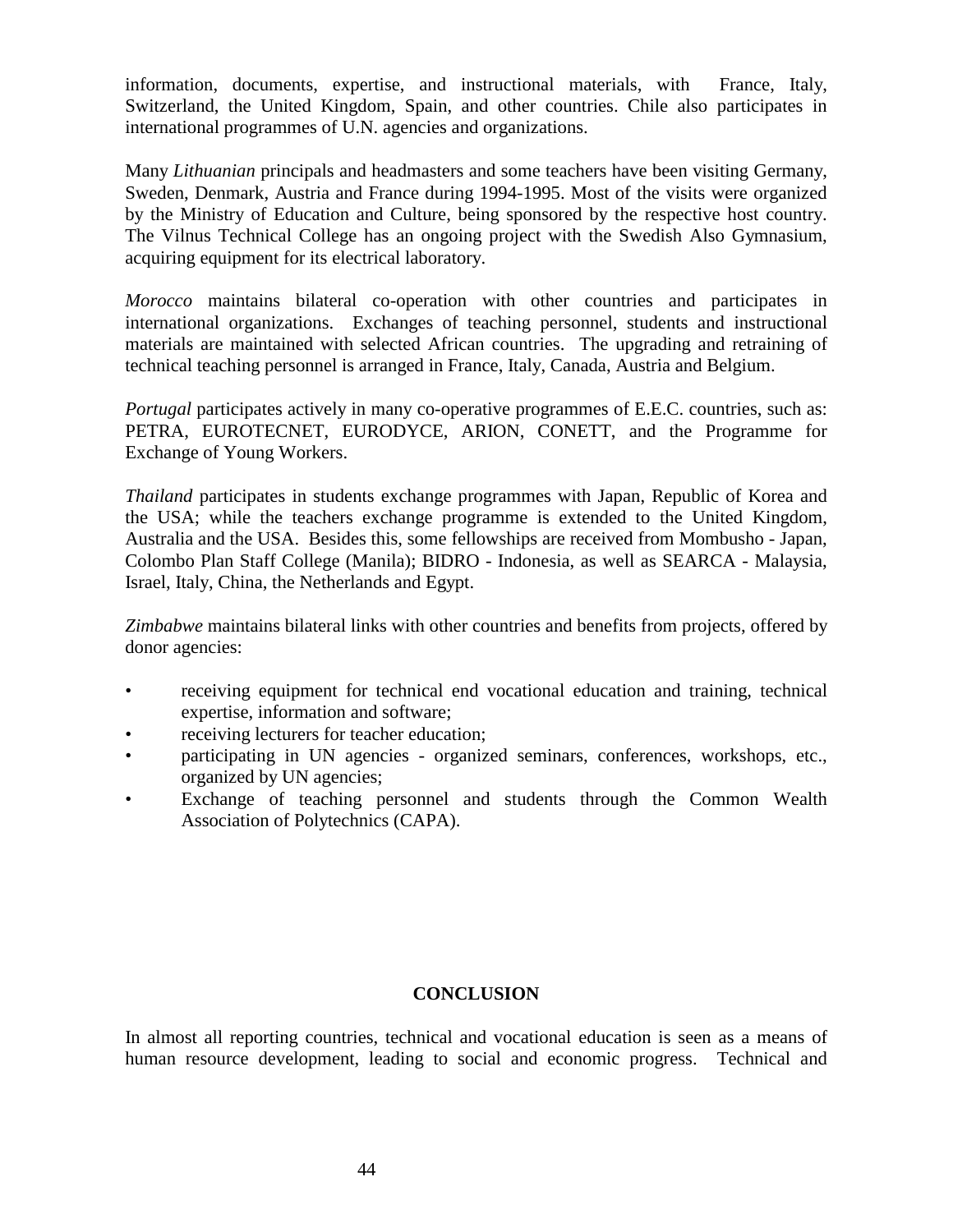vocational education has become a vital part of the education system and its role in the democratization of education has been increasingly recognized. Some of the reports underline the role of technical and vocational education in keeping pace with new technological developments and in providing the much needed skilled manpower, especially in the developing countries, many of which indicated that budgetary constraints had limited the full development of technical and vocational education.

While many reports mention the provision of educational and vocational guidance services, most of them indicate that efficient vocational guidance has not been sufficiently introduced. However, some important advances have been achieved in the assessment of the needs of extending the guidance and counselling services beyond the school population: information and advisory services have been offered also to parents, minority groups, migrants, young women and girls; along with extensive career guidance services for unemployed and underemployed adults.

Many countries recognize the need to introduce various forms of continuing education,since full-time pre-service training can not provide all required skills and knowledge to meet the developmental needs. Rapid technological advances in the past decade have further increased the need for relevant training and retraining programmes. The introduction of various incentive schemes, such as work release, study grants, industry or state-sponsored in-service training, coupled with modular instruction techniques and distance education, have been instrumental in consolidating these concepts of continuing and flexible education in the technical and vocational field.

The various measures reported for expansion of technical and vocational education include the increasing participation of women in this field. In many countries, equal access is now the subject of legislation. In countries where generally separate streams are maintained for girls in the education system, special schools and institutions are being established, where women can pursue technical studies in certain fields. A number of reports indicate that attention has been given to the provision of some special facilities for the handicapped, while in a few cases there are ongoing efforts continue to integrate them in mainstream technical and vocational education.

Several reports refer to the introduction of new technologies such as video, television and computers in technical and vocational education, noting that the inclusion of these new technologies in the curricula is essential to enable the trainees to keep pace with scientific and technological advances, especially in the field of computer technology. It is also indicated, that the introduction of new technologies into the education process is costly, and generous contributions of hardware and software by various industrial and commercial enterprises, along with the support of donor agencies and organizations have helped to a great extent.

Most report emphasis the importance of teacher training and describe various measures taken to improve the quality of teacher education. They deal with general questions of teachertraining methodology and curricula, and questions of differences of work- load between teachers of theoretical and of practical subjects are reported frequently. In some countries, these two functions are entrusted to different teachers, while in others there is a tendency to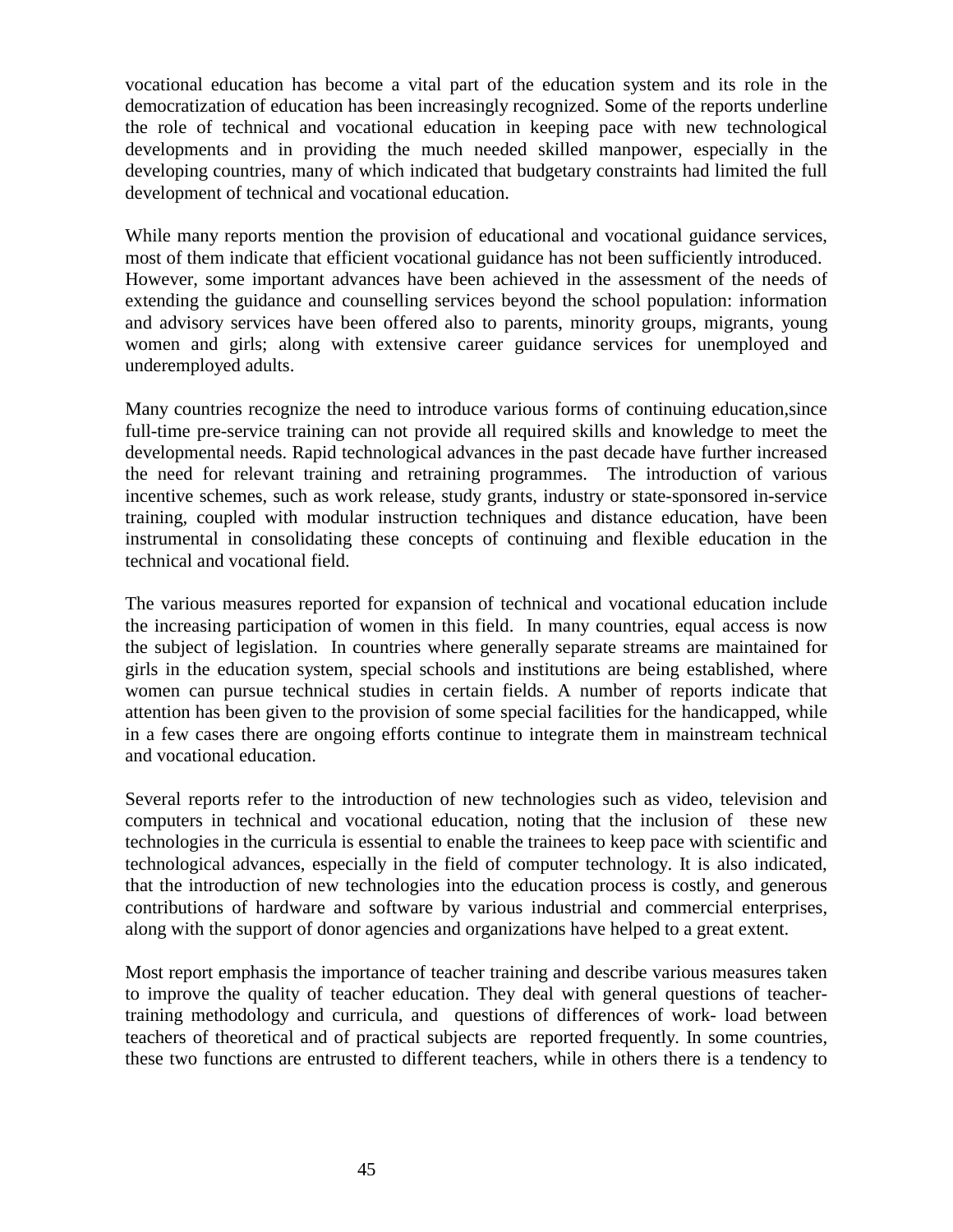combine the two functions under one teacher, which is thought to bring better results.

Almost all countries' reports emphasis the importance of international co-operation in the field of technical and vocational education and provide details on the bilateral, regional and international activities in this field. Exchange of information and experience, training activities and institutional linkages are the most common modalities of co-operation. References are also made to UNESCO-implemented projects in individual countries emphasizing the role of regional educational innovation programmes and specifically the network of UNEVOC centres.

The exchange of information is seen as an important area of international co-operation. Curricula, textbooks, audio-visual aids, modular materials, computer software, research findings and policy statements are the most favoured materials for exchange. Fellowships are also appreciated as a useful means of international co-operation. Exchange of information is considered an indispensable element in developing research in technical and vocational education and is being carried out on a large scale.

The international exchange of vocational teachers and students marks the beginning of an international mobility of labour at all levels, with many countries reliant to some extent on the remittances from their nationals working abroad. Countries, exporting more highly educated and better trained personnel gain more than those exporting unskilled or semi-skilled labour.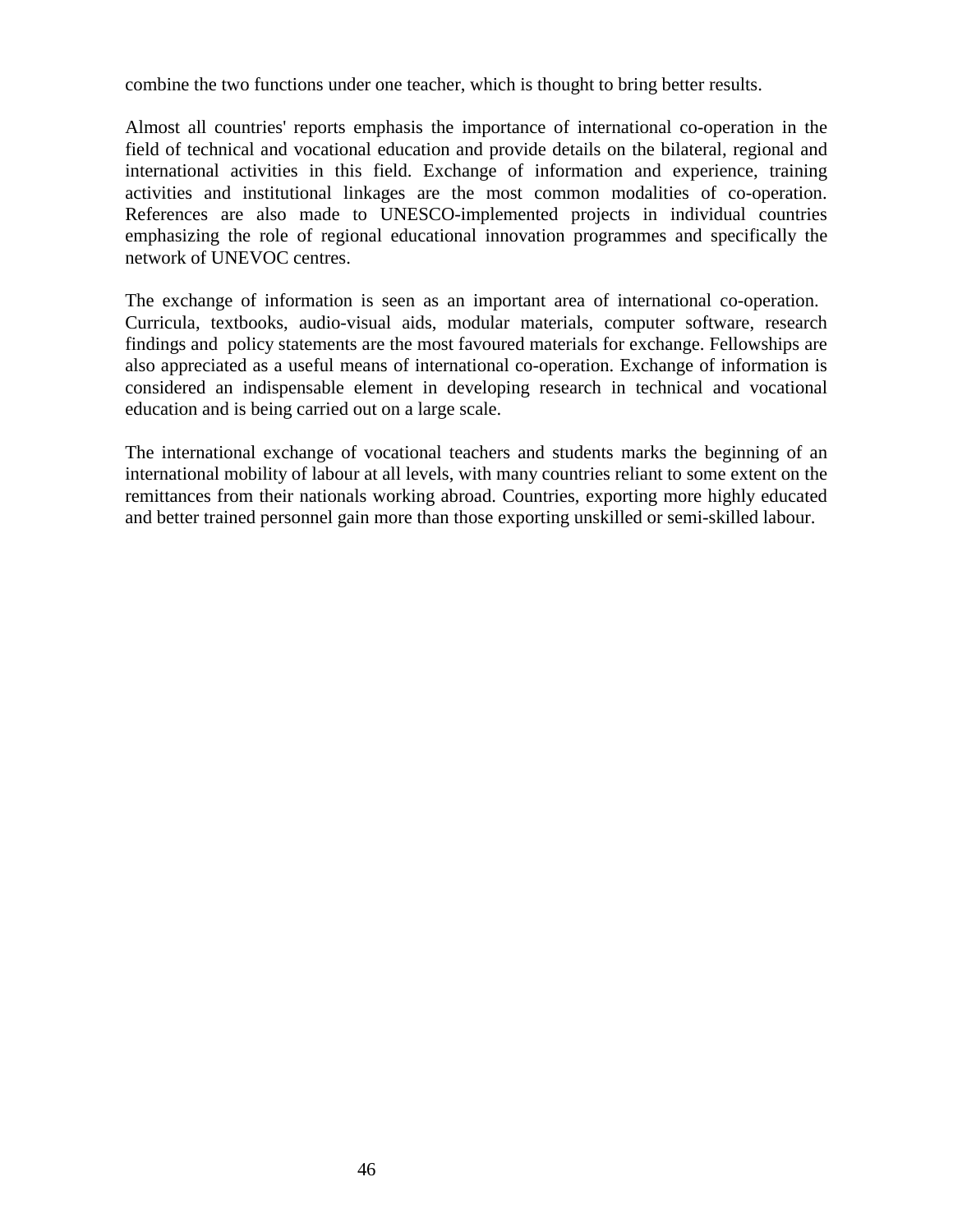Annex 1.

### **REFERENCES**

- 1. R. Bhaerman, H. Hoxter *The Organisation of Educational and Vocational Guidance Services*. Unesco, 1985.
- 2. V. Pogrebynak, V. Pilinsky *Innovations in Technical Teacher Training Ukraine*. Unesco, 1985.
- 3. D. Stuart Conger *Policies and Guidelines for Educational and Vocational Guidance*. UNEVOC, 1994.
- 4. H. Weete *Innovations in Teacher Training in the Field of Agriculture* F . R. Germany. Unesco, 1985.
- 5. N. Dorofeeva, Dubinchuk, Ivashkovsky, Tumanskaya *Content of General education in Programmes of Agricultural Technical and Vocational Institutions*. Unesco, 1987.
- 6. B. Hollinshead *Trends and Development of Technical and Vocational Education*. Unesco, 1990.
- 7. T. Subbarao, S. Handa *Access of Women and Girls to Technical and Vocational education in India*. Unesco, 1991.
- 8. N. Kalandarova, M. Makedonska *Adult Education in Bulgaria*. Sofia, 1994.
- 9. *Unesco's Basic Education News Women: More Power to Them*. Unesco, 1995.
- 10. *European Workshop on Evolution of Education in Central and Oriental European Countries -Report*. Unesco, 1992.
- 11. *Experts Meeting on New Training Technologies in Technical and Vocational Education -Final Report*. ILO & Unesco, 1993.
- 12. O. Bertrand, F. Caillods *Management of Vocational Education and Training in Central and Eastern Europe*. Unesco: IIEP, 1994.
- 13. J. Lannert *Questions and Answers in Hungarian Vocational Education during the Transition Period*. Unesco: IIEP, 1994.
- 14. S. Szczurowska *Restructuring Vocational Education in Poland within the Context of a Free Market Economy*. Unesco-IIEP, 1994.
- 15. A. Vidimantas Bumelis, V. Rimkeviciene *Changing Teaching/Learning Conditions in the Industrial Vocational Training Institutions and Employment Situation of Graduates in Lithuania. Unesco: IIEP*, 1994.
- 16. R. Neudorf *Diagnosis of the Estonian Vocational Education System: Indicators for Evaluation and Monitoring*. Unesco, Paris, IIEP, 1994.
- 17. I. Smirnov *The Role of Technical and Vocational Education in the Education System of the Russian Federation*. UNEVOC, 1995.
- 18. D. Solomakhin *Adaptation of Vocational Curricula for Industrial Business Clerks from Germany to Russia*. UNEVOC, 1995.
- 19. N. Friberg, B. Carnstam *The Role of Technical and Vocational Education in the Swedish Education System*. UNEVOC, 1995.
- 20. *International Experts Meeting on the Promotion of Equal Access of Girls and Women to Technical and Vocational Education - Final Report, Seoul, Republic of Korea*, 1995.
- 21. *Symposium on Technical and Vocational Training in Countries in a State of Transition: East-West Cooperation and Partnership*. Conference papers, Toulouse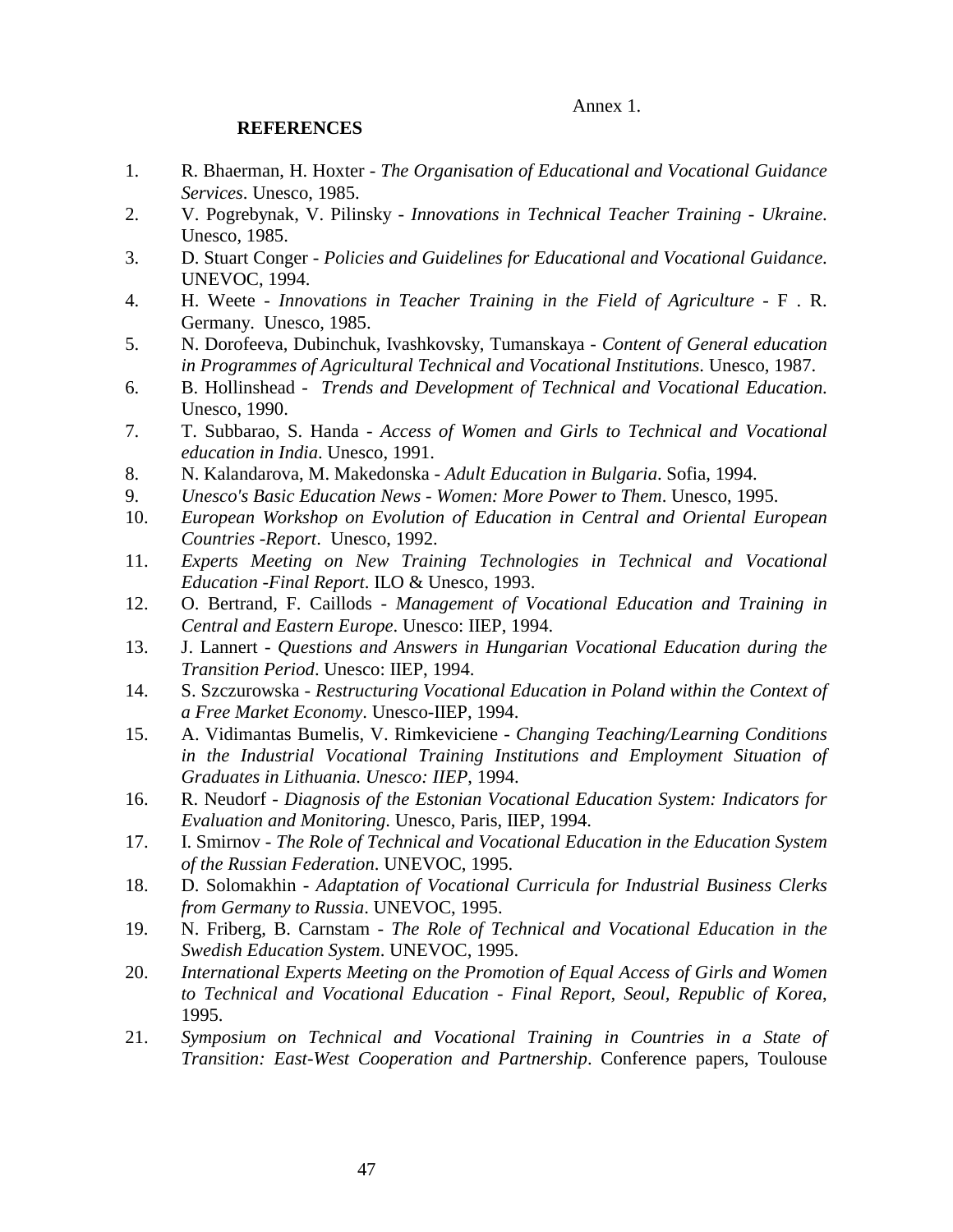1995.

- 22. A. Haas *Case Studies on Technical and Vocational Education in Asia and the Pacific: an Overview*. UNEVOC, 1995.
- 23. V. Blanksby, P. Bruhn *Technical and Vocational Education in Australia*. UNEVOC, 1995
- 24. A. Rafique *The Development of Technical and Vocational Education in Bangladesh*. UNEVOC, 1995.
- 25. N. H. Delailomaloma *Technical and Vocational Education and Training in Fiji*. UNEVOC, 1995.
- 26. A. K. Mishra *The Development of Technical and Vocational Education in India*. UNEVOC, 1995.
- 27. M. Iwamoto *Case Study on Technical and Vocational Education in Japan*. UNEVOC, 1995.
- 28. Kim Taeck-Duck *The Role and Function of the Vocational Education and Training in the New Economic Plan in the Republic of Korea*. UNEVOC, 1995.
- 29. Hee Tieng Fok *The Development of Technical and Vocational Education in Malaysia*. UNEVOC, 1995.
- 30. S. Z. Ahm. Gillani *The Development of Technical and Vocational Education in Pakistan*. UNEVOC, 1995.
- 31. Ch. Shoolap, S. Choomnoon *A Case Study on the Status of Technical and Vocational Education in Thailand*. UNEVOC, 1995.
- 32. K. King *Aid and Education in the Developing World*. 1992.
- 33. D. Warwic, H. Jatoi *Teacher's Gender and Student Achievement in Pakistan*. Comparative Education Review, August 1994.
- 34. CEDEFOP Vocational Training European Journal, Nr.2/1994.37. 35. *Tech Directions -Linking Education to Industry*. USA, May 1995.
- 36. TCDC Special Issue *Cooperation South*. UNDP, May 1995.
- 37. *HRDQ Human Resources Development Quarterly, Nr.60, July*. 1995.
- 38. *Australian Training Review, Nr.16, Sept/Oct/Nov*. 1995.